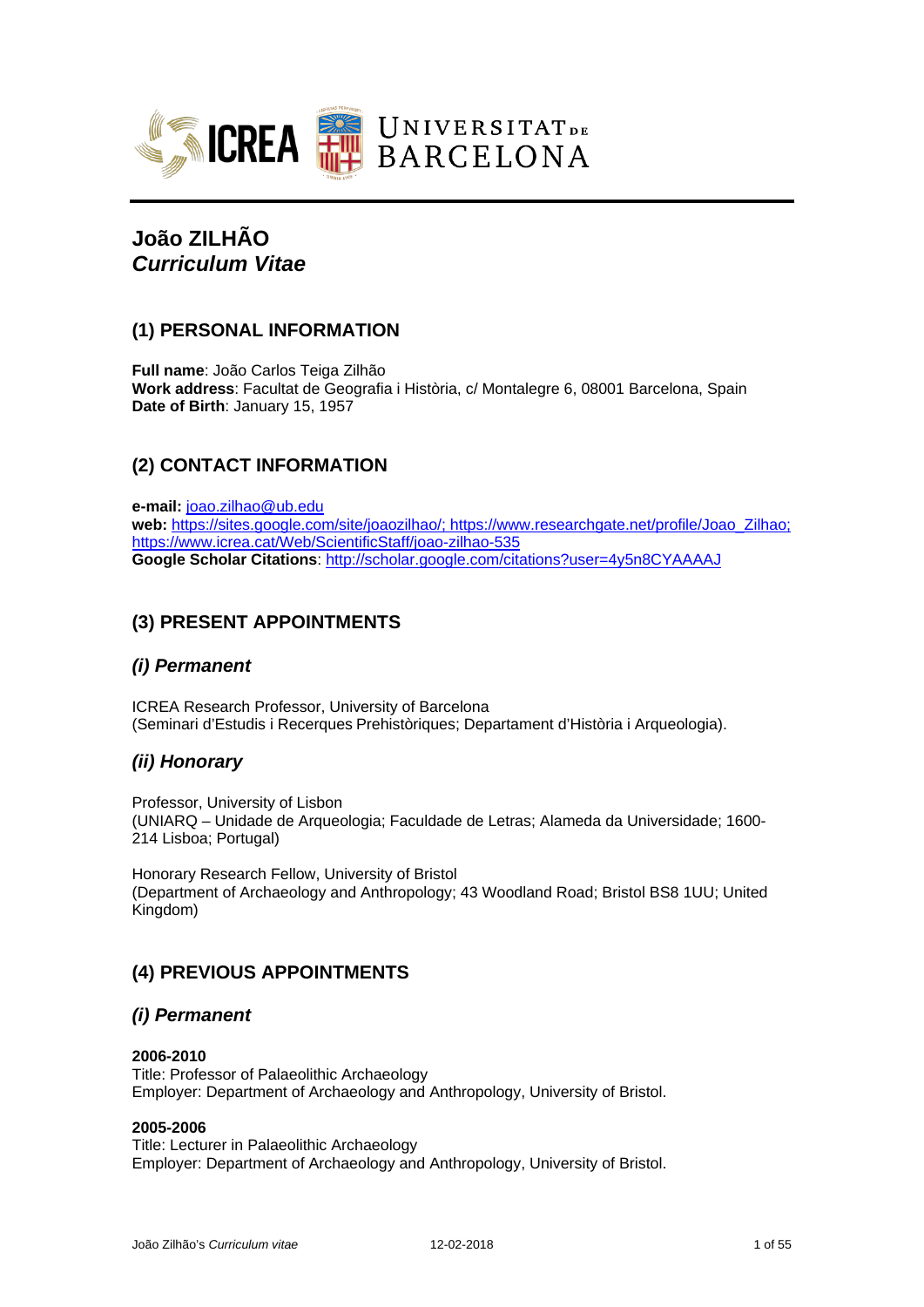### **2004-2005**

Title: *Professor Auxiliar de Nomeação Definitiva com Agregação* Employer: Department of History, Faculty of Arts, University of Lisbon.

#### **2002-2004**

Title: *Professor Auxiliar de Nomeação Definitiva* Employer: Department of History, Faculty of Arts, University of Lisbon.

### **1997-2002**

Title: Director-General Employer: Portuguese Institute of Archaeology, Ministry of Culture.

### **1996-1997**

Title: Director Employer: Côa Valley Archaeological Park, Ministry of Culture.

#### **1995-1996**

Title: *Professor Auxiliar* Employer: Department of History, Faculty of Arts, University of Lisbon.

#### **1988-1995**

Title: *Assistente* Employer: Department of History, Faculty of Arts, University of Lisbon.

### **1984-1988**

Title: *Assistente estagiário* Employer: Department of History, Faculty of Arts, University of Lisbon.

#### **1982-1984**

Title: *Estagiário licenciado* Employer: National Museum of Archaeology, Lisbon

# *(ii) Temporary*

### **February 2013**

Title: *Professeur de 1ère classe* Employer: University of Toulouse Le Mirail (Département Histoire de l'art et Archéologie)

#### **May 2000**

Title: *Professeur de 1ère classe* Employer: University of Paris I (Panthéon-Sorbonne) (Institut d'Archeólogie)

#### **March 1999**

Title: *Maître de Conférence 2ème classe* Employer: University of Bordeaux I (Institut de Préhistoire et Géologie du Quaternaire)

#### **1983-1984**

Title: Teacher (History) Employer: Ministry of Education (Restelo and Padre António Vieira High Schools, Lisbon)

# **(5) ACADEMIC QUALIFICATIONS**

### **May 18, 2004**

Academic degree: *Agregação* Discipline: History and Archaeology Institution granting the title: University of the Algarve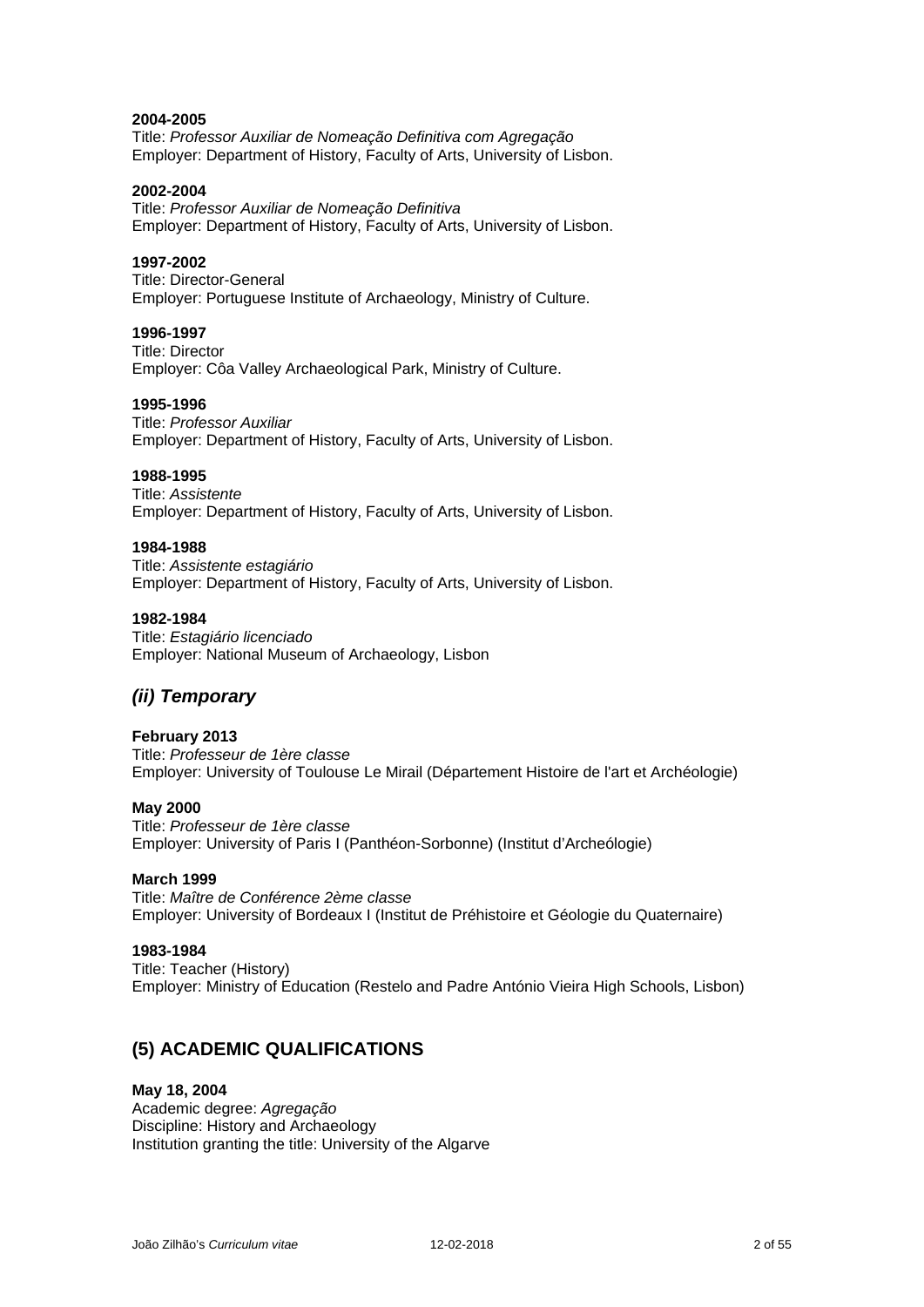### **November 3, 1995**

Academic degree: *Doutoramento* Discipline: Prehistory Institution granting the title: University of Lisbon Title of thesis: *O Paleolítico Superior da Estremadura portuguesa*

### **February 24, 1988**

Academic degree: *Aprovado em Provas de Aptidão Pedagógica e Capacidade Científica* Discipline: Prehistory Institution granting the title: University of Lisbon Title of thesis: *O Solutrense da Estremadura portuguesa. Uma proposta de interpretação paleoantropológica*

### **July 31, 1982**

Academic degree: *Licenciado* Discipline: History Institution granting the title: University of Lisbon

# **(6) SPECIAL AWARDS, HONOURS AND DISTINCTIONS**

### **2005**

Prehistoric Society's Europa Prize, to the amount of 2000 £ [from the announcement letter: "The Europa Fund was endowed by Grahame Clark, to enable the Society to award the Europa Prize each year to a scholar who has made a significant and enduring contribution to the study of European prehistory (and is still doing so!)" ]

### **2003-2004**

*Forschungspreis*/Research Award of the Humboldt Foundation (Germany), to the amount of 50,000 €

[from the announcement letter: in recognition of "past accomplishments in research and teaching"]

### **1999**

*Comendador da Ordem do Mérito*

[decoration extended by the President of the Republic, Portugal, in recognition of the performance as Commissioner for the Pavilion of Portugal in EXPO-98]

# **(7) RESEARCH**

Over the course of almost thirty years of active archaeological research, I believe that I have been able to make significant contributions to several major issues in Prehistoric Archaeology and Human Evolution studies, namely: 1) the "behavioral modernity" of the last Neanderthals; 2) the late survival of Neanderthals in the Iberian Peninsula (the "Ebro frontier" pattern); 3) Neanderthal/Modern admixture, as revealed by the anatomical particulars of fossils discovered and/or excavated under my direction or c-direction, in Portugal and Romania; 4) as among ethnographic hunter-gatherers, Paleolithic art was not an *Art des Cavernes* but mostly an open air phenomenon, as documented by the Iberian occurrences, in particular the 200 km² of decorated territory in the Côa valley (Portugal); 5) intrusive nature of the earliest farming communities of western Mediterranean Europe. These and other topics of more localized, regional interest (such as the establishment of the chrono-stratigraphic sequence of the Portuguese Upper Paleolithic, or the formaulation of new models for the "Solutrean origins" problem) were dealt with in over 200 publications. Below, I provide a list of those publications, as well as an ISI Web of Knowledge ® Citation Report for my scientific publication record. In 2012, I was profiled in the journal *Science* (vol. 337, 10 August 2012, p. 642-643; doi: 10.1126/science.337.6095.642).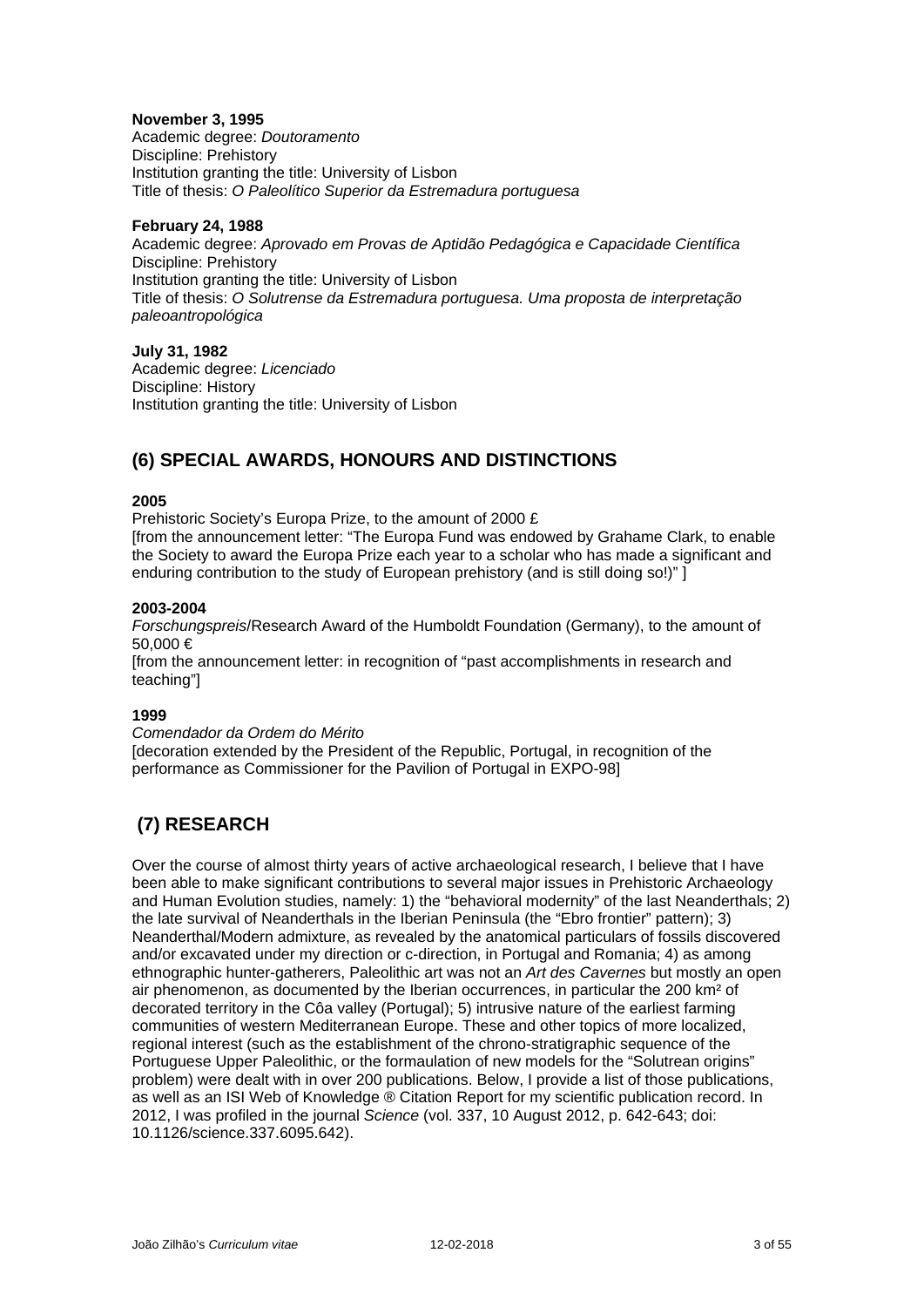| <b>Database</b>       | <b>Items</b> in<br><b>Database</b> | <b>Sum of</b><br><b>Times</b><br><b>Cited</b> | Average<br><b>Citations/</b><br><b>Item</b> | Average<br><b>Citations/</b><br>Year | h-<br>index | $i10-$<br>index |
|-----------------------|------------------------------------|-----------------------------------------------|---------------------------------------------|--------------------------------------|-------------|-----------------|
| <b>Web of Science</b> | 83                                 | 2479                                          | 29.87                                       | 99.16                                | 25          |                 |
| <b>Google Scholar</b> | 252                                | 9634                                          | 38.31                                       |                                      | 45          | 143             |

## **CITATION INDICES (AS OF JANUARY 3, 2018)**

# **WEB OF SCIENCE CITATION REPORT (AS OF JANUARY 3, 2018; LAST 20 YEARS)**





# *(i) Publications*

# Authored Books

ZILHÃO, J. — *Anatomically Archaic, Behaviourally Modern: The Last Neanderthals and Their Destiny*, Amsterdam, Stichting Nederlands Museum voor Anthropologie en Praehistoriae, 2001, 91 pages.

ZILHÃO, J. — *O Paleolítico Superior da Estremadura portuguesa*, 2 volumes, Lisboa, Colibri, 1997, 1159 pages.

FAUSTINO DE CARVALHO, A.; AUBRY, Th.; ZILHÃO, J. — *Vale do Côa. Arte Rupestre e Préhistória*, Lisboa, Ministério da Cultura, 1996 [with English and French versions], 59 pages.

ZILHÃO, J. — *O Solutrense da Estremadura portuguesa. Uma proposta de interpretação paleoantropológica*, Lisboa, Trabalhos de Arqueologia 04, Instituto Português do Património Cultural, 1987, 94 pages.

### Site/Project Monographs

TRINKAUS, E.; CONSTANTIN, S.; ZILHÃO, J. (eds.) — *Life and Death at the Peştera cu Oase: A Setting for Modern Human Emergence in Europe*, Oxford, Oxford University Press, 2013, 435 pages.

ZILHÃO, J.; TRINKAUS, E. (eds.) — *Portrait of the Artist as a Child. The Gravettian Human Skeleton from the Abrigo do Lagar Velho and its Archaeological Context*, Trabalhos de Arqueologia 22, Lisboa, Instituto Português de Arqueologia, 2002, 610 pages. [Reviewed in *Nature* 424, 31 July 2003, p. 490 and *Antiquity* 299, 2004, p. 218-219]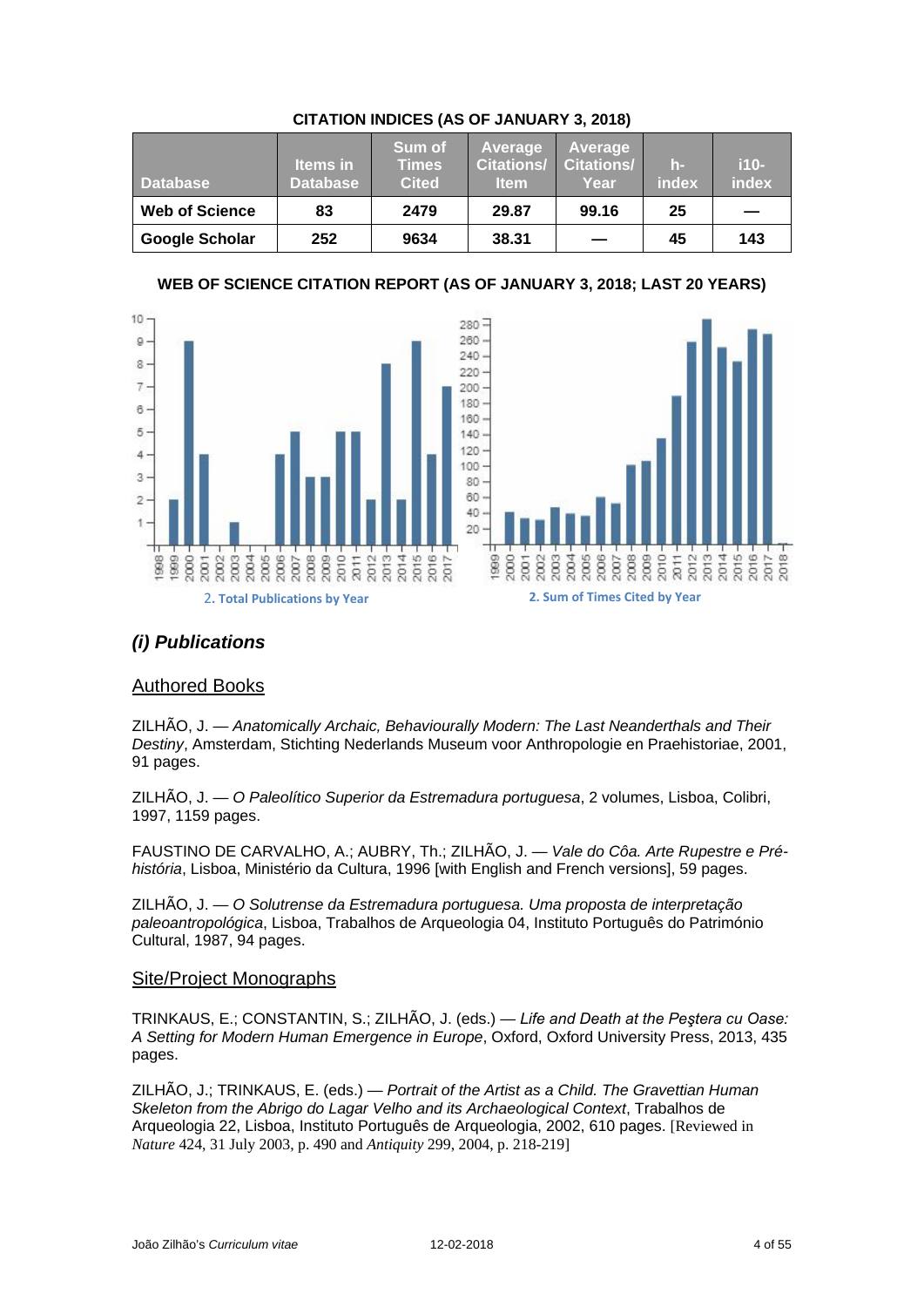ZILHÃO, J. (ed.) — *Arte Rupestre e Pré-história do Vale do Côa. Trabalhos de 1995-1996. Relatório científico ao governo da República Portuguesa elaborado nos termos da resolução do Conselho de Ministros nº 4/96, de 17 de Janeiro*, Lisboa, Ministério da Cultura, 1997, 453 pages.

ZILHÃO, J. — *Gruta do Caldeirão. O Neolítico Antigo*, Lisboa, Trabalhos de Arqueologia 06, Instituto Português do Património Arquitectónico e Arqueológico, 1992, 326 pages.

ARAÚJO, A. C.; ZILHÃO, J. — *Arqueologia do Parque Natural das Serras de Aire e Candeeiros*, Lisboa, Serviço Nacional de Parques, Reservas e Conservação da Natureza, 1991, 218 pages.

ZILHÃO, J. — *A Gruta da Feteira. Escavação de emergência de uma necrópole neolítica*, Lisboa, Trabalhos de Arqueologia 01, Instituto Português do Património Cultural, 1984, 110 pages.

### Edited Books

BAR-YOSEF, O.; ZILHÃO, J. (eds.) — *Towards a Definition of the Aurignacian*, Trabalhos de Arqueologia 45, Lisboa, American School of Prehistoric Research/Instituto Português de Arqueologia, 2006, 380 pages.

ZILHÃO, J.; D'ERRICO, F. (eds.) — *The Chronology of the Aurignacian and of the Transitional Technocomplexes. Dating, Stratigraphies, Cultural Implications*, Trabalhos de Arqueologia 33, Lisboa, Instituto Português de Arqueologia, 2003, 356 pages.

ZILHÃO, J. ; AUBRY, Th. ; CARVALHO, A. F. (eds.) — *Les premiers hommes modernes de la Péninsule Ibérique. Actes du Colloque de la Comission VIII de l'UISPP, Vila Nova de Foz Côa, Octobre 1998*, Trabalhos de Arqueologia 17, Lisboa, Instituto Português de Arqueologia, 2001, 291 pages.

ZILHÃO, J. (ed.) — *6th Annual Meeting of the European Association of Archaeologists, Lisbon, Portugal, 10th-17th September 2000. Final Programme and Abstracts*, Lisboa, Instituto Português de Arqueologia, 2000, 260 pages.

### Edited Journal Issues

ZILHÃO, J.; PETTITT, P. B. (eds.) — *Prehistoric Bayesian Chronologies*. «World Archaeology», 47 (4), 2015.

ZILHÃO, J. (ed.) — *Debates in World Archaeology*. «World Archaeology», 43 (4), 2011.

ZILHÃO, J. (ed.) — *The Archaeology of Caves, Shelters and the Deep Karst*. «World Archaeology», 41 (2), 2009.

### Contributions to Edited Books and Site/Project Monographs

### **2016**

GARCÍA-DIEZ, M.; HOFFMANN, D. L.; PIKE, A. W. G.; ZILHÃO, J. — *Datación por series de Uranio del grafismo de estilo pre-magdaleniense en Cantabria*, in SANZ, G. (ed.) — «Actuaciones arqueológicas en Cantabria (2004-2011)», Santander, Gobierno de Cantabria, 2016, p. 65-71.

PIKE, A. W. G.; HOFFMANN, D. L.; TAYLOR, C.; GARCÍA-DIEZ, M.; ZILHÃO, J. — *Datación por la serie del uranio de formaciones de calcita asociadas a pinturas rupestres paleolíticas en la cueva de Las Aguas*, in MONTES, R.; RASINES, P.; de las HERAS, C.; FATÁS, P. (eds.) — «Proyecto de investigación Los tiempos de Altamira. Actuaciones arqueológicas en las cuevas de Cualventi, El Linar y Las Aguas (Alfoz de Lloredo, Cantabria, España)». Monografías del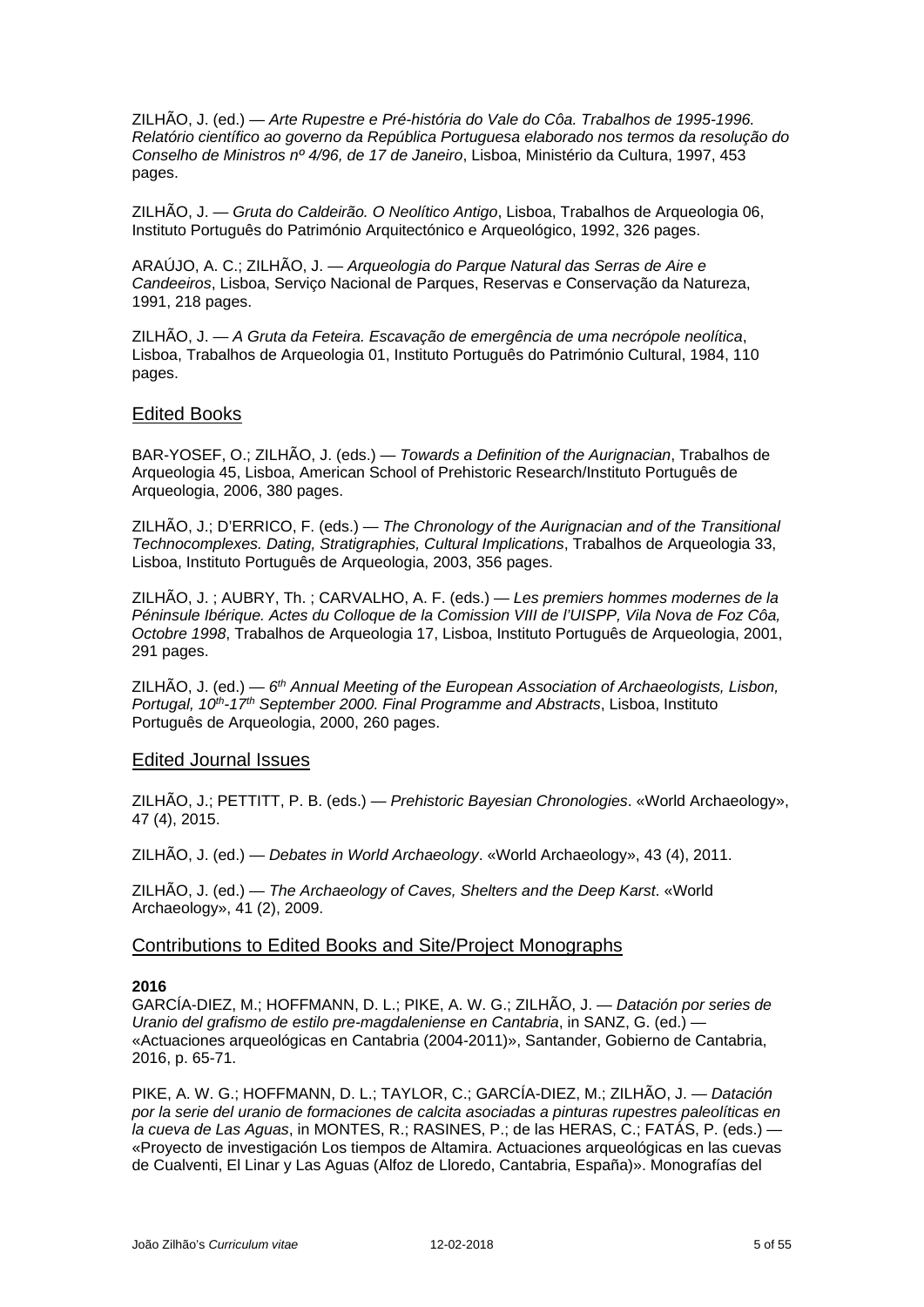Museo Nacional y Centro de Investigación de Altamira 26, Madrid, Ministerio de Educación, Cultura y Deporte, 2016, p. 775-790.

ZILHÃO, J. *— Beaker people without beaker pots: the Chalcolithic funerary context from the Galeria da Cisterna (Almonda karst system, Torres Novas, Portugal)*, in «Del neolític a l'edat del bronze en el Mediterrani occidental. Estudis en homenatge a Bernat Martí Oliver», Serie de Trabajos Varios 119, València, Servicio de Investigación Prehistórica, 2016, p. 379-386.

ZILHÃO, J. — *O Neolítico Antigo de Vale da Mata (Cambelas, Torres Vedras)*, in SOUSA, A. C.; CARVALHO, A.; VIEGAS, C. (eds.) – «Terra e Água. Escolher sementes, invocar a Deusa. Estudos em Homenagem a Victor S. Gonçalves». Estudos & Memórias 9, Lisboa, UNIARQ/FL-UL, 2016, p. 97-111.

#### **2015**

FULLOLA, J. M.; ALBIZURI, S.; ÁLVAREZ, R.; BERGADÀ, M. M.; CEBRIÀ, A.; DAURA, J.; DOMINGO, I.; EJARQUE, A.; GARCÍA-ARGÜELLES, P.; LÓPEZ CACHERO, F. J.; LLOVERAS, L.; MANGADO, X.; NADAL, J.; OMS, X.; PETIT, M. À.; REY-SOLÉ, M.; RIERA, S.; ROMÁN, D.; SÁNCHEZ DE LA TORRE, M.; SANZ, M.; TEJERO, J. M.; TRESSERRAS, J.; ZILHÃO, J. — *Seminari d'Estudis i Recerques Prehistòriques (SERP). Núcleo de cohesión en formación e investigación en Prehistoria de la Universitat de Barcelona desde 1987*. «Pyrenae», Número Especial 50è Aniversari, Barcelona, Universitat de Barcelona, 2015, p. 9- 90 [\(http://dx.doi.org/10.1344/Pyrenae2015.SpecialNumber.1.2\)](http://dx.doi.org/10.1344/Pyrenae2015.SpecialNumber.1.2).

PETTITT, P.; ARIAS, P.; GARCÍA-DIEZ, M.; HOFFMANN, D.; MAXIMIANO-CASTILLEJO, A.; ONTAÑON-PEREDO, R.; PIKE, A.; ZILHÃO, J. — *Are hand stencils in European cave art older than we think? An evaluation of the existing data and their potential implications*, in BUENO-RAMÍREZ, P.; BAHN, P. (eds.) — «Pehistoric Art as Prehistoric Culture. Studies in Honour of Professor Rodrigo de Balbín-Behrmann», Oxford, Archeopress, 2015, p. 31-43.

ZILHÃO, J. — *Lower and Middle Palaeolithic Mortuary Behaviours and the Origins of Ritual Burial*, in RENFREW, C.; BOYD, M. J.; MORLEY., I. (eds.) — «Death Rituals, Social Order and the Archaeology of Immortality in the Ancient World: 'Death Shall Have No Dominion'», Cambridge, University Press, 2015, p. 27-44.

### **2014**

ZILHÃO, J. — *Early Food Production in Southwestern Europe*, in RENFREW, C.; BAHN, P. (eds.) — «The Cambridge World Prehistory. Volume 3. West and Central Asia and Europe», Cambridge, University Press, 2014, p. 1818-1834.

ZILHÃO, J. — *The Neanderthals: Evolution, Palaeoecology, and Extinction*, in CUMMINGS, V.; JORDAN, P.; ZVELEBIL, M. (eds.) — [«The Oxford Handbook of the Archaeology and](http://www.oxfordhandbooks.com/view/10.1093/oxfordhb/9780199551224.001.0001/oxfordhb-9780199551224)  [Anthropology of Hunter-Gatherers»](http://www.oxfordhandbooks.com/view/10.1093/oxfordhb/9780199551224.001.0001/oxfordhb-9780199551224), Oxford, Oxford University Press, 2014, p. 191-213.

ZILHÃO, J. — *The Upper Palaeolithic of Europe*, in RENFREW, C.; BAHN, P. (eds.) — «The Cambridge World Prehistory. Volume 3. West and Central Asia and Europe», Cambridge, University Press, 2014, p. 1753-1785.

#### **2013**

CONSTANTIN, S.; ZILHÃO, J.; TRINKAUS, E. — *The Paleoenvironmental Context of the Peştera cu Oase*, in TRINKAUS, E.; CONSTANTIN, S.; ZILHÃO, J. (eds.) — «Life and Death at the Peştera cu Oase: A Setting for Modern Human Emergence in Europe», Oxford, Oxford University Press, 2013, p. 385-388.

CONSTANTIN, S.; MUNTEANU, C.-M.; MILOTA, Ş.; SARCINĂ, L.; GHERASE, M.; RODRIGO, R.; ZILHÃO, J. — *The Ponor-Plopa Cave System: Description, Sediments, and Genesis*, in TRINKAUS, E.; CONSTANTIN, S.; ZILHÃO, J. (eds.) — «Life and Death at the Peştera cu Oase: A Setting for Modern Human Emergence in Europe», Oxford, Oxford University Press, 2013, p. 16-30.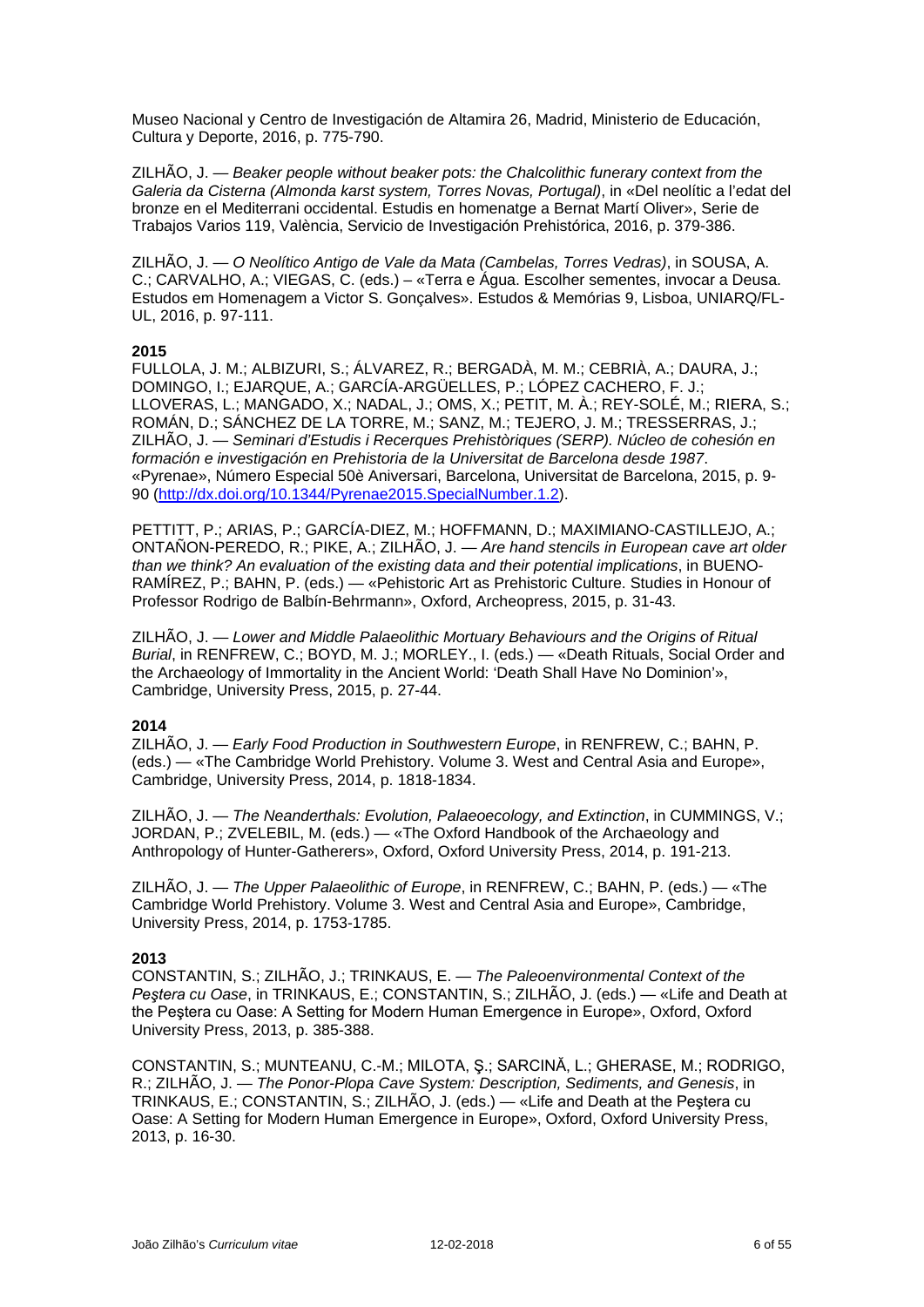MILOTA, Ş.; GHERASE, M.; SARCINĂ, L.; RODRIGO, R.; MOLDOVAN, O.; TRINKAUS, E.; CONSTANTIN, S.; ZILHÃO, J. — *Exploration and Documentation of the Peştera cu Oase*, in TRINKAUS, E.; CONSTANTIN, S.; ZILHÃO, J. (eds.) — «Life and Death at the Peştera cu Oase: A Setting for Modern Human Emergence in Europe», Oxford, Oxford University Press, 2013, p. 41-55.

ROMÁN, D.; ZILHÃO, J.; MARTÍN-LERMA, I.; VILLAVERDE, V. — *La ocupación epimagdaleniense del abrigo de la Finca de Doña Martina (Mula, Murcia)*, in DE LA RASILLA, M. (ed.) — «F. Javier Fortea Pérez. *Universitatis Ovetensis Magister*. Estudios en homenaje», Universidad de Oviedo/Ménsula Ediciones, 2013, p. 167-178.

SANCHIS SERRA, A.; MORALES PÉREZ, J. V.; REAL MARGALEF, C.; EIXEA VILANOVA, A.; ZILHÃO, J.; VILLAVERDE BONILLA, V. — *Los conjuntos faunísticos del Paleolítico medio del Abrigo de la Quebrada (Chelva, Valencia): problemática de estudio, metodología aplicada y síntesis de los primeros resultados*, in SANCHIS SERRA, A.; PASCUAL BENITO, J. Ll. (eds.) — «Animals i arqueologia hui. I Jornades d'arqueozoologia», Museu de Prehistòria de València, 2013, p. 65-82.

TRINKAUS, E.; CONSTANTIN, S.; ZILHÃO, J. — *Preface*, in TRINKAUS, E.; CONSTANTIN, S.; ZILHÃO, J. (eds.) — «Life and Death at the Peştera cu Oase: A Setting for Modern Human Emergence in Europe», Oxford, Oxford University Press, 2013, p. v-vii.

TRINKAUS, E.; CONSTANTIN, S.; ZILHÃO, J. — *Introduction*, in TRINKAUS, E.; CONSTANTIN, S.; ZILHÃO, J. (eds.) — «Life and Death at the Peştera cu Oase: A Setting for Modern Human Emergence in Europe», Oxford, Oxford University Press, 2013, p. 3-4.

TRINKAUS, E.; ZILHÃO, J. — *Paleoanthropological Implications of the Peştera cu Oase and Its Contents*, in TRINKAUS, E.; CONSTANTIN, S.; ZILHÃO, J. (eds.) — «Life and Death at the Peştera cu Oase: A Setting for Modern Human Emergence in Europe», Oxford, Oxford University Press, 2013, p. 389-400.

ZILHÃO, J. — *Neandertal-Modern Human Contact in Western Eurasia: Issues of Dating, Taxonomy, and Cultural Associations*, in AKAZAWA T.; NISHIAKI, Y.; AOKI, K. (eds.) — «Dynamics of Learning in Neanderthals and Modern Humans. Volume 1: Cultural Perspectives», Replacement of Neanderthals by Modern Humans Series, Tokyo, Springer, 2013, p. 21-57.

ZILHÃO, J. — *Seeing the Leaves and Not Missing the Forest: A Portuguese Perspective of the Solutrean*, in PASTOORS, A.; AUFFERMANN, B. (eds.) — «Pleistocene foragers on the Iberian Peninsula: Their culture and environment. Festschrift in honour of Gerd-Christian Weniger for his sixtieth birthday», Wissenschaftliche Schriften des Neanderthal Museums 7, Mettmann, 2013, p. 201-216.

ZILHÃO, J.; MILOTA, Ş.; RODRIGO, R.; CONSTANTIN, S.; TRINKAUS, E. — *Problems, Approaches and Fieldwork: 2004-2005*, in TRINKAUS, E.; CONSTANTIN, S.; ZILHÃO, J. (eds.) — «Life and Death at the Peştera cu Oase: A Setting for Modern Human Emergence in Europe», Oxford, Oxford University Press, 2013, p. 16-30.

ZILHÃO, J.; RODRIGO, R.; ROUGIER, H.; MILOTA, Ş. — *The Distributions of Finds and Features*, in TRINKAUS, E.; CONSTANTIN, S.; ZILHÃO, J. (eds.) — «Life and Death at the Peştera cu Oase: A Setting for Modern Human Emergence in Europe», Oxford, Oxford University Press, 2013, p. 100-123.

### **2012**

PIKE, A. W. G.; HOFFMANN, D. L.; GARCÍA-DIEZ, M.; PETTITT, P. B.; ALCOLEA, J.; de BALBÍN, R.; GONZÁLEZ-SAINZ, C.; de las HERAS, C.; LASHERAS, J. A.; MONTES, R.; ZILHÃO, J. — *En los orígenes del arte rupestre Paleolítico: dataciones por la serie del Uranio en las cuevas de Altamira, El Castillo y Tito Bustillo*, in de las HERAS, C.; LASHERAS, J. A.; ARRIZABALAGA, A.; de la RASILLA, M. (eds.) — «Pensando el Gravetiense: nuevos datos para la región cantábrica en su contexto peninsular y pirenaico», Monografías del Museo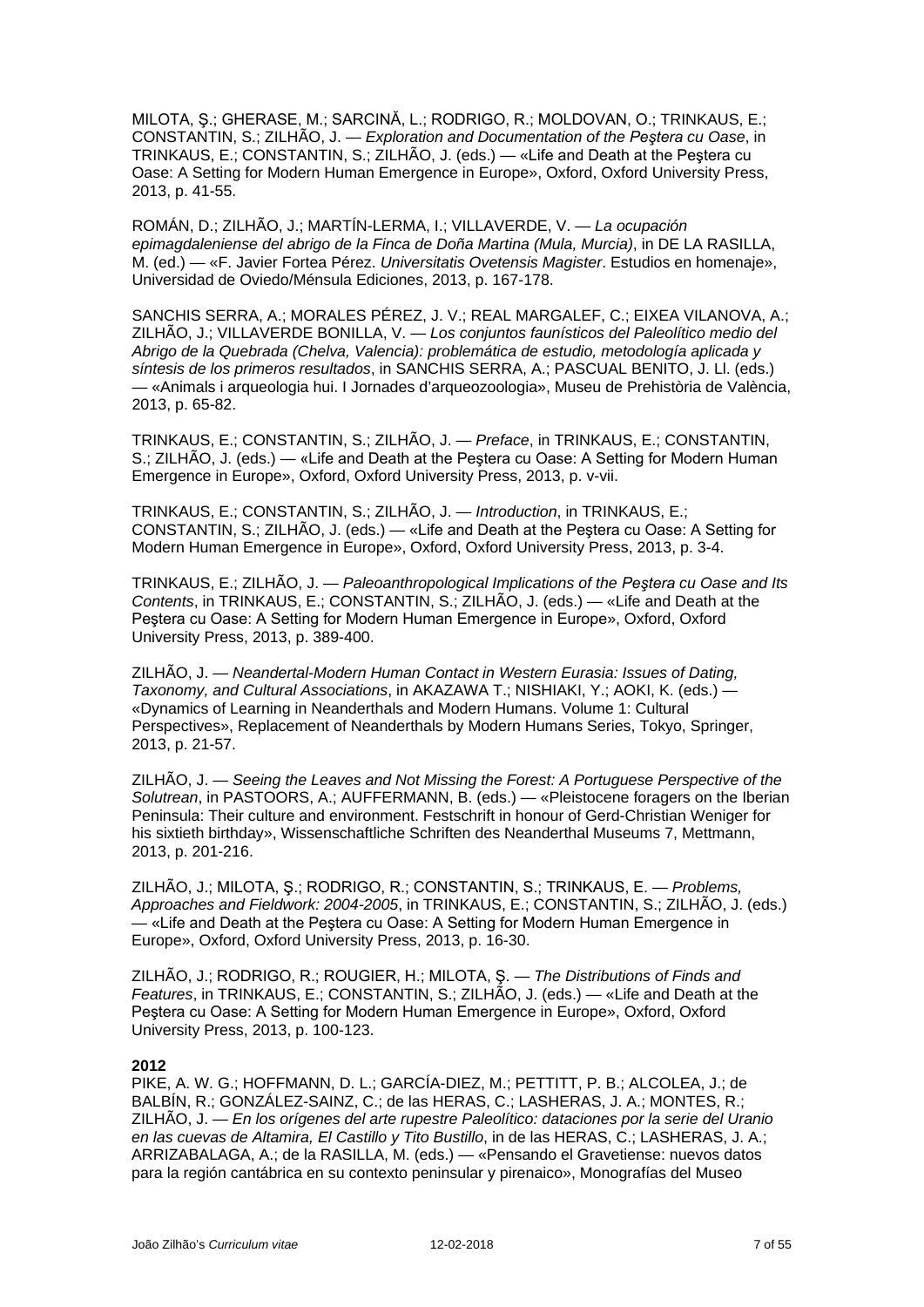Nacional y Centro de Investigación de Altamira 23, Madrid, Ministerio de Educación, Cultura y Deporte, 2012, p. 461-475.

ZILHÃO, J. — *Los neandertales y la emergencia del simbolismo*, in MATEOS, A; PEROTE, A. (eds.) — «Visiones del ser humano. Del pasado al presente», CENIEH/Instituto Tomás Pascual Sanz, Burgos/Madrid, 2012, p. 41-48.

ZILHÃO, J. — *Personal ornaments and symbolism among the Neanderthals*, in ELIAS, S. (ed.) — «Origins of Human Innovation and Creativity», London, Elsevier (Developments in Quaternary Science, vol. 16), 2012, p. 35-49.

### **2011**

ZILHÃO, J. — *Aliens from Outer Time? Why the "Human Revolution" Is Wrong, and Where Do We Go from Here?*, in CONDEMI, S.; WENIGER, G.-C. (eds.) — «Continuity and Discontinuity in the Peopling of Europe. One Hundred Fifty Years of Neanderthal Study», New York, Springer (Vertebrate Paleobiology and Paleoanthropology Series), 2011, p. 331-366.

ZILHÃO, J. — *Lagar Velho*, in WOOD, B. (ed.) — «Wiley-Blackwell Encyclopedia of Human Evolution», Hoboken NJ, Wiley-Blackwell, 2011, vol. 2, p. 435.

ZILHÃO, J. — *Lagar Velho 1*, in WOOD, B. (ed.) — «Wiley-Blackwell Encyclopedia of Human Evolution», Hoboken NJ, Wiley-Blackwell, 2011, vol. 2, p. 435-436.

ZILHÃO, J. — *Migração de Homens na Pré-História: questões levantadas pela descoberta do "Menino do Lapedo"*, in SOUSA, M. (ed.) — «Migrações: das células aos cientistas», Lisboa, Esfera do Caos, 2011, p. 149-172.

ZILHÃO, J. — *Time Is On My Side…*, in HADJIKOUMIS, A.; ROBINSON, E.; VINER, S. (eds.) — «The dynamics of neolithisation in Europe. Studies in honour of Andrew Sherratt», Oxford, Oxbow Books, 2011, p. 46-65.

ZILHÃO, J. — *The emergence of language, art and symbolic thinking: A Neandertal test of competing hypotheses*, in HENSHILWOOD, C. S.; d'ERRICO, F. (eds.) — «Homo Symbolicus. The dawn of language, imagination and spirituality», Amsterdam, John Benjamins, 2011, p. 111-131.

ZILHÃO, J.; CARVALHO, A. F. — *Galeria da Cisterna (rede cárstica da nascente do Almonda)*, in BERNABEU, J.; ROJO, M.; MOLINA, Ll. (eds.) — «Las primeras producciones cerámicas: el VI milenio cal AC en la Península Ibérica», Sagvntvm-Extra 12, València, Universitat de València, 2011, p. 251-254.

### **2009**

FULLOLA, J.-M.; ZILHÃO, J. — *La cuestión de la ocupación de las áreas interiores ibéricas en el contexto del Paleolítico Superior peninsular*, in AUBRY, Th. (ed.) — «200 séculos da história do Vale do Côa. Incursões na vida quotidiana dos caçadores-artistas do Paleolítico», Trabalhos de Arqueologia 52, Lisboa, Instituto de Gestão do Património Arquitectónico e Arqueológico, 2009, p. 15-17.

ZILHÃO, J. — *Szeletian, not Aurignacian: A review of the chronology and cultural associations of the Vindija G1 Neandertals*, in CAMPS, M.; CHAUHAN, P. (eds.) — «A Sourcebook of Paleolithic Transitions», New York, Springer, 2009, p. 407-426.

ZILHÃO, J. — *The Early Neolithic artifact assemblage from the Galeria da Cisterna (Almonda karstic system, Torres Novas, Portugal)*, in «De Méditerranée et d'ailleurs. Mélanges offerts à Jean Guilaine», Toulouse, Archives d'Écologie Préhistorique, 2009, p. 821-835.

ZILHÃO, J. — *The Ebro Frontier Revisited*, in CAMPS, M.; SZMIDT, C. (eds.) — «The Mediterranean from 50,000 to 25,000 BP: Turning Points and New Directions», Oxford, Oxbow Books, 2009, p. 293-311.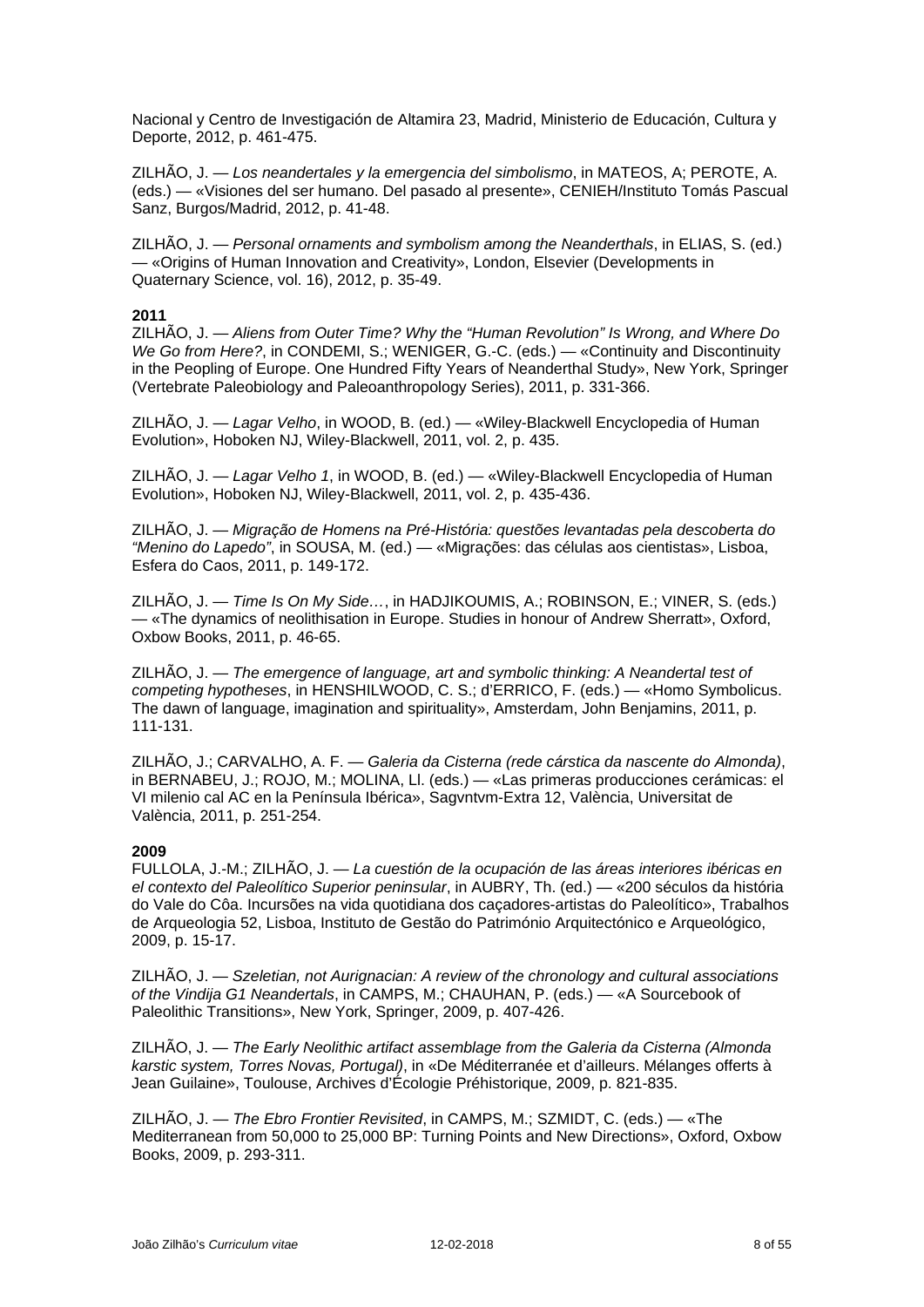ZILHÃO, J. — *O Paleolítico Superior portugués 30.000 anos despois*, in MÉNDEZ, E. (ed.) — «Homenaxe a Xosé María Álvarez Blázquez (2). Estudos sobre Paleolítico», Gondomar, Instituto de Estudos Miñoranos, 2008, p. 293-320 [Galician version of *O Paleolítico Superior português 30 000 anos depois* — Zilhão, 2002].

### **2007**

ZILHÃO, J.; TRINKAUS, E.; CONSTANTIN, S.; MILOTA, Ş.; GHERASE, M.; SARCINA, L.; DANCIU, A.; ROUGIER, H.; QUILÈS, J.; RODRIGO, R. — *The Peştera cu Oase people, Europe's earliest modern humans*, in MELLARS, P.; BOYLE, K.; BAR-YOSEF, O.; STRINGER, C. (eds.) — «Rethinking the Human Revolution», Cambridge, McDonald Institute for Archaeological Research, 2007, p. 249-262.

### **2006**

BAR-YOSEF, O.; ZILHÃO, J. — *Preface*, in BAR-YOSEF, O.; ZILHÃO, J. (eds.) — «Towards a Definition of the Aurignacian», Trabalhos de Arqueologia 45, Lisboa, American School of Prehistoric Research/Instituto Português de Arqueologia, 2006, p. 7-8.

TRINKAUS, E.; ZILHÃO, J.; ROUGIER, H.; RODRIGO, R.; MILOTA, Ş.; GHERASE, M.; SARCINĂ, L.; MOLDOVAN, O.; BALTEAN, I.; CODREA, V.; BAILEY, S. E.; FRANCISCUS, R. G.; PONCE DE LEÓN, M.; ZOLLIKOFER, C. P. E. — *The Peştera cu Oase and early modern humans in southeastern Europe*, in CONARD, N. J. (ed.) — «When Neanderthals and Modern Humans Met», Tübingen, Kerns Verlag, 2006, p. 145-164.

ZILHÃO, J. — *Aurignacian, Behavior, Modern. Issues of Definition in the Emergence of the European Upper Paleolithic*, in BAR-YOSEF, O.; ZILHÃO, J. (eds.) — «Towards a Definition of the Aurignacian», Trabalhos de Arqueologia 45, Lisboa, American School of Prehistoric Research/Instituto Português de Arqueologia, 2006, p. 53-69.

ZILHÃO, J. — *The Aurignacian of Portugal: a Reappraisal*, in MAÍLLO, J. M.; BAQUEDANO, E. (eds.) — «Miscelánea en homenaje a Victoria Cabrera», Zona Arqueológica 7, Alcalá de Henares, Museo Arqueológico Regional, Vol. I, 2006, p. 372-395.

### **2004**

ZILHÃO, J. — *A Criança do Lapedo. As Origens do Homem Moderno na Península Ibérica*, in PAÇO, A. S. (ed.) — «Factos Desconhecidos da História de Portugal», Lisboa, Selecções do Reader's Digest, 2004, p. 12-25.

ZILHÃO, J. — *Gruta do Caldeirão*, in BOGUCKI, P.; CRABTREE, P. J. (eds.) — «Ancient Europe 8000 B.C.-A.D.1000: encyclopedia of the Barbarian World», Nova Iorque, Charles Scribner's Sons, 2004, vol. I, p. 255-258.

ZILHÃO, J. — *Muge Shell Middens*, in BOGUCKI, P.; CRABTREE, P. J. (eds.) — «Ancient Europe 8000 B.C.-A.D.1000: encyclopedia of the Barbarian World», Nova Iorque, Charles Scribner's Sons, 2004, vol. I, p. 164-166.

ZILHÃO, J. — *The Mesolithic of Iberia*, in BOGUCKI, P.; CRABTREE, P. J. (eds.) — «Ancient Europe 8000 B.C.-A.D.1000: encyclopedia of the Barbarian World», Nova Iorque, Charles Scribner's Sons, 2004, vol. I, p. 157-164.

### **2003**

ZILHÃO, J. — *Prefácio*, in «Arqueologia, Arte e Radioactividade», Sacavém, Instituto Tecnológico e Nuclear, 2003, p. 7.

ZILHÃO, J. — *Prefácio*, in MATEUS, J. E.; MORENO-GARCÍA, M. (eds.) — «Paleoecologia Humana e Arqueociências. Um Programa Multidisciplinar para a Arqueologia sob a Tutela da Cultura», Trabalhos de Arqueologia 29, Lisboa, Instituto Português de Arqueologia, 2003, p. 15- 19.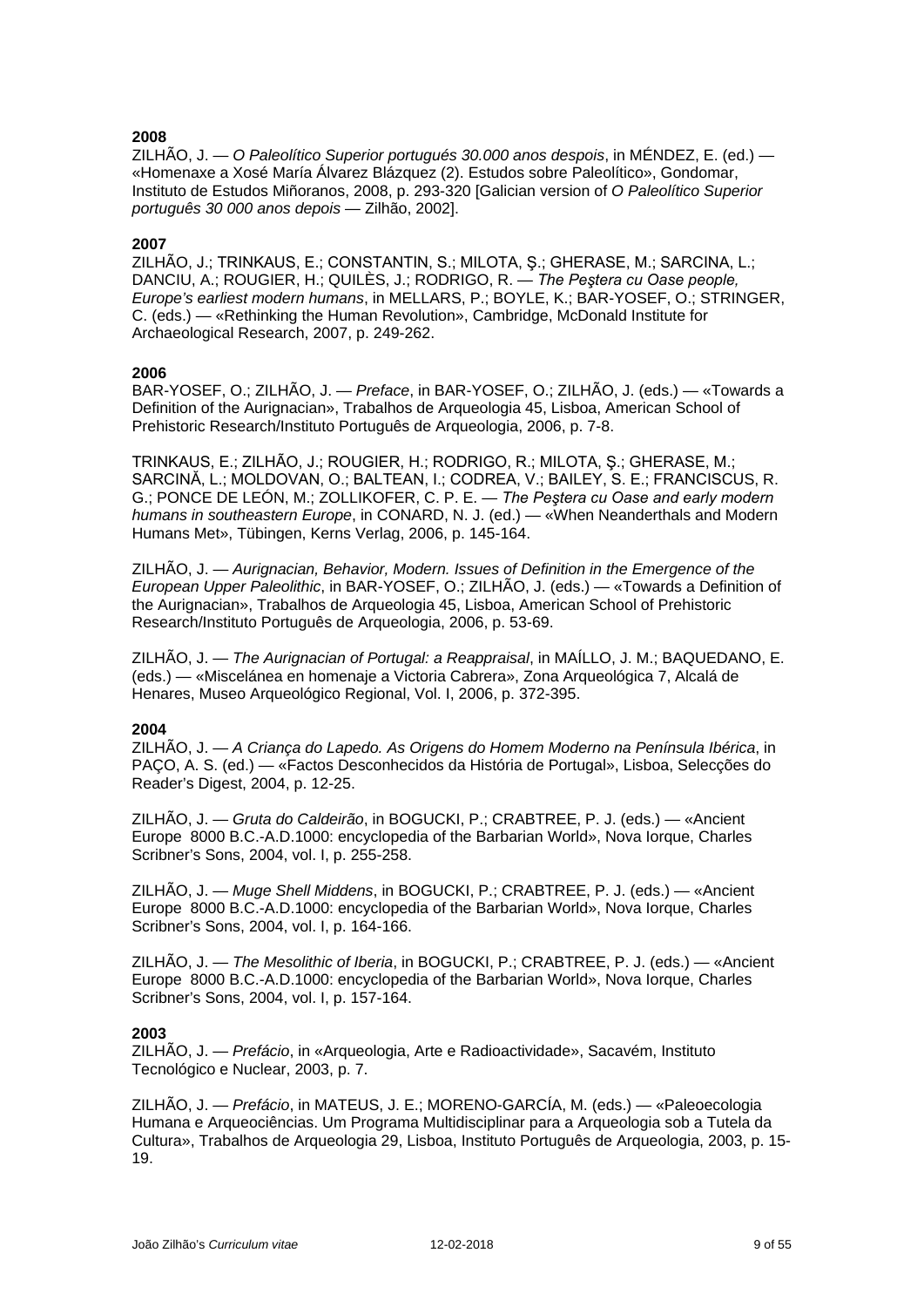ZILHÃO, J. — *The Neolithic Transition in Portugal and the Role of Demic Diffusion in the Spread of Agriculture across West Mediterranean Europe*, in AMMERMAN, A. J.; BIAGI, P. (eds.) *—* «The Widening Harvest. The Neolithic Transition in Europe: Looking Back, Looking Forward», Boston, Archaeological Institute of America, 2003, p. 207-223.

#### **2002**

ALMEIDA, F.; GAMEIRO, C.; ZILHÃO, J. — *The Artifact Assemblages*, in ZILHÃO, J.; TRINKAUS, E. (eds.) — «Portrait of the Artist as a Child. The Gravettian Human Skeleton from the Abrigo do Lagar Velho and its Archeological Context», Trabalhos de Arqueologia 22, Lisboa, Instituto Português de Arqueologia, 2002, p. 202-219.

PETTITT, P.; VAN DER PLICHT, H.; BRONK RAMSEY, C.; SOARES, A. M. M.; ZILHÃO, J. — *The Radioacarbon Chronology*, in ZILHÃO, J.; TRINKAUS, E. (eds.) — «Portrait of the Artist as a Child. The Gravettian Human Skeleton from the Abrigo do Lagar Velho and its Archeological Context», Trabalhos de Arqueologia 22, Lisboa, Instituto Português de Arqueologia, 2002, p. 132-138.

TRINKAUS, E.; ZILHÃO, J. — *Phylogenetic Implications*, in ZILHÃO, J.; TRINKAUS, E. (eds.) — «Portrait of the Artist as a Child. The Gravettian Human Skeleton from the Abrigo do Lagar Velho and its Archeological Context», Trabalhos de Arqueologia 22, Lisboa, Instituto Português de Arqueologia, 2002, p. 497-518.

ZILHÃO, J. — *O Paleolítico Superior português 30 000 anos depois*, in ARNAUD, J. M. (ed.) — «Arqueologia 2000. Balanço de um Século de Investigação Arqueológica em Portugal», Lisboa, Associação dos Arqueólogos Portugueses, 2002, p. 41-55.

ZILHÃO, J.; ALMEIDA, F. — *The Archaeological Framework*, in ZILHÃO, J.; TRINKAUS, E. (eds.) — «Portrait of the Artist as a Child. The Gravettian Human Skeleton from the Abrigo do Lagar Velho and its Archeological Context», Trabalhos de Arqueologia 22, Lisboa, Instituto Português de Arqueologia, 2002, p. 29-57.

ZILHÃO, J.; TRINKAUS, E. — *A Brief History*, in ZILHÃO, J.; TRINKAUS, E. (eds.) «Portrait of the Artist as a Child. The Gravettian Human Skeleton from the Abrigo do Lagar Velho and its Archeological Context», Trabalhos de Arqueologia 22, Lisboa, Instituto Português de Arqueologia, 2002, p. 13-27.

ZILHÃO, J.; TRINKAUS, E. — *Historical Implications*, in ZILHÃO, J.; TRINKAUS, E. (eds.) — «Portrait of the Artist as a Child. The Gravettian Human Skeleton from the Abrigo do Lagar Velho and its Archeological Context», Trabalhos de Arqueologia 22, Lisboa, Instituto Português de Arqueologia, 2002, p. 542-558.

ZILHÃO, J.; TRINKAUS, E. — *Introduction*, in ZILHÃO, J.; TRINKAUS, E. (eds.) — «Portrait of the Artist as a Child. The Gravettian Human Skeleton from the Abrigo do Lagar Velho and its Archeological Context», Trabalhos de Arqueologia 22, Lisboa, Instituto Português de Arqueologia, 2002, p. 11-12.

ZILHÃO, J.; TRINKAUS, E. — *Preface*, in ZILHÃO, J.; TRINKAUS, E. (eds.) — «Portrait of the Artist as a Child. The Gravettian Human Skeleton from the Abrigo do Lagar Velho and its Archeological Context», de Arqueologia 22, Lisboa, Instituto Português de Arqueologia, 2002, p. 9.

ZILHÃO, J.; TRINKAUS, E. — *Resumo*, in ZILHÃO, J.; TRINKAUS, E. (eds.) — «Portrait of the Artist as a Child. The Gravettian Human Skeleton from the Abrigo do Lagar Velho and its Archeological Context», Trabalhos de Arqueologia 22, Lisboa, Instituto Português de Arqueologia, 2002, p. 561-567.

ZILHÃO, J.; TRINKAUS, E. — *Social Implications*, in ZILHÃO, J.; TRINKAUS, E. (eds.) — «Portrait of the Artist as a Child. The Gravettian Human Skeleton from the Abrigo do Lagar Velho and its Archeological Context», Trabalhos de Arqueologia 22, Lisboa, Instituto Português de Arqueologia, 2002, p. 519-541.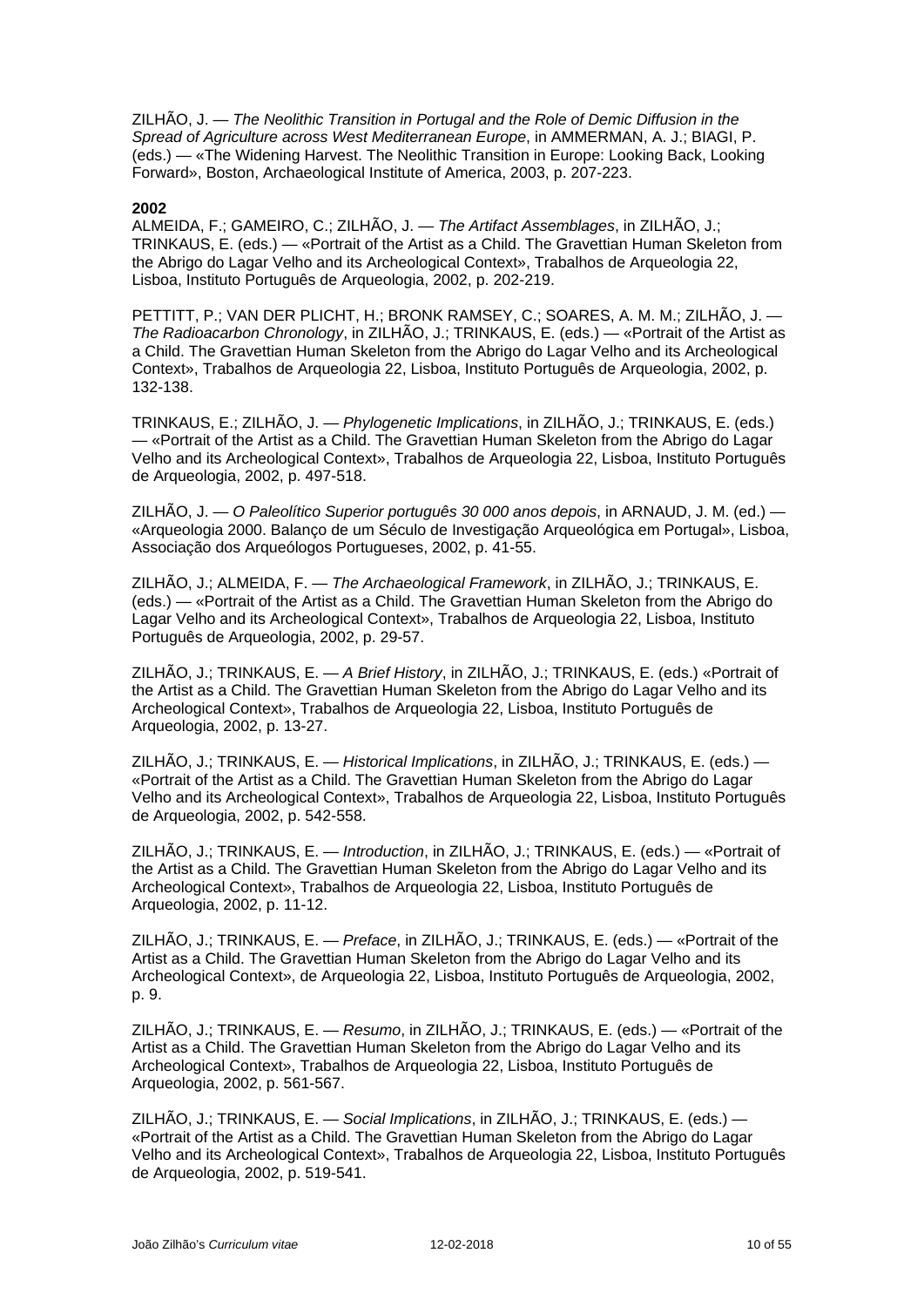ZILHÃO, J. — *Le Paléolithique supérieur du Portugal. Bilan quinquennal 1997-2001*, in UNION INTERNATIONALE DES SCIENCES PREHISTORIQUES ET PROTO-HISTORIQUES, COMMISSION VIII — «Le Paléolithique Supérieur Européen. Bilan Quinquennal 1996-2001», Liège, Études et Recherches Archéologiques de l'Université de Liège 97, 2001, p. 161-171.

ZILHÃO, J. — *Middle Palaeolithic Settlement Patterns in Portugal*, in CONARD, N. (ed.) — «Settlement Dynamics of the Middle Palaeolithic and Middle Stone Age», Tübingen, Kerns Verlag, 2001, p. 597-608.

ZILHÃO, J. — *Neandertal/Modern Human Interaction in Europe*, in HAYS, M.; THACKER, P. (eds.) — «Questioning the Answers: Resolving Fundamental Problems of the Early Upper Palaeolithic», British Archaeological Reports International Series 1005, Oxford, 2001, p. 13-19.

ZILHÃO, J. — *Portugal*, in MURRAY, T. (ed.) — «Encyclopedia of Archaeology. History and Discoveries», Santa Barbara CA, ABC-Clio, 2001, vol. 3, p. 1062-1071.

### **2000**

ZILHÃO, J. — *From the Mesolithic to the Neolithic in the Iberian Peninsula*, in PRICE, T. D. (ed.) — «Europe's First Farmers», Cambridge, Cambridge University Press, 2000, p. 144-182.

ZILHÃO, J. — *Nature and culture in Portugal from 30,000 to 20,000 bp*, in ROEBROEKS, W.; MUSSI, M.; SVOBODA, J.; FENNEMA, K. (eds.) — «Hunters of the Golden Age: The Mid Upper Palaeolithic of Eurasia 30,000-20,000 BP», Leiden, University of Leiden, 2000, p. 337— 354.

### **1999**

GARCÍA-ANTÓN, D.; RAPOSO, L.; ZILHÃO, J. — *Comparative analysis of altered siliceous materials from the sites of Almonda cave (Portugal) and Sierra de Atapuerca (Spain),* in CRUZ, A. C.; MILLIKEN, S.; OOSTERBEEK; L.; PERETTO, C. (eds.) — «Human Population Origins in the Circum Mediterranean Area: Adaptations of the Hunter-Gatherer Groups to Environmental Modifications», Tomar, Arkeos 5, 1999, p. 221-230.

### **1997**

AUBRY, Th.; CARVALHO, A. F.; ZILHÃO, J. — *Arqueologia*, in ZILHÃO, J. (ed.) — «Arte Rupestre e Pré-história do Vale do Côa. Trabalhos de 1995-1996. Relatório científico ao governo da República Portuguesa elaborado nos termos da resolução do Conselho de Ministros nº 4/96, de 17 de Janeiro», Lisboa, Ministério da Cultura, 1997, p. 75-209.

ZILHÃO, J. — *Súmula dos resultados científicos*, in ZILHÃO, J. (ed.) — «Arte Rupestre e Pré história do Vale do Côa. Trabalhos de 1995-1996. Relatório científico ao governo da República Portuguesa elaborado nos termos da resolução do Conselho de Ministros nº 4/96, de 17 de Janeiro», Lisboa, Ministério da Cultura, 1997, p. 12-37.

### **1996**

ZILHÃO, J. — *Le Paléolithique supérieur du Portugal. Bilan quinquennal 1991-1995*, in UNION INTERNATIONALE DES SCIENCES PREHISTORIQUES ET PROTO-HISTORIQUES, COMMISSION VIII — «Le Paléolithique Supérieur Européen. Rapport Quinquennal 1991— 1995», Liège, Études et Recherches Archéologiques de l'Université de Liège 76, 1996, p. 369—380.

ZILHÃO, J. — *The use of non-flint raw-materials in a Late Palaeolithic assemblage from Gruta do Caldeirão (Tomar, Portugal)*, in MOLONEY, N.; RAPOSO, L.; SANTONJA, M. (eds.) — «Non-Flint Stone Tools and the Palaeolithic Occupation of the Iberian Peninsula», Londres, British Archaeological Reports International Series 649, 1996, p. 167-174.

ZILHÃO, J.; FÁBREGAS, R. — *Os gravados de Foz Côa e a arte paleolítica do Noroeste*, in FÁBREGAS, R. (ed.) — «Os primeiros poboadores de Galicia: o Paleolítico», A Coruña, Ediciós do Castro, 1996, p. 147-163.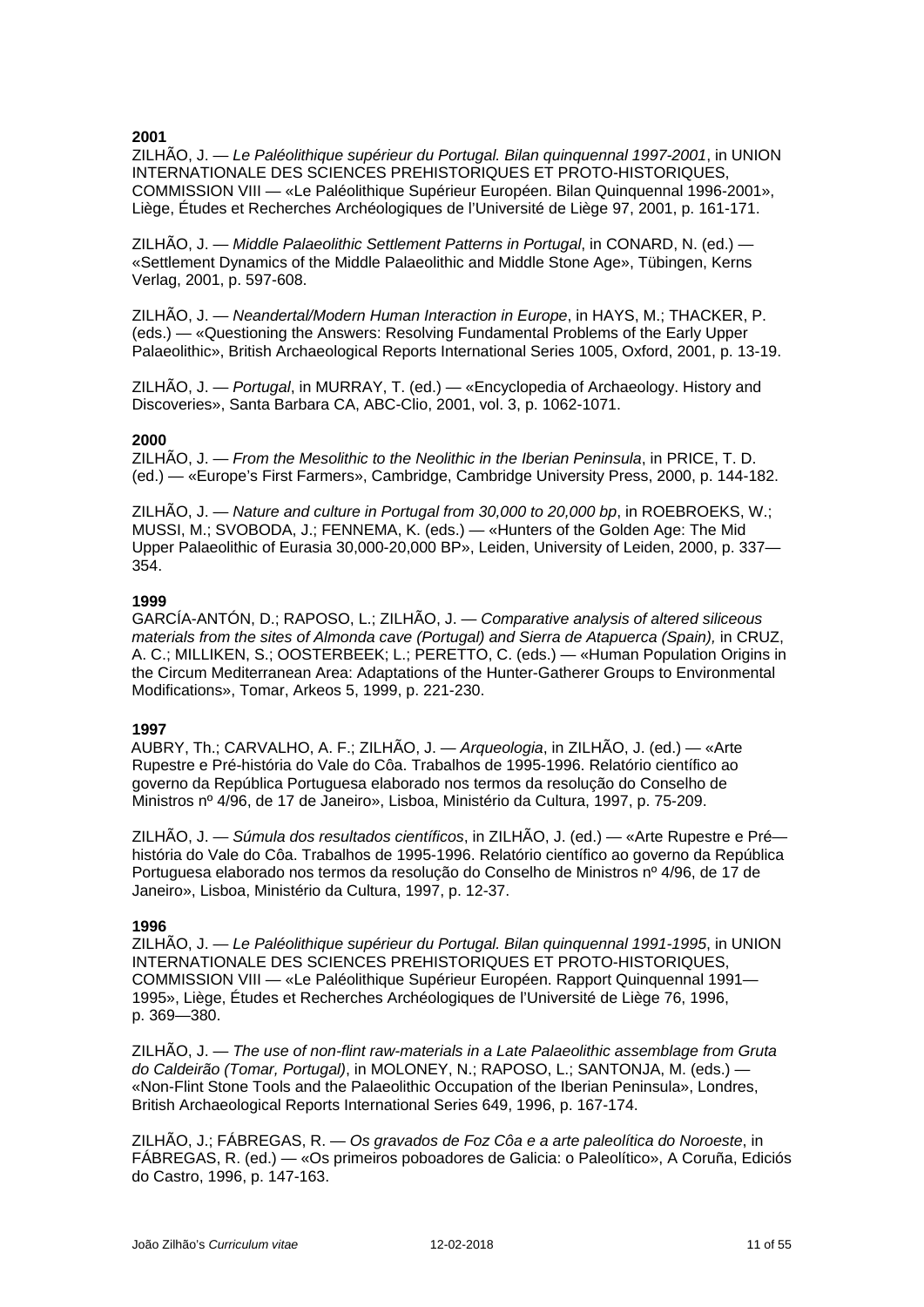AA.VV. — *Síntese da Arqueologia em Portugal*, in «Atlas de Arqueologia», Lisboa, Zairol, 1994, p. 279-389.

### **1993**

ZILHÃO, J. — *Le Portugal*, in RIGAUD, J-Ph. ; GENESTE, J.-M. (eds.) — *Les haut lieux de la Préhistoire en Europe aux temps glaciaires*, Paris, Bordas, 1993, p. 45-49.

ZILHÃO, J. — *O Paleolítico Superior em Portugal. Retrospectiva histórica e estado dos conhecimentos*, in ASSOCIAÇÃO PORTUGUESA PARA O ESTUDO DO QUATERNÁRIO — «O Quaternário em Portugal. Balanço e Perspectivas», Lisboa, Colibri, 1993, p. 163-172.

### **1992**

ZILHÃO, J. — *Estratégias de povoamento e subsistência no Paleolítico e no Mesolítico de Portugal*, in MOURE ROMANILLO, A. (ed.) — «Elefantes, ciervos y ovicaprinos. Economía y aprovechiamento del medio en la Prehistoria de España y Portugal», Santander, Universidad de Cantabria, 1992, p. 149-162.

### **1991**

MARKS, A. E.; SHOKLER, J.; ZILHÃO, J. — *Raw Material Usage in the Palaeolithic. The Effects of Local Availability on Selection and Economy*, in MONTET-WHITE, A.; HOLEN, S. (eds.) — «Raw Material Economies among Prehistoric Hunter-Gatherers», Lawrence, University of Kansas Publications in Anthropology 19, 1991, p. 127-139.

ZILHÃO, J. — *Portugal (1986-1990)*, in UNION INTERNATIONALE DES SCIENCES PREHISTORIQUES ET PROTO-HISTORIQUES, COMMISSION VIII — «Le Paléolithique Supérieur Européen. Rapport Quinquennal 1986-1991», Liège, Études et Recherches Archéologiques de l'Université de Liège 52, 1991, p. 315-319.

### **1990**

ZILHÃO, J. — *Theoretical paradigms and practical research. A view from the Palaeolithic*, in GAMITO, T. J. (ed.) — «Arqueologia Hoje», I, Faro, Universidade do Algarve, 1990, p. 220-241.

### **1988**

ZILHÃO, J. — *Indústria lítica*, in PONTE, S. — «Villa rústica de S. Pedro de Caldelas — Tomar», Centro de Estudos de Arte e Arqueologia, Tomar, nº 1, Março de 1988, p. 100-102.

ZILHÃO, J. — *The Early Upper Palaeolithic of Portugal*, in HOFFECKER, J. F.; WOLF, C. A. (eds.) — «The early Upper Palaeolithic: evidence from Europe and the Near East», Londres, British Archaeological Reports International Series 437, 1988, p. 135-155.

### Official Reports

*National Monument of the Côa River Valley Archaeological Sites (Portugal). Nomination for UNESCO's World Heritage List* [Submission to the World Heritage Committee: June 1997. Property's eventual inclusion in the World Heritage List: December 1998]

### Academic Journal Papers (refereed)

### **2018**

TEYSSANDIER, N.; ZILHÃO, J. — *On the Entity and Antiquity of the Aurignacian at Willendorf (Austria): Implications for Modern Human Emergence in Europe*. «Journal of Paleolithic Archeology», 2018 [\(https://doi.org/10.1007/s41982-017-0004-4\)](https://doi.org/10.1007/s41982-017-0004-4).

### **2017**

DAURA, J.; SANZ, M.; ARSUAGA, J. L.; HOFFMANN, D. L.; QUAM, R. M.; ORTEGA, M. C.; SANTOS, E.; GÓMEZ, S.; RUBIO, A.; VILLAESCUSA, L.; SOUTO, P.; MAURICIO, J.; RODRIGUES, F.; FERREIRA, A.; GODINHO, P.; TRINKAUS, E.; ZILHÃO, J. — *New Middle*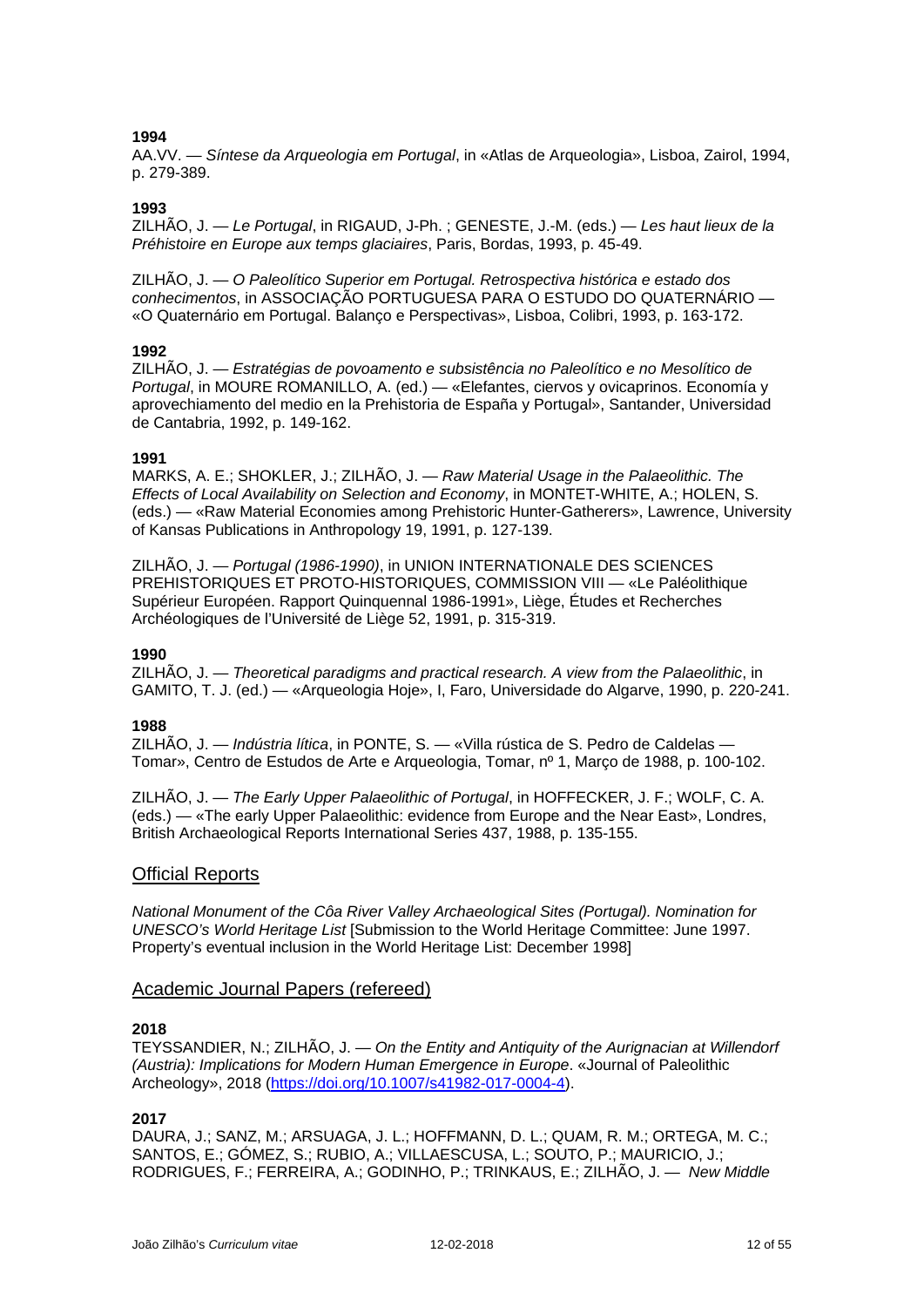*Pleistocene hominin cranium from Gruta da Aroeira (Portugal)*. «Proceedings of the National Academy of Sciences USA», 114 (13), 2017, p. 3397-3402 [\(www.pnas.org/cgi/doi/10.1073/pnas.1619040114\)](http://www.pnas.org/cgi/doi/10.1073/pnas.1619040114).

ESTEBAN, I.; ALBERT, R. M.; EIXEA, A.; ZILHÃO, J.; VILLAVERDE, V. — *Neanderthal use of plants and past vegetation reconstruction at the Middle Paleolithic site of Abrigo de la Quebrada (Chelva, Valencia, Spain)*. «Archaeological and Anthropological Sciences», 9 (2), 2017, p. 265- 278 [\(http://dx.doi.org/doi:10.1007/s12520-015-0279-7\)](http://dx.doi.org/doi:10.1007/s12520-015-0279-7).

HOFFMANN, D. L.; UTRILLA, P.; BEA, M.; PIKE, A. W. G.; GARCÍA-DIEZ, M.; ZILHÃO, J.; DOMINGO, R. — *U-series dating of Palaeolithic rock art at Fuente del Trucho (Aragón, Spain)*. «Quaternary International», 432, 2017, p. 50-58 [\(http://dx.doi.org/10.1016/j.quaint.2015.11.111\)](http://dx.doi.org/10.1016/j.quaint.2015.11.111).

ISERN, N.; ZILHÃO, J.; FORT, J.; AMMERMAN, A. J. — *Modeling the role of voyaging in the coastal spread of the Early Neolithic in the West Mediterranean*. «Proceedings of the National Academy of Sciences USA», 114 (5), 2017, p. 897-902 [\(www.pnas.org/cgi/doi/10.1073/pnas.1613413114\)](http://www.pnas.org/cgi/doi/10.1073/pnas.1613413114).

PIKE, A. W. G.; HOFFMANN, D. L.; PETTITT, P. B.; GARCÍA-DIEZ, M.; ZILHÃO, J. — *Dating Palaeolithic cave art: Why U-Th is the way to go*. «Quaternary International», 432, 2017, p. 41- 49 [\(http://dx.doi.org/10.1016/j.quaint.2015.12.013\)](http://dx.doi.org/10.1016/j.quaint.2015.12.013).

VILLAVERDE, V.; EIXEA, A.; ZILHÃO, J.; SANCHIS, A.; REAL, C.; BERGADÀ, M. — *Diachronic variation in the Middle Paleolithic settlement of Abrigo de la Quebrada (Chelva, Spain)*. «Quaternary International», 435A, 2017, p. 164-179 [\(http://doi.org/10.1016/j.quaint.2015.09.075\)](http://doi.org/10.1016/j.quaint.2015.09.075).

ZILHÃO, J.; ANESIN, D.; AUBRY, Th.; BADAL, E.; CABANES, D.; KEHL, M.; KLASEN, N.; LUCENA, A.; MARTÍN-LERMA, I.; MARTÍNEZ, S.; MATIAS, H.; SUSINI, D.; STEIER, P.; WILD, E. M.; ANGELUCCI, D. E.; VILLAVERDE, V.; ZAPATA, J. — *Precise dating of the Middle-to-Upper Paleolithic transition in Murcia (Spain) supports late Neandertal persistence in Iberia. Heliyon*, 3, 2017, e00435

[\(http://www.sciencedirect.com/science/article/pii/S2405844017308642\)](http://www.sciencedirect.com/science/article/pii/S2405844017308642).

### **2016**

d'ERRICO, F.; DAYET-BOUILLOT, L.; GARCÍA-DIEZ, M.; PITARCH MARTÍ, A.; GARRIDO PIMENTEL, D.; ZILHÃO, J. — *The technology of the earliest European cave paintings: El Castillo Cave, Spain*. «Journal of Archaeological Science», 70, 2016, p. 48-65 [\(http://dx.doi.org/10.1016/j.jas.2016.03.007\)](http://dx.doi.org/10.1016/j.jas.2016.03.007).

EIXEA, A.; VILLAVERDE, V. ZILHÃO, J. — *Not Only Flint: Levallois on Quartzite and Limestone at Abrigo de la Quebrada (Valencia, Spain): Implications for Neandertal Behavior*. «Journal of Anthropological Research», 72 (1), 2016, p. 24-57 [\(http://dx.doi.org/10.1086/685265\)](http://dx.doi.org/10.1086/685265).

HOFFMANN, D. L.; PIKE, A. W. G.; GARCÍA-DIEZ, M.; PETTITT, P. B.; ZILHÃO, J. — *Methods for U-series dating of CaCO3 crusts associated with Palaeolithic cave art and application to Iberian sites*. «Quaternary Geochronology», 36, 2016, p. 104-119 [\(http://dx.doi.org/10.1016/j.quageo.2016.07.004\)](http://dx.doi.org/10.1016/j.quageo.2016.07.004).

ZILHÃO, J.; AJAS, A.; BADAL, E.; BUROW, Ch.; KEHL, M.; LÓPEZ-SÁEZ, J. A.; PIMENTA, C.; PREECE, R. C.; SANCHIS, A.; SANZ, M.; WENIGER, G.-C.; WHITE, D.; WOOD, R.; ANGELUCCI, D. A.; VILLAVERDE, V.; ZAPATA, J. — *Cueva Antón: A multi-proxy MIS 3 to MIS 5a paleoenvironmental record for SE Iberia*. «Quaternary Science Reviews», 146, 2016, p. 251- 273 [\(http://dx.doi.org/10.1016/j.quascirev.2016.05.038\)](http://dx.doi.org/10.1016/j.quascirev.2016.05.038).

### **2015**

BUROW, C.; KEHL, M.; HILGERS, A.; WENIGER, G.-C.; ANGELUCCI, D. E.; VILLAVERDE, V.; ZAPATA, J.; ZILHÃO, J. — *Luminescence Dating of Fluvial Deposits in the Rock Shelter of Cueva Antón, Spain*. «Geochronometria», 42, 2015, p. 107-125. [\(http://dx.doi.org/1](http://dx.doi.org/10.1016/j.quascirev.2015.02.014)0.1515/geochr-2015-0010).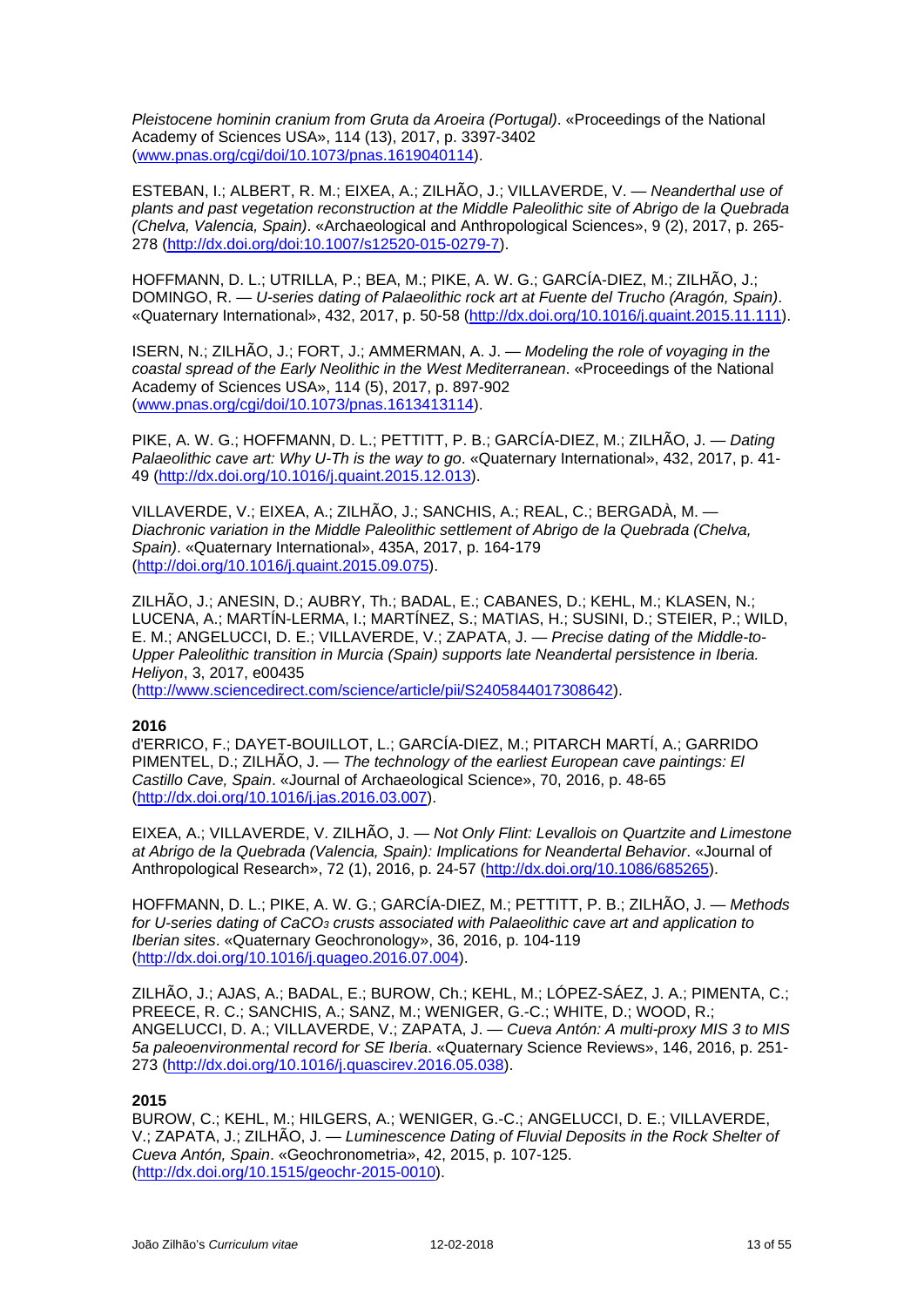DAURA, J.; SANZ, M.; JULIÀ, R.; GARCÍA-FERNANDEZ, D.; FORNÓS, J. J.; VAQUERO, M.; ALLUÉ, E.; LÓPEZ-GARCÍA, J. M.; BLAIN, H. A.; ORTIZ, J. E.; TORRES, T.; ALBERT, R. M.; RODRÍGUEZ-CINTAS, A.; SÁNCHEZ-MARCO, A.; CERDEÑO, E.; SKINNER, A. R.; ASMERON, Y.; POLYAK, V. J.; GARCÉS, M.; ARNOLD, L. J.; DEMURO, M.; PIKE, A. W. G.; EUBA, I.; RODRÍGUEZ, R. F.; YAGÜE, A. S.; VILLAESCUSA, L.; GÓMEZ, S.; RUBIO, A.; PEDRO, M.; FULLOLA, J. M.; ZILHÃO, J. — *Cova del Rinoceront (Castelldefels, Barcelona): a terrestrial record for the Last Interglacial period (MIS 5) in the Mediterranean coast of the Iberian Peninsula*. «Quaternary Science Reviews», 114, 2015, p. 203-227 [\(http://dx.doi.org/10.1016/j.quascirev.2015.02.014\)](http://dx.doi.org/10.1016/j.quascirev.2015.02.014).

EIXEA, A.; GINER, B.; JARDÓN, P.; ZILHÃO, J.; VILLAVERDE, V. — *Elementos líticos apuntados en el yacimiento del Paleolítico Medio del Abrigo de la Quebrada (Chelva, Valencia): caracterización tecno-tipológica y análisis de las macrofracturas*. « Espacio, Tiempo y Forma. Serie I, Nueva época. Prehistoria y Arqueología», 8, 2015, p. 78-109 [\(http://dx.doi.org/10.5944/etfi.8.2015.15178\)](http://dx.doi.org/10.5944/etfi.8.2015.15178).

GARCÍA-DIEZ, M.; GARRIDO, D.; HOFFMANN, D. L.; PETTITT, P. B.; PIKE, A. W. G.; ZILHÃO, J. — *The chronology of hand stencils in European Palaeolithic rock art: implications of new U-series results from El Castillo Cave (Cantabria, Spain)*. «Journal of Anthropological Sciences», 93, 2015, p. 1-18 (http://www.isitaorg.com/jass/Contents/2015vol93/GarciaDiez/25615428.pdf).

MARTINS, H.; OMS, F. X.; PEREIRA, L.; PIKE, A. W. G.; ROWSELL, K.; ZILHÃO, J. — *Radiocarbon Dating the Beginning of the Neolithic in Iberia: New Results, New Problems*. «Journal of Mediterranean Archaeology», 28 (1), 2015, p. 105-131 [\(http://dx.doi.org/10.1558/jmea.v28i1.27503\)](http://dx.doi.org/10.1558/jmea.v28i1.27503).

OLALDE, I.; SCHROEDER, H.; SANDOVAL-VELASCO, M.; VINNER, L.; LOBÓN, I.; RAMIREZ, O.; CIVIT, S.; GARCÍA BORJA, P.; SALAZAR-GARCÍA, D. C.; TALAMO, S.; FULLOLA, J. M.; OMS, F. X.; PEDRO, M.; MARTÍNEZ, P.; SANZ, M.; DAURA, J.; ZILHÃO, J.; MARQUÈS-BONET, T.; GILBERT, M. Th. P.; LALUEZA-FOX., C. — *A common genetic origin for early farmers from Mediterranean Cardial and Central European LBK cultures*. «Molecular Biology and Evolution», 32 (12), 2015, p. 3132-3142 (http://mbe.oxfordjournals.org/content/32/12/3132).

PETTITT, P.; ZILHÃO, J. — *Problematizing Bayesian approaches to prehistoric chronologies*. «World Archaeology», 47 (4), 2015, p. 525-542 [\(http://dx.doi.org/10.1080/00438243.2015.1070082\)](http://dx.doi.org/10.1080/00438243.2015.1070082).

QUAM, R.; SANZ, M.; DAURA, J.; ROBSON BROWN, K.; GARCÍA-GONZÁLEZ, R.; RODRÍGUEZ, L.; DAWSON, H.; RODRÍGUEZ, R. F.; GÓMEZ, S.; VILLAESCUSA. L.; RUBIO, A.; YAGÜE, A.; ORTEGA-MARTÍNEZ, M. C.; FULLOLA, J. M.; ZILHÃO, J.; ARSUAGA, J. L. — *The Neandertals of northeastern Iberia: New remains from the Cova del Gegant (Sitges, Barcelona)*. «Journal of Human Evolution», 81, 2015, p. 13-28 [\(http://dx.doi.org/10.1016/j.jhevol.2015.02.002\)](http://dx.doi.org/10.1016/j.jhevol.2015.02.002).

ROLDÁN, C.; CARBALLO, J.; MURCIA, S.; EIXEA, A.; VILLAVERDE, V.; ZILHÃO, J. — *Identification of local and allochthonous flint artefacts from the Middle Palaeolithical site 'Abrigo de la Quebrada' (Chelva, Valencia, Spain) by macroscopic and physicochemical methods*. «X-Ray Spectrometry», 44, 2015, p. 209-216 [\(http://dx.doi.org/10.1002/xrs.2602\)](http://dx.doi.org/10.1002/xrs.2602).

ZILHÃO, J.; BANKS, W. E.; d'ERRICO, F.; GIOIA, P. — *Analysis of Site Formation and Assemblage Integrity Does Not Support Attribution of the Uluzzian to Modern Humans at Grotta del Cavallo*. «PLoS ONE», 10 (7), 2015, p. e0131181 [\(http://dx.doi.org/10.1371/journal.pone.0131181\)](http://dx.doi.org/10.1371/journal.pone.0131181).

### **2014**

EIXEA, A.; ROLDAN, C.; VILLAVERDE, V.; ZILHÃO, J. — *Middle Palaeolithic flint procurement in Central Mediterranean Iberia: Implications for human mobility*. «Journal of Lithic Studies», 1 (1), 2014, p. 103-115 (http://dx.doi.org/10.2218/jls.v1i1.783).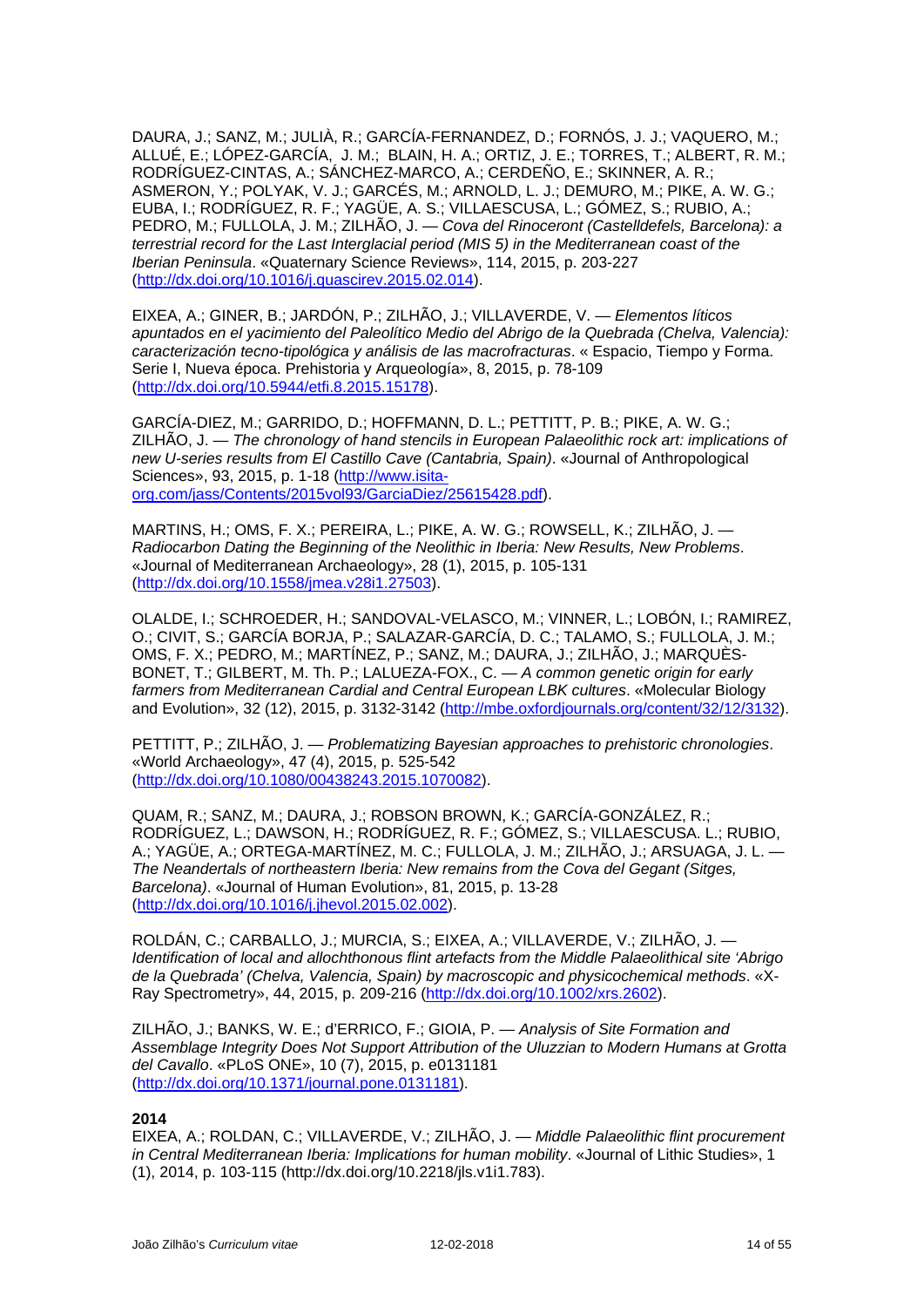RICHTER, D.; ANGELUCCI, D. E.; DIAS, M. I.; PRUDÊNCIO, M. I.; GOUVEIA, M. A.; CARDOSO, G. J.; BURBIDGE, C. I.; ZILHÃO, J. — *Heated flint TL-dating for Gruta da Oliveira (Portugal): dosimetric challenges and comparison of chronometric data*. «Journal of Archaeological Science», 41, 2014, p. 705-715.

ROSSO, D. E.; D'ERRICO, F.; ZILHÃO, J. — *Stratigraphic and spatial distribution of ochre and ochre processing tools at Porc-Epic Cave, Dire Dawa, Ethiopia*. «Quaternary International», 343, 2014, p. 85-99.

ZILHÃO, J. — *Comment* to HOLLIDAY, T. W.; GAUTNEY, J. R.; FRIEDL, L. — *Right for the Wrong Reasons: Reflections on Modern Human Origins in the Post-Neanderthal Genome Era.* «Current Anthropology», 55 (6), 2014, p. 696-724.

ZILHÃO, J. — *Early prehistoric navigation in the Western Mediterranean: Implications for the Neolithic transition in Iberia and the Maghreb*. «Eurasian Prehistory», 11 (1-2), 2014, p. 185- 200.

### **2013**

ANGELUCCI, D.; ANESIN, D.; SUSINI, D.; VILLAVERDE, V.; ZAPATA, J.; ZILHÃO, J. — *Formation processes at a high resolution Middle Paleolithic site: Cueva Antón (Murcia, Spain)*. «Quaternary International», 315, 2013, p. 24-41.

BANKS, W. E.; D'ERRICO, F.; ZILHÃO, J. — *Revisiting the chronology of the Proto-Aurignacian and the Early Aurignacian in Europe: A reply to Higham et al.'s comments on Banks et al. (2013)*. «Journal of Human Evolution», 65 (6), 2013, p. 810-817.

BANKS, W. E.; D'ERRICO, F.; ZILHÃO, J. — *Human-climate interaction during the Early Upper Paleolithic: testing the hypothesis of an adaptive shift between the Proto-Aurignacian and the Early Aurignacian*. «Journal of Human Evolution», 64 (1), 2013, p. 39-55.

BARTON, C. M.; VILLAVERDE, V.; ZILHÃO, J.; AURA, J. E.; GARCIA, O.; BADAL, E. — *In glacial environments beyond glacial terrains: Human eco-dynamics in late Pleistocene Mediterranean Iberia*. «Quaternary International», 318, 2013, p. 53-68.

DAURA, J.; SANZ, M.; GARCÍA, N.; ALLUÉ, E.; VAQUERO, M.; FIERRO, E.; CARRIÓN, J. S.; LÓPEZ-GARCÍA, J. M.; BLAIN, H. A.; SÁNCHEZ-MARCO, A.; VALLS, C.; ALBERT, R. M.; FORNÓS, J. J.; JULIÀ, R.; FULLOLA, J. M.; ZILHÃO, J. *— Terrasses de la Riera dels Canyars (Gavà, Barcelona): the landscape of Heinrich Stadial 4 north of the "Ebro frontier" and implications for modern human dispersal into Iberia.* «Quaternary Science Reviews», 60, 2013, p. 26-48.

GARCÍA-DIEZ, M.; HOFFMANN, D. L.; ZILHÃO, J.; de las HERAS, C.; LASHERAS, J. A.; MONTES, R.; PIKE, A. W. G. — *Uranium series dating reveals a long sequence of rock art at Altamira Cave (Santillana del Mar, Cantabria)*. «Journal of Archaeological Science», 40, 2013, p. 4098-4106.

HOFFMANN, D. L.; PIKE, A. W. G.; WAINER, K.; ZILHÃO, J. — *New U-series results for the speleogenesis and the Palaeolithic archaeology of the Almonda karstic system (Torres Novas, Portugal)*. «Quaternary International», 294, 2013, p. 168-182.

#### **2012**

LUCENA, A.; MARTÍNEZ, S.; ANGELUCCI, D. E.; BADAL, E.; VILLAVERDE, V.; ZAPATA. J.; ZILHÃO, J. — *La ocupación solutrense del abrigo de La Boja (Mula, Murcia, España)*. «Espacio, Tiempo y Forma. Serie I, Nueva época. Prehistoria y Arqueología», 5, 2012, p. 447- 454.

PIKE, A. W. G.; HOFFMANN, D. L.; GARCÍA-DIEZ, M.; PETTITT, P. B.; ALCOLEA, J.; de BALBÍN, R.; GONZÁLEZ-SAINZ, C.; de las HERAS, C.; LASHERAS, J. A.; MONTES, R.;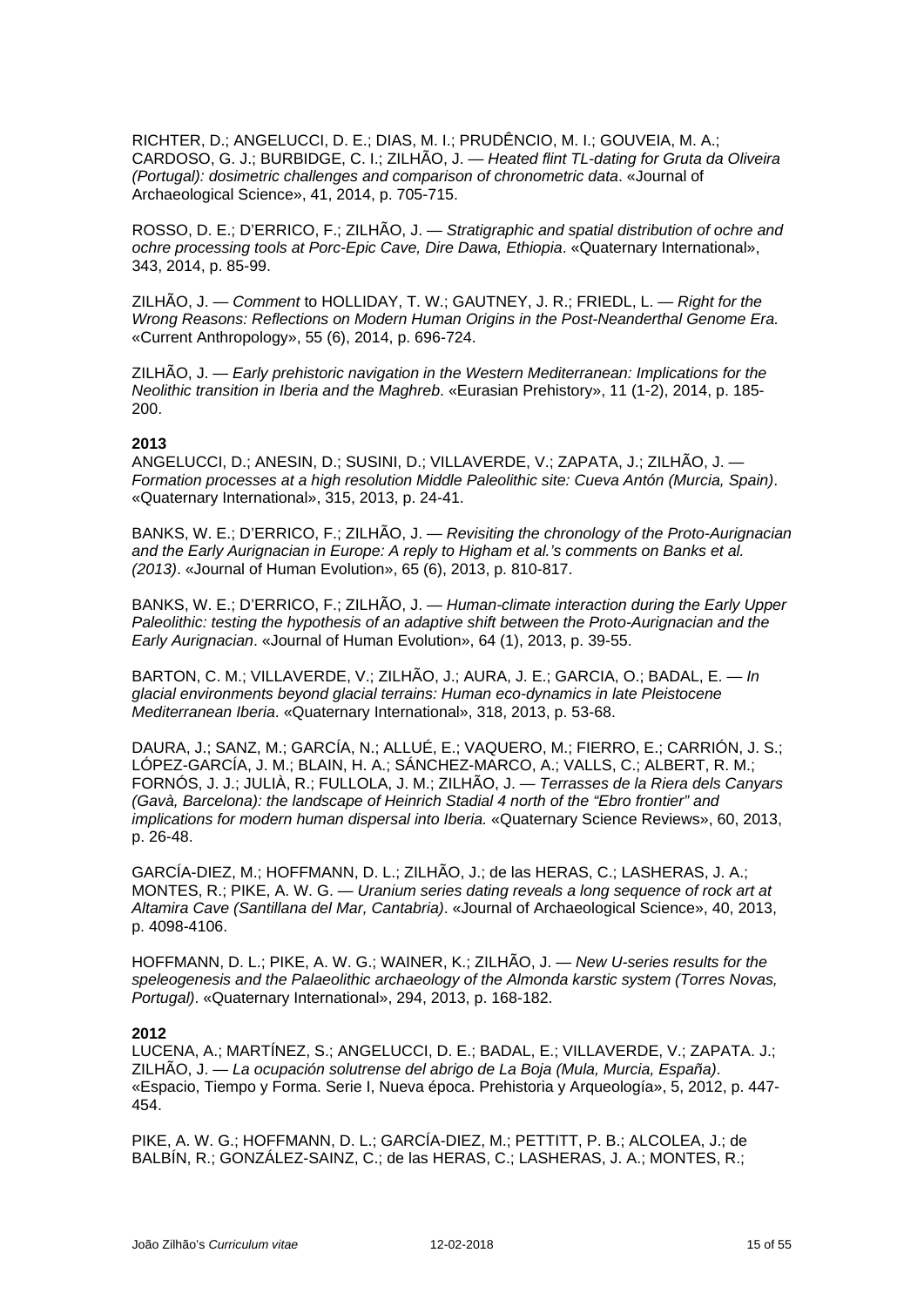ZILHÃO, J. — *U-Series Dating of Paleolithic Art in 11 Caves in Spain*. «Science», 336, 2012, p. 1409-1413.

VILLAVERDE, V.; EIXEA, A.; RIOS, J.; ZILHÃO, J. (2012) — *Importancia y valoración de la producción microlevallois en los niveles II y III del Abrigo de la Quebrada (Chelva, Valencia)*. «Zephyrus», LXX, 2012, p. 13-32.

WILLMAN, J. C.; MAKI, J.; BAYLE, P.; TRINKAUS, E.; ZILHÃO, J. — *Middle Paleolithic Human Remains from the Gruta da Oliveira (Torres Novas), Portugal*. «American Journal of Physical Anthropology», 149, 2012, p. 39-51.

#### **2011**

BANKS, W. E.; AUBRY, T.; D'ERRICO, F.; ZILHÃO, J.; LIRA-NORIEGA, A.; TOWNSEND PETERSON, A. — *Eco-cultural niches of the Badegoulian: Unraveling links between cultural adaptation and ecology during the Last Glacial Maximum in France*. «Journal of Anthropological Archaeology», 30, 2011, p. 359-374.

CARON, F.; D'ERRICO, F.; DEL MORAL, P.; SANTOS, F.; ZILHÃO, J. — *The Reality of Neandertal Symbolic Behavior at the Grotte du Renne, Arcy-sur-Cure, France*. «PloS ONE», 6 (6), 2011, e21545 (doi:10.1371/journal.pone.0021545).

EIXEA, A; VILLAVERDE, V.; ZILHÃO, J. — *Aproximación al aprovisionamiento de materias primas líticas en el yacimiento del Paleolítico medio del Abrigo de la Quebrada (Chelva, Valencia)*. «Trabajos de Prehistoria», 68 (1), 2011, p. 65-78.

LLOVERAS, L.; MORENO-GARCÍA, M.; NADAL, J.; ZILHÃO, J. — *Who brought in the rabbits? Taphonomical analysis of Mousterian and Solutrean leporid accumulations from Gruta do Caldeirão (Tomar, Portugal)*. «Journal of Archaeological Science», 38 (9), 2011, p. 2434-2449.

TRINKAUS, E.; BAILEY, S.; DAVIS, S. J. M.; ZILHÃO, J. — *Magdalenian Human Remains from the Galeria da Cisterna (Almonda karstic system, Torres Novas, Portugal)*. «O Arqueólogo Português», Série V, 1, 2011, p. 395-413.

ZILHÃO, J. — *Comment* to SHEA, J. J. — Homo sapiens *Is as* Homo sapiens *Was. Behavioral Variability versus "Behavioral Modernity" in Paleolithic Archaeology.* «Current Anthropology», 52 (1), 2011, p. 24-25.

ZILHÃO, J.; CARDOSO, J. L.; PIKE, A. W. G.; WENINGER, B. — *Gruta Nova da Columbeira (Bombarral, Portugal): Site stratigraphy, age of the Mousterian sequence, and implications for the timing of Neandertal extinction in Iberia*. «Quartär», 58, 2011, p. 93-112.

ZILHÃO, J.; D'ERRICO, F.; JULIEN, M.; DAVID, F. — *Chronology of the site of Grotte du Renne, Arcy-sur-Cure, France: implications for radiocarbon dating*. «Before Farming», 2011, 2011/3, article 3.

### **2010**

BAYLE, P.; MACCHIARELLI, R.; TRINKAUS, E.; DUARTE, C.; MAZURIER, A.; ZILHÃO, J. — *Dental maturational sequence and dental tissue proportions in the early Upper Paleolithic child from Abrigo do Lagar Velho, Portugal*. «Proceedings of the National Academy of Sciences USA», 107 (4), 2010, p. 1338-1342.

DAURA, J; SANZ, M.; PIKE, A.; SUBIRÀ, M. E.; FORNÓS, J. J.; FULLOLA, J. M.; JULIÀ, R.; ZILHÃO, J. — *Stratigraphic context and direct dating of the Neanderthal mandible from Cova del Gegant (Sitges, Barcelona)*. «Journal of Human Evolution», 59, 2010, p. 109-122.

ZILHÃO, J. — *Comment* to GOLOVANOVA, L.; DORONICHEV, V. B.; CLEGHORN, N. E.; KOULKOVA, M. A.; SAPELKO, T. V.; SHACKLEY, M. S. — *Significance of Ecological Factors in the Middle to Upper Paleolithic Transition.* «Current Anthropology», 51 (5), 2010, p. 684-685.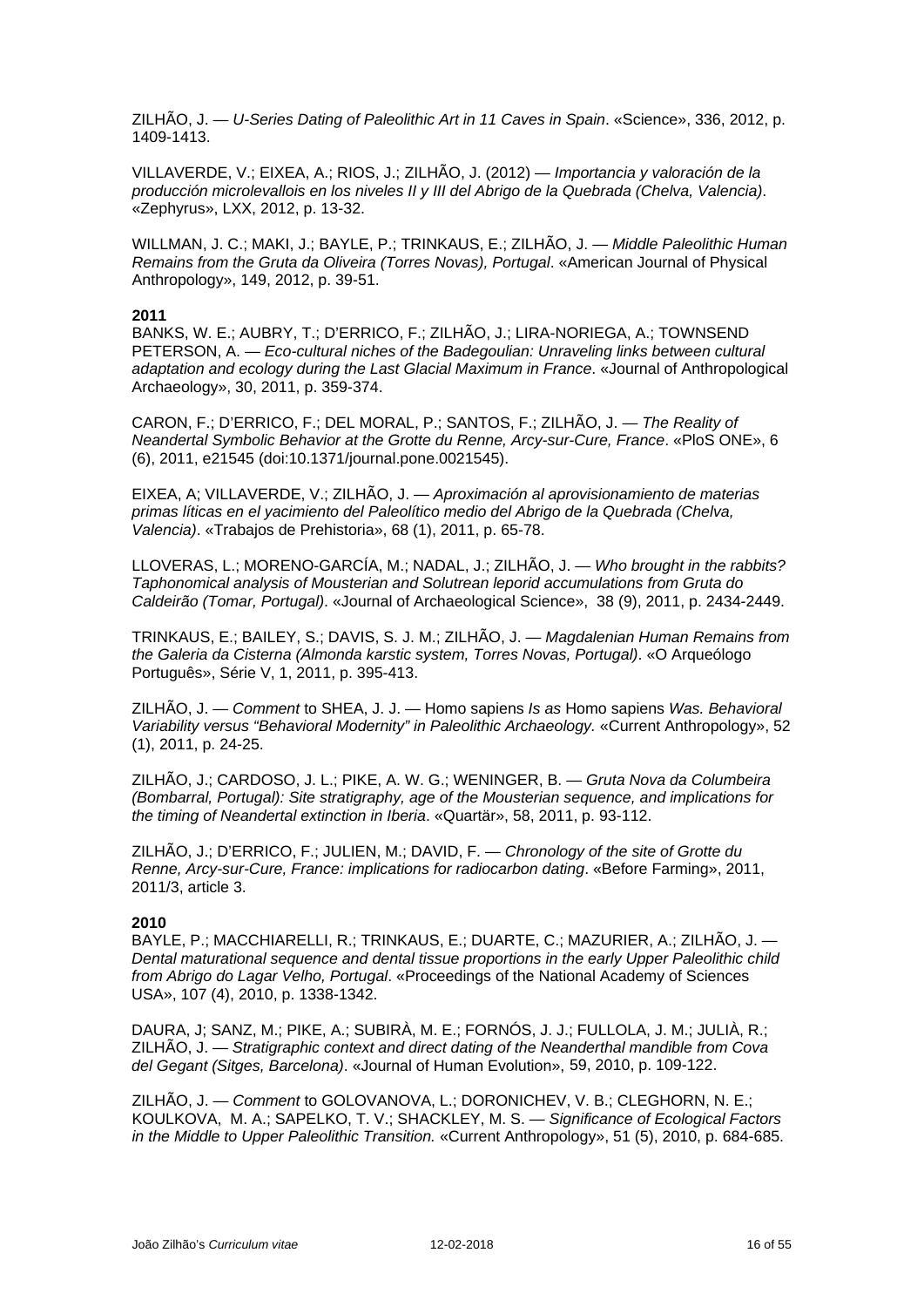ZILHÃO, J.; ANGELUCCI, D.; BADAL-GARCÍA, E.; d'ERRICO, F.; DANIEL, F.; DAYET, L.; DOUKA, K.; HIGHAM, T. F. G.; MARTÍNEZ-SÁNCHEZ, M. J.; MONTES-BERNÁRDEZ, R.; MURCIA-MASCARÓS, S.; PÉREZ-SIRVENT, C.; ROLDÁN-GARCÍA, C.; VANHAEREN, M.; VILLAVERDE, V.; WOOD, R.; ZAPATA, J. — *Symbolic Use of Marine Shells and Mineral Pigments by Iberian Neandertals*. «Proceedings of the National Academy of Sciences USA», 107 (3), 2010, p. 1023-1028.

ZILHÃO, J.; DAVIS, S. J. M.; DUARTE, C.; SOARES, A. M. M.; STEIER, P.; WILD, E. — *Pego do Diabo (Loures, Portugal): Dating the Emergence of Anatomical Modernity in Westernmost Eurasia*. «PLoS ONE», 5 (1), 2010, e8880 (doi:10.1371/journal.pone.0008880).

#### **2009**

ANGELUCCI, D.; ZILHÃO, J. — *Stratigraphy and Formation Processes of the Late Pleistocene Deposit at Gruta da Oliveira, Almonda Karstic System, Torres Novas, Portugal*. «Geoarchaeology», 24 (3), 2009, p. 277-310.

BANKS, W. E.; ZILHÃO, J.; d'ERRICO, F.; KAGEYAMA, M.; SIMA, A.; RONCHITELLI, A. — *Investigating links between ecology and bifacial tool types in Western Europe during the Last Glacial Maximum*. «Journal of Archaeological Science», 36 (12), 2009, p. 2853-2867.

#### **2008**

RICHARDS, M. P.; PACHER, M.; STILLER, M.; QUILÈS, J.; HOFREITER, M.; CONSTANTIN, S.; ZILHÃO, J.; TRINKAUS, E. — *Isotopic evidence for omnivory among European cave bears: Late Pleistocene Ursus spelaeus from the Peştera cu Oase, Romania*. «Proceedings of the National Academy of Sciences USA», 105 (2), 2008, p. 600-604.

WALKER, M. J.; GIBERT, J.; LÓPEZ, M. V.; LOMBARDI, A. V.; PÉREZ-PÉREZ, A.; ZAPATA, J.; ORTEGA, J.; HIGHAM, T.; PIKE, A.; SCHWENNINGER, J.-L.; ZILHÃO, J.; TRINKAUS, E. — *Late Neandertals in Southeastern Iberia: Sima de las Palomas del Cabezo Gordo, Murcia, Spain*. «Proceedings of the National Academy of Sciences USA», 105 (52), 2008, p. 20631- 20636.

ZILHÃO, J. — *Modernos y Neandertales en la transición del Paleolítico Medio al Superior en Europa*. «Espacio, Tiempo y Forma. Serie I, Nueva época. Prehistoria y Arqueología», 1, 2008, p. 47-57.

ZILHÃO J.; D'ERRICO, F.; BORDES, J.-G.; LENOBLE, A.; TEXIER, J.-P.; RIGAUD, J.-Ph. — *Grotte des Fées (Châtelperron): History of Research, Stratigraphy, Dating, and Archaeology of the Châtelperronian Type-Site*. «Paleoanthropology», 2008, p. 1-42.

ZILHÃO J.; D'ERRICO, F.; BORDES, J.-G.; LENOBLE, A.; TEXIER, J.-P.; RIGAUD, J.-Ph. — *Like Hobbes' Chimney Birds*. «Paleoanthropology», 2008, p. 65-67.

### **2007**

AUBRY, Th. ; ZILHÃO, J. ; ALMEIDA, F. — *A propos de la variabilité technique et culturelle de l'identité gravettienne au Portugal : bilan des dernières découvertes et perspectives de recherche*. «Paleo», 19, 2007, p. 53-72.

DAVIS, S. J. M.; ROBERT, I.; ZILHÃO, J. — *Caldeirão cave (Central Portugal) – whose home? Hyaena, man, bearded vulture…* «Courier Forschungsinstitut Senckenberg», 259, 2007, p. 213- 226.

ROUGIER, H.; MILOTA, Ş.; RODRIGO, R.; GHERASE, M.; SARCINĂ, L.; MOLDOVAN, O.; ZILHÃO, J.; CONSTANTIN, S.; FRANCISCUS, R. G.; ZOLLIKOFER, C. P. E.; PONCE DE LEÓN, M.; TRINKAUS, E.— *Peştera cu Oase 2 and the cranial morphology of early modern Europeans*. «Proceedings of the National Academy of Sciences USA», 104 (4), 2007, p. 1165- 1170.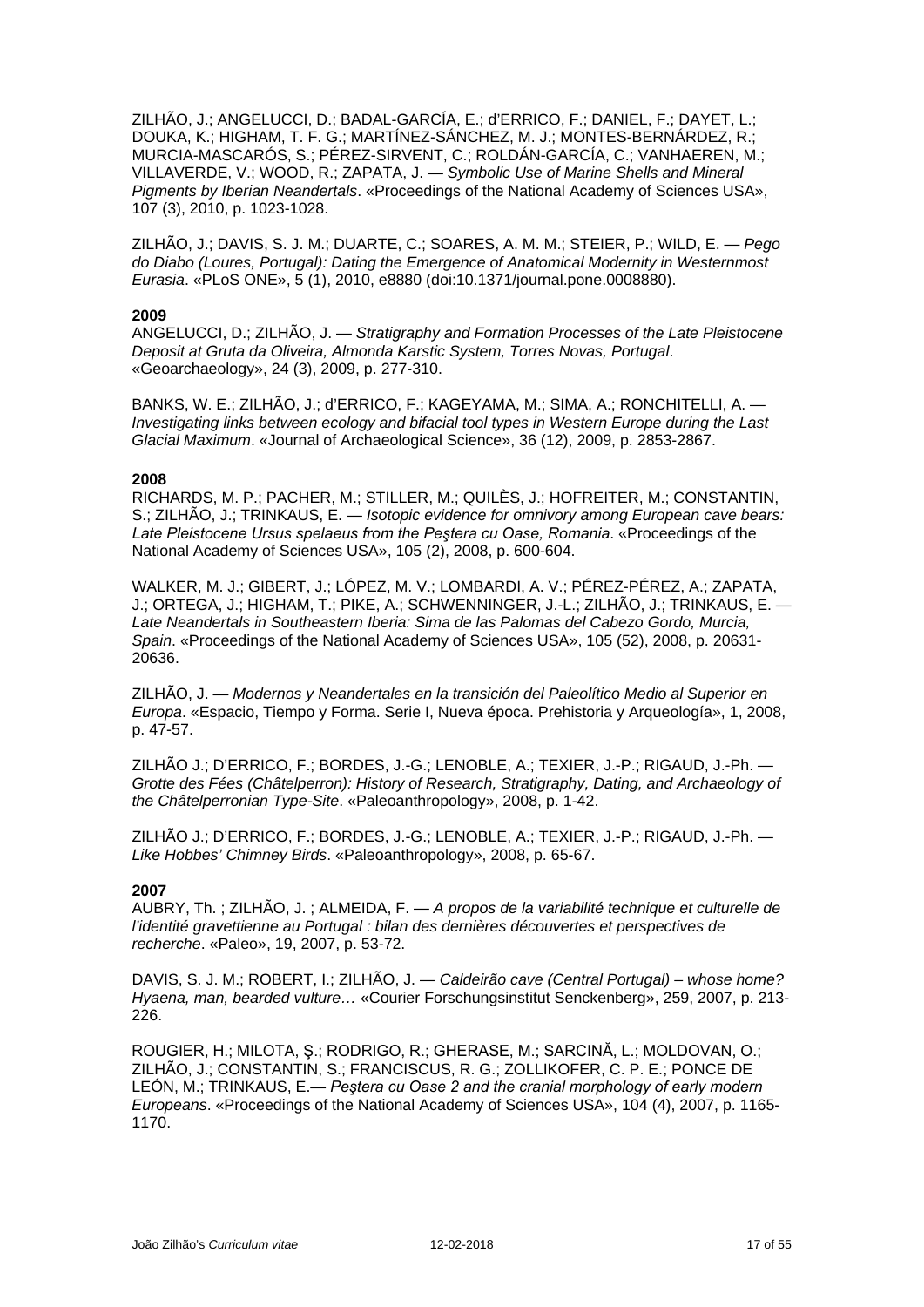TRINKAUS, E.; MAKI, J.; ZILHÃO, J. — *Middle Paleolithic Human Remains From the Gruta da Oliveira (Torres Novas), Portugal*. «American Journal of Physical Anthropology», 134, 2007, p. 263-273.

ZILHÃO, J. — *The emergence of ornaments and art: an archaeological perspective on the origins of behavioural "modernity"*. «Journal of Archaeological Research», 15, 2007, p. 1-54.

ZILHÃO J. ; D'ERRICO, F. ; BORDES, J.-G. ; LENOBLE, A. ; TEXIER, J.-P. ; RIGAUD, J.-Ph. — *La grotte des Fées (Châtelperron, Allier) ou une interstratification «Châtelperronien-Aurignacien» illusoire. Histoire des fouilles, stratigraphie et datations*. «Paleo», 19, 2007, p. 391-432.

### **2006**

MERCIER, N; VALLADAS, H.; AUBRY, Th.; ZILHÃO, J.; JORON, J.-L.; REYSS, J.-L.; SELLAMI, F. — *Fariseu: first confirmed open-air Palaeolithic parietal art site in the Côa Valley (Portugal)*. «Antiquity», 80, 2006 [\(http://antiquity.ac.uk/projgall/mercier/index.html.](http://antiquity.ac.uk/projgall/mercier/index.html)

QUILÈS, J.; PETREA, C.; MOLDOVAN, O.; ZILHÃO, J.; RODRIGO, R.; ROUGIER, H.; CONSTANTIN, S.; MILOTA, Ş.; GHERASE, M.; SARCINĂ, L.; TRINKAUS, E. — *Cave bears (*Ursus spelaeus*) from the Peştera cu Oase (Banat, Romania): Paleobiology and taphonomy*. «Comptes Rendus Palevol», 5, 2006, p. 927-934.

ZILHÃO, J. — *Chronostratigraphy of the Middle-to-Upper Paleolithic Transition in the Iberian Peninsula*. «Pyrenae», 37 (1), 2006, p. 7-84.

ZILHÃO, J. — *Genes, Fossils, and Culture. An Overview of the Evidence for Neandertal-Modern Human Interaction and Admixture*. «Proceedings of the Prehistoric Society», 72, 2006, p. 1-20.

ZILHÃO, J. — *Neandertals and Moderns Mixed, and It Matters*. «Evolutionary Anthropology», 15, 2006, p. 183-195.

ZILHÃO J.; D'ERRICO, F.; BORDES, J.-G.; LENOBLE, A.; TEXIER, J.-P.; RIGAUD, J.-Ph. — *Analysis of Aurignacian interstratification at the Châtelperronian-type site and implications for the behavioral modernity of Neandertals*. «Proceedings of the National Academy of Sciences USA», 103, 2006, p. 12643-12648.

ZILHÃO J.; PETTITT, P. (2006) — *On the New Dates for Gorham's Cave and the Late Survival of Iberian Neanderthals*. «Before Farming» [online version: 2006/3, article 3; print version: 2006/3, p. 95-122].

### **2004**

ZILHÃO, J. — *Comment* to PINHASI, R.; PLUCIENNIK, M. — *A Regional Biological Approach to the Spread of Farming in Europe. Anatolia, the Levant, South-Eastern Europe, and the Mediterranean.* «Current Anthropology», 45, Supplement, 2004, p. S77-S78.

ZILHÃO, J. — *Public archaeology and political dynamics in Portugal. A reply to Bednarik*. «Public Archaeology», 3 (3), 2004, Londres, p. 167-183.

ZILHÃO, J. — *Further lessons in integrity. A final reply to Robert Bednarik*. «Public Archaeology», 3 (4), 2004, Londres, p. 245-247.

### **2003**

ZILHÃO, J. — *Algumas observações acerca do Mesolítico do interior peninsular e do modelo de passagem ao Neolítico através de colonização pioneira por via marítima*, in CARVALHO, A. F. — *A emergência do Neolítico no actual território português: pressupostos teóricos, modelos interpretativos e a evidência empírica*. «O Arqueólogo Português», IV-21, 2003, p. 65-150.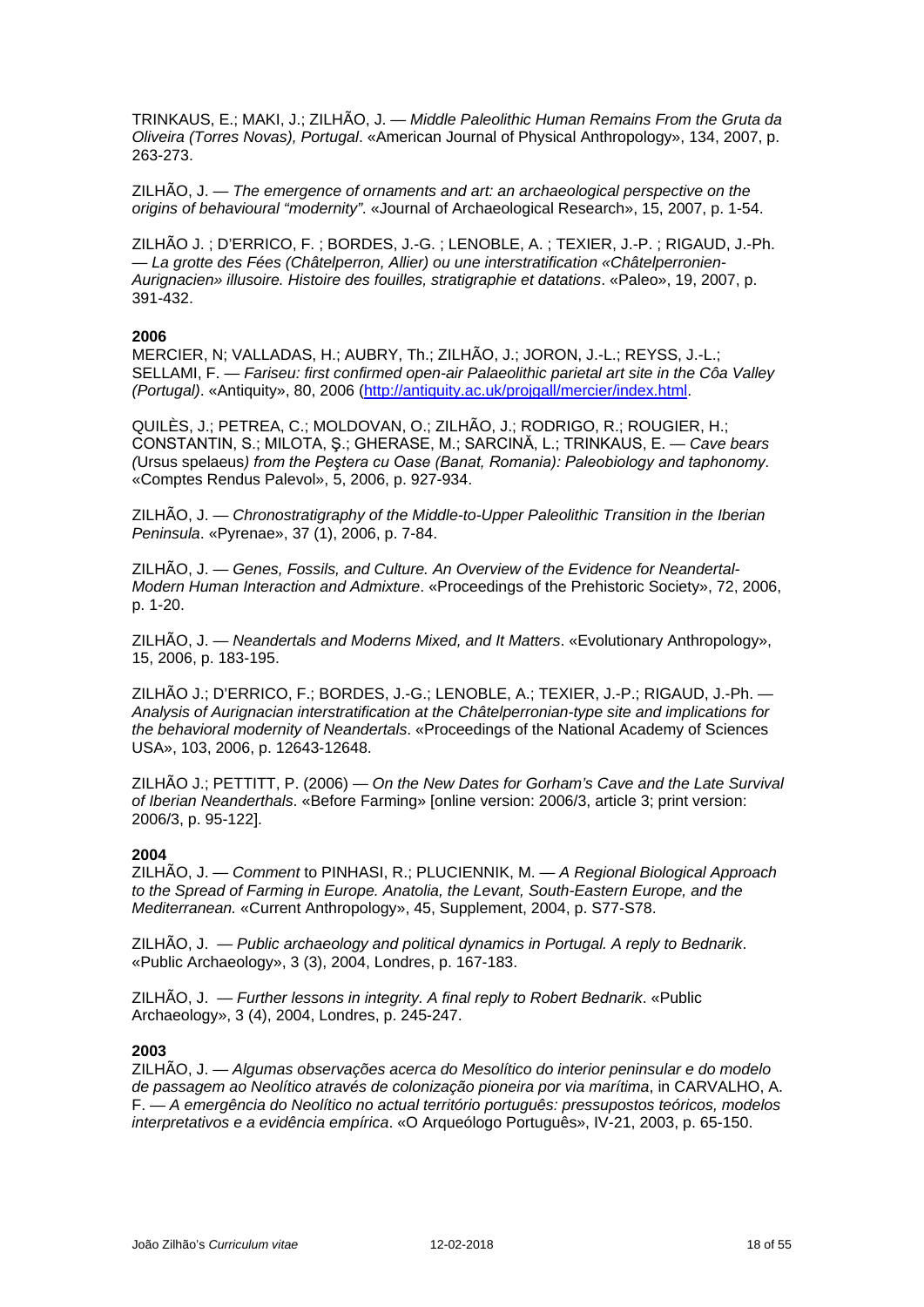ZILHÃO, J. — *Comment* to HENSHILWOOD, C.; MAREAN, C. — *The Origin of Modern Human Behavior. Critique of the Models and Their Test Implications*. «Current Anthropology», 44 (5), 2003, p. 642-643.

ZILHÃO, J. — *The Côa Valley: Research and Management of a World Heritage Rock Art Site*. «Rock Art Research», 20 (1), 2003, Melbourne, p. 53-68.

ZILHÃO, J.; D'ERRICO, F. — *An Aurignacian "Garden of Eden" in southern Germany? An alternative interpretation of the Geissenklösterle and a critique of the* Kulturpumpe *model*. «Paleo», 15, Les Eyzies, 2003, p. 69-86.

### **2002**

MARTÍ, B.; ZILHÃO, J. — *Cova de l'Or*, in BRONK RAMSEY, C.; HIGHAM, T. F. G.; OWEN, D. C.; PIKE, A. W. G.; HEDGES, R. E. M. — *Radiocarbon dates from the Oxford AMS system: datelist 31*. «Archaeometry», 44 (3), Supplement 1, 2002, p. 65.

ZILHÃO, J. — *Comment* to ESWARAN, V. — *A Diffusion Wave out of Africa. The Mechanism of the Modern Human Revolution?* «Current Anthropology», 43 (5), 2002, p. 769.

ZILHÃO, J.; MARTÍ, B. — *Galeria da Cisterna*, in BRONK RAMSEY, C.; HIGHAM, T. F. G.; OWEN, D. C.; PIKE, A. W. G.; HEDGES, R. E. M. — *Radiocarbon dates from the Oxford AMS system: datelist 31*. «Archaeometry», 44 (3), Supplement 1, 2002, p. 66-67.

ZILHÃO, J.; TRINKAUS, E. — *Anatomie, contexte archéologique et sépulture de l'enfant gravettien de l'abri de Lagar Velho (Lapedo, Leiria, Portugal)*. «Praehistoria», 3, 2002, p. 131- 145.

#### **2001**

ELLWOOD, B. B.; HARROLD, F. B.; BENOIST, S. L.; STRAUS, L. G.; GONZALEZ MORALES, M.; PETRUSO, K.; BICHO, N.; ZILHÃO, J.; SOLER, N. — *Paleoclimate and Intersite Correlations from Late Pleistocene/Holocene Cave Sites: Results from Southern Europe*. «Geoarchaeology», 16 (4), 2001, p. 433-463.

TRINKAUS, E.; ZILHÃO, J.; DUARTE, C. — 'O Menino do Lapedo'*: Lagar Velho 1 and perceptions of the Neandertals*. «Archaeological Dialogues», 8 (1), 2001, Leiden, p. 49-69.

ZILHÃO, J. — *Comment* to MARKS, A. E.; HIETALA, H. J.; WILLIAMS, J. K. — *Tool Standardization in the Middle and Upper Palaeolithic*. «Cambridge Archaeological Journal», 11 (1), 2001, p. 35-36.

ZILHÃO, J. — *Radiocarbon evidence for maritime pioneer colonization at the origins of farming in west Mediterranean Europe*. «Proceedings of the National Academy of Sciences USA», 98, 2001, Washington, p. 14180-14185.

ZILHÃO, J.; TRINKAUS, E. — *Troubling the Neandertals. A Reply to Langbroek's 'The Trouble with Neandertals'*. «Archaeological Dialogues», 8 (2), 2001, Leiden, p. 135-142.

### **2000**

ZILHÃO, J. — *Comment* to D'ERRICO, F.; NOWELL, A. — *A New Look at the Berekhat Ram Figurine. Implications for the Origins of Symbolism*. «Cambridge Archaeological Journal», 10 (1), 2000, p. 148-149.

ZILHÃO, J. — *Comment* to SOFFER, O.; ADOVASIO, J.; HYLAND, D. — *The "Venus" Figurines. Textiles, Basketry, Gender, and Status in the Upper Palaeolithic.* «Current Anthropology», 41 (4), 2000, p. 530-531.

ZILHÃO, J. — *La puesta en valor del arte rupestre del valle del Côa (Portugal)*. «Trabajos de Prehistoria», 57 (2), 2000, Madrid, p. 57-64.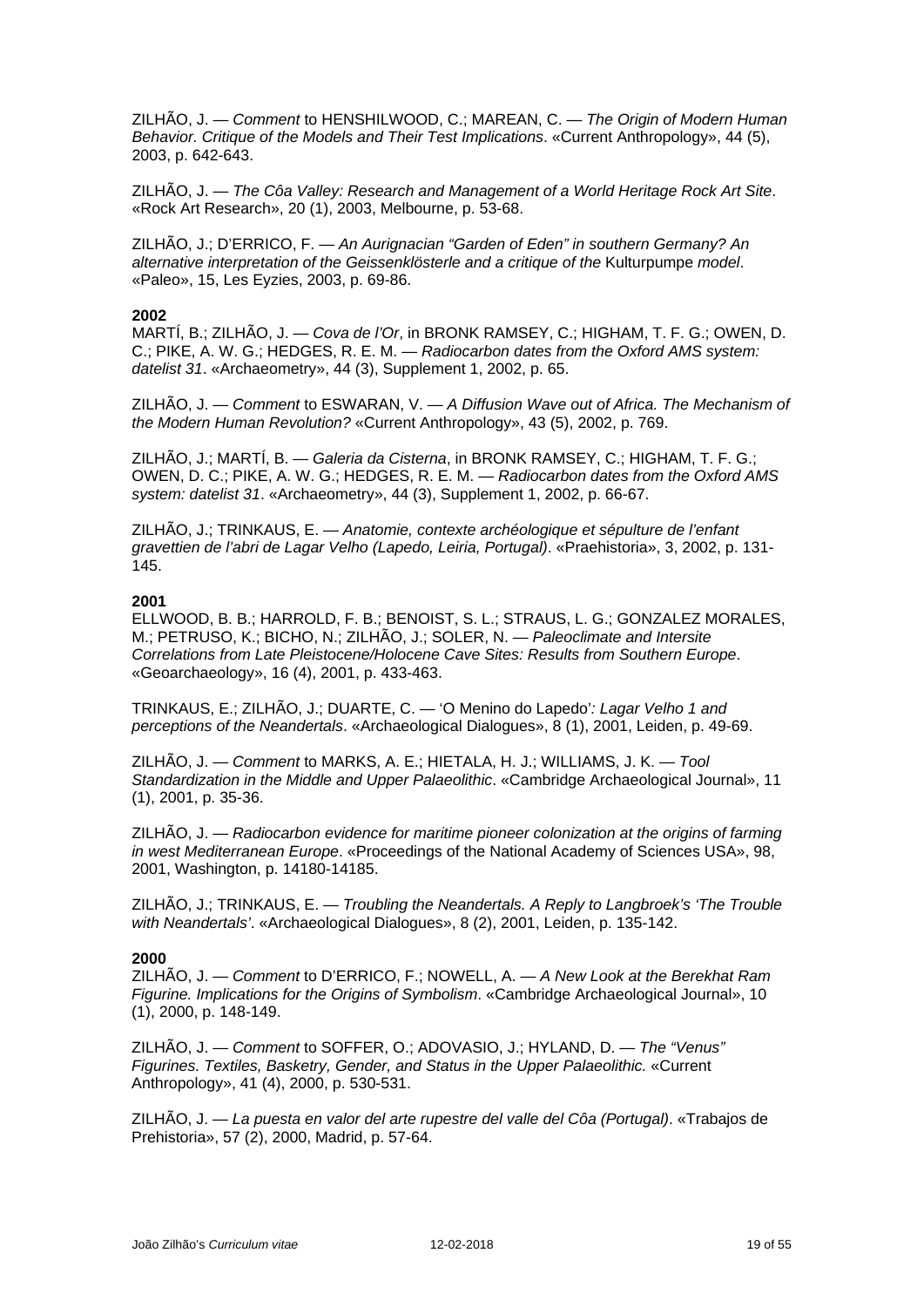ZILHÃO, J. ; D'ERRICO, F. — *La nouvelle «bataille aurignacienne». Une révision critique de la chronologie du Châtelperronien et de l'Aurignacien ancien*. «L'Anthropologie», 104 (1), 2000, Paris, p. 17-50.

ZILHÃO, J. ; DUARTE, C. ; ARAÚJO, A. C. — *Lagar Velho : the archaeology of an early Upper Palaeolithic burial site*. «Journal of Human Evolution», 38 (3), 2000, London, p. A3.

#### **1999**

DUARTE, C. ; MAURÍCIO, J. ; PETTITT, P. B. ; SOUTO, P. ; TRINKAUS, E. ; VAN DER PLICHT, H. ; ZILHÃO, J. — *The Early Upper Palaeolithic Human Skeleton from the Abrigo do Lagar Velho (Portugal) and Modern Human Emergence in Iberia*. «Proceedings of the National Academy of Sciences USA», 96, 1999, Washington, p. 7604-7609.

ZILHÃO, J.; AUBRY, Th.; CARVALHO, A. F.; BAPTISTA, A. M.; GOMES, M. V.; MEIRELES, J. — *Art rupestre et Archéologie de la Vallée du Côa (Portugal). Premier bilan*. «Préhistoire Anthropologie Méditerranéennes», 7-8, 1998-99, Aix-en-Provence, p. 89-117.

ZILHÃO, J.; D'ERRICO, F. — *Reply*, in *The Neanderthal Problem Continued*. «Current Anthropology», 40 (3), 1999, p. 355-364.

ZILHÃO, J.; D'ERRICO, F. — *The chronology and taphonomy of the earliest Aurignacian and its implications for the understanding of Neanderthal extinction*. «Journal of World Prehistory», 13 (1), 1999, New York, p. 1-68.

ZILHÃO, J.; TRINKAUS, E. — *An Early Upper Palaeolithic Burial from the Abrigo do Lagar Velho, Portugal*. «Anthropologie», 37 (1), 1999, Brno, p. 98.

### **1998**

AURA, J. E.; VILLAVERDE, V.; GONZÁLEZ MORALES, M.; GONZÁLEZ SAINZ, C.; ZILHÃO, J.; STRAUS, L. G. — *The Pleistocene-Holocene transition in the Iberian Peninsula: continuity and change in human adaptations*. «Quaternary International», vol. 49/50, 1998, p. 87-103.

D'ERRICO, F.; ZILHÃO, J.; BAFFIER, D.; JULIEN, M.; PELEGRIN, J. — *Neanderthal Acculturation in Western Europe? A Critical Review of the Evidence and Its Interpretation*. «Current Anthropology», 39, Supplement, 1998, p. S1-S44.

ELLWOOD, B. B.; ZILHÃO, J.; HARROLD, F. B.; BALSAM, W.; BURKART, B.; LONG, G. J.; DEBÉNATH, A.; BOUZOUGGAR, A. — *Identification of the Last Glacial Maximum in the Upper Palaeolithic of Portugal Using Magnetic Susceptibility Measurements of Caldeirão Cave Sediments*. «Geoarchaeology», 13 (1), 1998, p. 55-71.

ZILHÃO, J. — *Comment* to MAREAN, C. W.; KIM, S. Y. — *Mousterian Large-Mammal Remains from Kobeh Cave. Behavioral Implications for Neanderthals and Early Modern Humans*. «Current Anthropology», 39, Supplement, 1998, p. S104-S105.

ZILHÃO, J. — *On Logical and Empirical Aspects of the Mesolithic-Neolithic Transition in the Iberian Peninsula*. «Current Anthropology», 39 (5), 1998, p. 690-698.

### **1997**

ZILHÃO, J. — *Maritime pioneer colonisation in the early Neolithic of the west Mediterranean. Testing the model against the evidence*. «Documenta Praehistorica», 24, 1997, Ljubljana, p. 19—42.

ZILHÃO, J.; AUBRY, Th.; CARVALHO, A. F.; BAPTISTA, A. M.; GOMES, M. V.; MEIRELES, J. — *The Rock Art of the Côa Valley (Portugal) and its Archaeological Context: First Results of Current Research.* «Journal of European Archaeology», 5 (1), 1997, Oxford, p. 7-49.

ZILHÃO, J. — *The last Neanderthals: cultural variability and extinction*. «Journal of Human Evolution», 34 (3), 1998, Londres, p. A24-A25.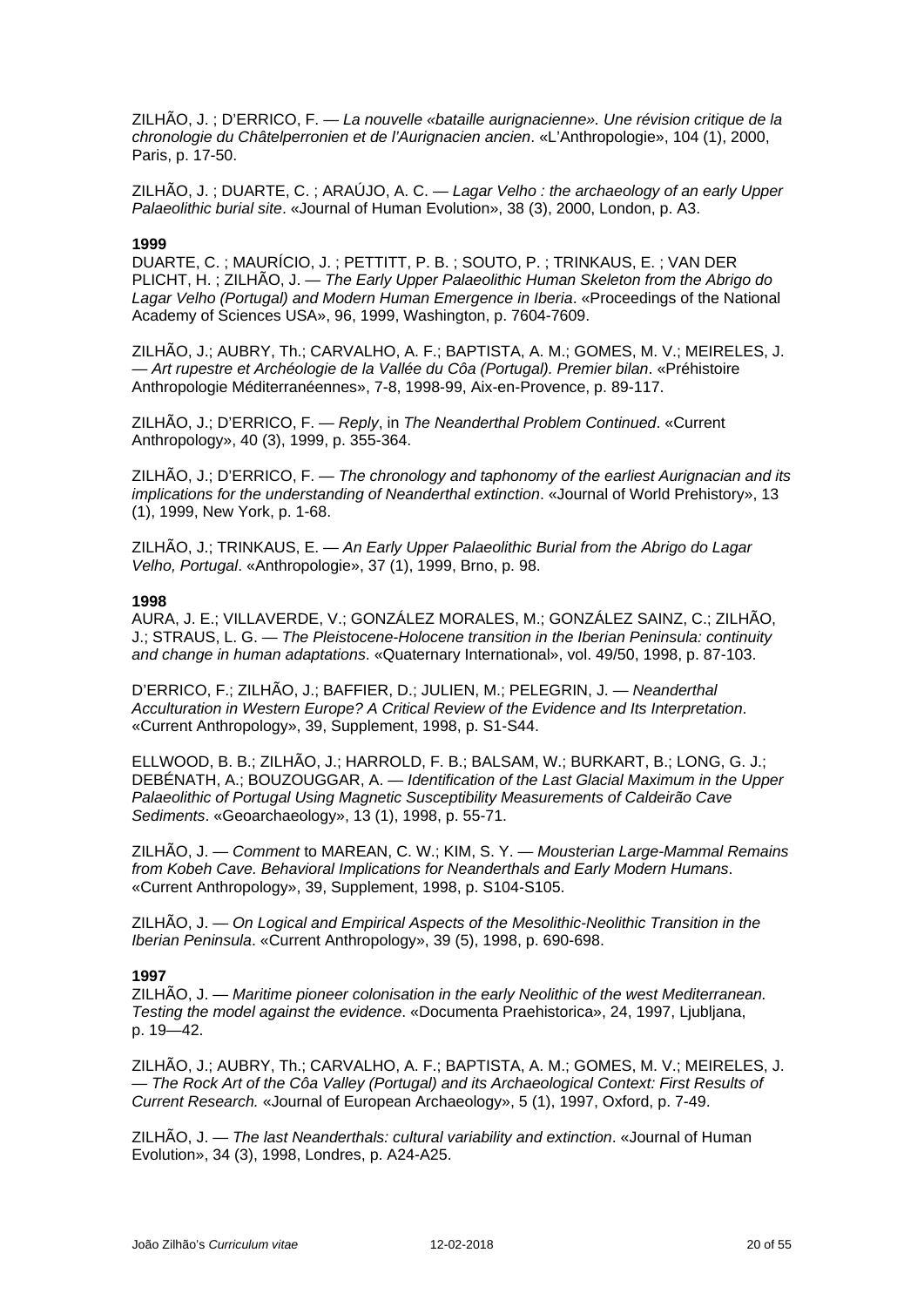ZILHÃO, J. — *The rock art of the Côa valley, Portugal. Significance, conservation and management*. «Conservation and Management of Archaeological Sites», 2 (4), 1998, Londres, p. 193-206.

### **1996**

ZILHÃO, J. — *Comment* to KORNFELD, M. — *The Big-Game Focus. Reinterpreting the Archaeological Record of Cantabrian Upper Palaeolithic Economy*. «Current Anthropology», 37 (4), 1996, p. 649-650.

### **1995**

ZILHÃO, J. — *The age of the Côa valley (Portugal) rock art: validation of archaeological dating to the Palaeolithic and refutation of «scientific» dating to historic or proto-historic times*. «Antiquity», 69, 1995, Oxford, p. 883-901.

ZILHÃO, J. ; AUBRY, Th. — *La pointe de Vale Comprido et les origines du Solutréen*. «L'Anthropologie», 99 (1), 1995, Paris, p. 125-142.

#### **1994**

MARKS, A. E.; BICHO, N.; ZILHÃO, J.; FERRING, C. R. — *Upper Pleistocene Prehistory in Portuguese Estremadura. Results of Preliminary Research*. «Journal Of Field Archaeology», 21, 1994, Boston, p. 53-68.

#### **1993**

ZILHÃO, J. — *The spread of agro-pastoral economies across Mediterranean Europe: A view from the Farwest*. «Journal of Mediterranean Archaeology», 6 (1), 1993, Sheffield, p. 5-63.

#### **1992**

PÓVOAS, L.; ZILHÃO, J.; CHALINE, J.; BRUNET-LECONTE, P. — *La faune de rongeurs du Pléistocène Supérieur de la Gruta do Caldeirão (Tomar, Portugal)*. «Quaternaire», 3 (1), 1992, Paris, p. 40-47.

AUBRY, Th.; MOURA, M. H.; ZILHÃO, J. — *Dados preliminares sobre a organização estratigráfica da Buraca Grande do Vale do Poio Novo (Redinha)*. «Memórias e Notícias, Museu e Laboratório Mineralógico e Geológico, Universidade de Coimbra», 114, 1992, Coimbra, p. 119-132.

### **1991**

ZILHÃO, J. — *Comment*, p. 124-125, in HEDGES, R. M.; HOUSLEY, R. A.; BRONK, C. R.; VAN KLINKEN, G. J. — *Radiocarbon dates from the Oxford AMS system: Archaeometry date list 12*, «Archaeometry», 33 (1), 1991, p. 121-134.

ZILHÃO, J. — *Sobre a relação entre teoria e prática em Arqueologia pré-histórica*. «Boletín de Antropología Americana», 23, 1991, Mexico, p. 47-66.

#### **1989**

CARVALHO, E.; STRAUS, L. G.; VIERRA, B. J.; ZILHÃO, J.; ARAÚJO, A. C. — *More data for an archaeological map of the county of Torres Vedras*. «Arqueologia», 19, 1989, Porto, p. 16- 33.

### **1988**

ZILHÃO, J. — *Nouvelles datations absolues pour la Préhistoire ancienne du Portugal*. «Bulletin de la Société Préhistorique Française», 85 (8), 1988, Paris, p. 247-250.

ZILHÃO, J. — *Plaquette gravée du Solutréen supérieur de la Gruta do Caldeirão (Tomar, Portugal)*. «Bulletin de la Société Préhistorique Française», 85 (4), 1988, Paris, p. 105-109.

### **1987**

ZILHÃO, J.; CARVALHO, E.; ARAÚJO, A. C. — *A estação epipaleolítica da Ponta da Vigia (Torres Vedras)*. «Arqueologia», 16, 1987, Porto, p. 8-18.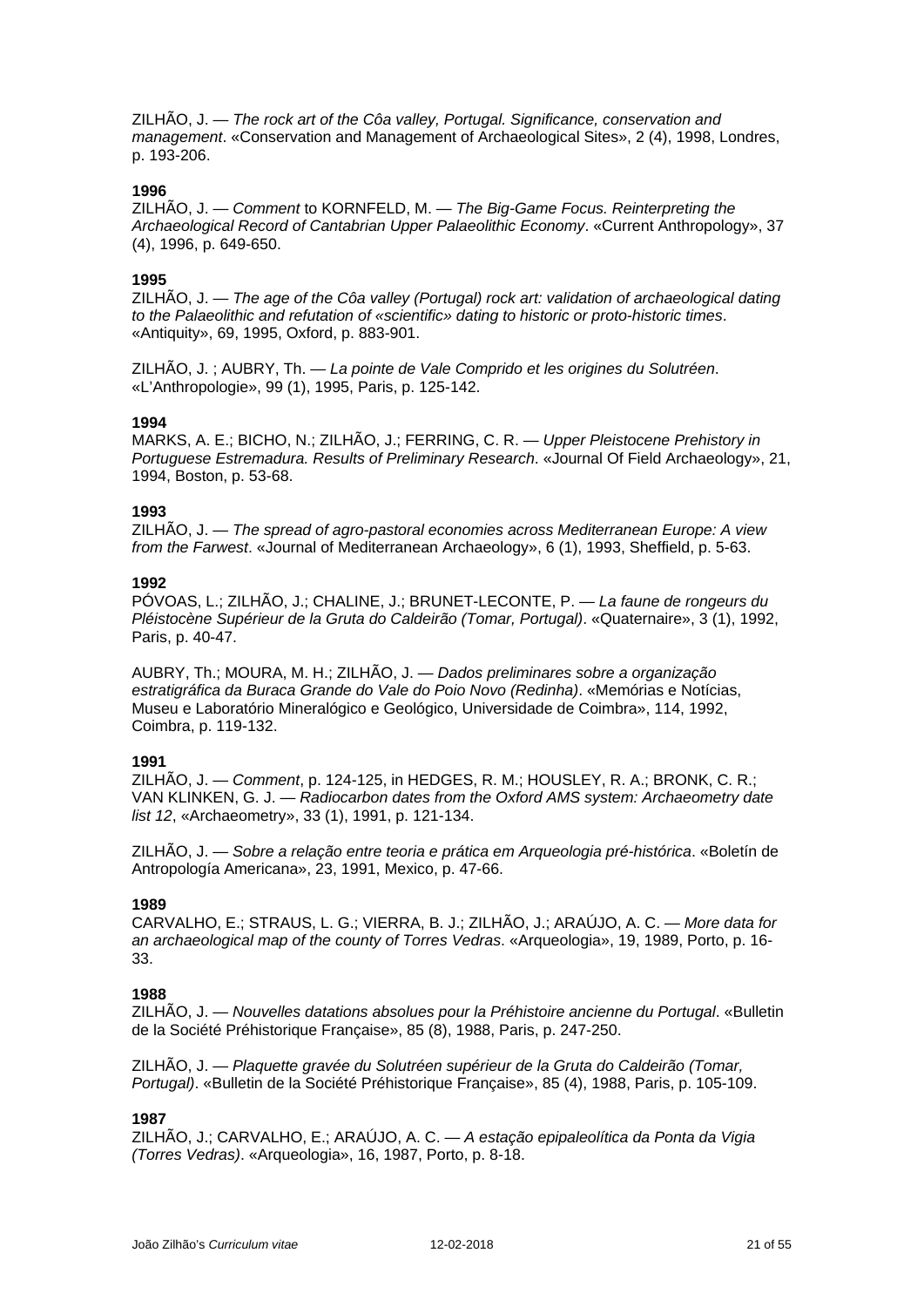ZILHÃO, J.; REAL, F. C. S.; CARVALHO, E. — *Estratigrafia e cronologia da estação solutrense de Vale Almoinha (Cambelas, Torres Vedras)*. «O Arqueólogo Português», IV-5, 1987, Lisboa, p. 21-35.

### **1986**

ZILHÃO, J. — *Outillage lithique solutréen de la Gruta do Caldeirão. Notice préliminaire*. «Arqueologia», 14, 1986, Porto, p. 21-26.

### **1984**

ZILHÃO, J. — *O Solutrense superior de fácies cantábrica de Vale Almoinha (Cambelas, Torres Vedras)*. «O Arqueólogo Português», IV-2, 1984, Lisboa, p. 15-86.

### **1983**

G.E.P.P. [Grupo para o Estudo do Paleolítico Português] — *A estação paleolítica de Vilas Ruivas (Ródão) — campanha de 1979*. «O Arqueólogo Português», IV-1, 1983, Lisboa, p. 15- 38.

### Conference Contributions (refereed or published in refereed journals)

### **2014**

BANKS, W. E.; AUBRY, Th.; D'ERRICO, F.; ZILHÃO, J.; LIRA-NORIEGA, A.; TOWNSEND PETERSON, A. — *Paléoenvironnements et adaptations humaines au Dernier Maximum Glaciaire: le cas du Badegoulien*, in JAUBERT, J.; FOURMENT, N.; DEPAEPE, P. (eds.) — «Transitions, ruptures et continuité en Préhistoire. Vol 2: Paléolithique et Mésolithique», Société Préhistorique Française, Paris, 2014, p. 341-354.

#### **2009**

ZILHÃO J. — *Introduction: Dwellings*, in MCCARTAN, S.; SCHULTING, R.; WARREN, G.; WOODMAN, P. (eds.) — «Mesolithic Horizons. Papers presented at the Seventh International Conference on the Mesolithic in Europe, Belfast 2005», Oxford, Oxbow Books, 2009, p. 407- 408.

### **2007**

ALMEIDA, F.; BÁRTOLO, P.; ALVES, N.; ALMEIDA, H.; PONCE DE LÉON, M.; ZOLLIKOFER, C.; PIERSON, B.; SERRA, P.; DUARTE, C.; TRINKAUS, E.; ZILHÃO, J. (2007) — *The Lapedo Child Reborn: Contributions of CT Scanning and Rapid Prototyping for an Upper Paleolithic Infant Burial and Face Reconstruction. The Case of Lagar Velho Interpretation Centre, Leiria, Portugal*, in ARNOLD, D.; NICCOLUCCI, F.; CHALMERS, A. (eds.) — «The 8<sup>th</sup> International Symposium on Virtual reality, Archaeology and Cultural Heritage VAST (2007). Short and Project Papers from VAST2007», 2007, p. 69-73.

### **2002**

ZILHÃO, J. — *La mise en valeur de l'art rupestre de la vallée du Côa*, in SACCHI, D. (ed.) — «L'art paleólithique à l'air libre. Le paysage modifié par l'image», Carcassonne, Groupe Audois d'Études Préhistoriques, 2002, p. 17-22.

#### **1997**

ZILHÃO, J. ; AUBRY, Th. ; ALMEIDA, F. — *L'utilisation du quartz pendant la transition Gravettien-Solutréen au Portugal*. «Préhistoire Anthropologie Méditerranéennes», 6, 1997, Aixen-Provence, p. 289-303.

#### **1995**

ZILHÃO, J. — *The stylistically Palaeolithic petroglyphs of the Côa valley (Portugal) are of Palaeolithic age. A refutation of their «direct dating» to recent times*. «Trabalhos de Antropologia e Etnologia», 35 (4), 1995, Porto, p. 423-469.

ZILHÃO, J.; AUBRY, Th; CARVALHO, A. M. F.; ZAMBUJO, G.; ALMEIDA, F. — *O sítio arqueológico paleolítico do Salto do Boi (Cardina, Santa Comba, Vila Nova de Foz Côa)*. «Trabalhos de Antropologia e Etnologia», 35 (4), 1995, Porto, p. 471-497.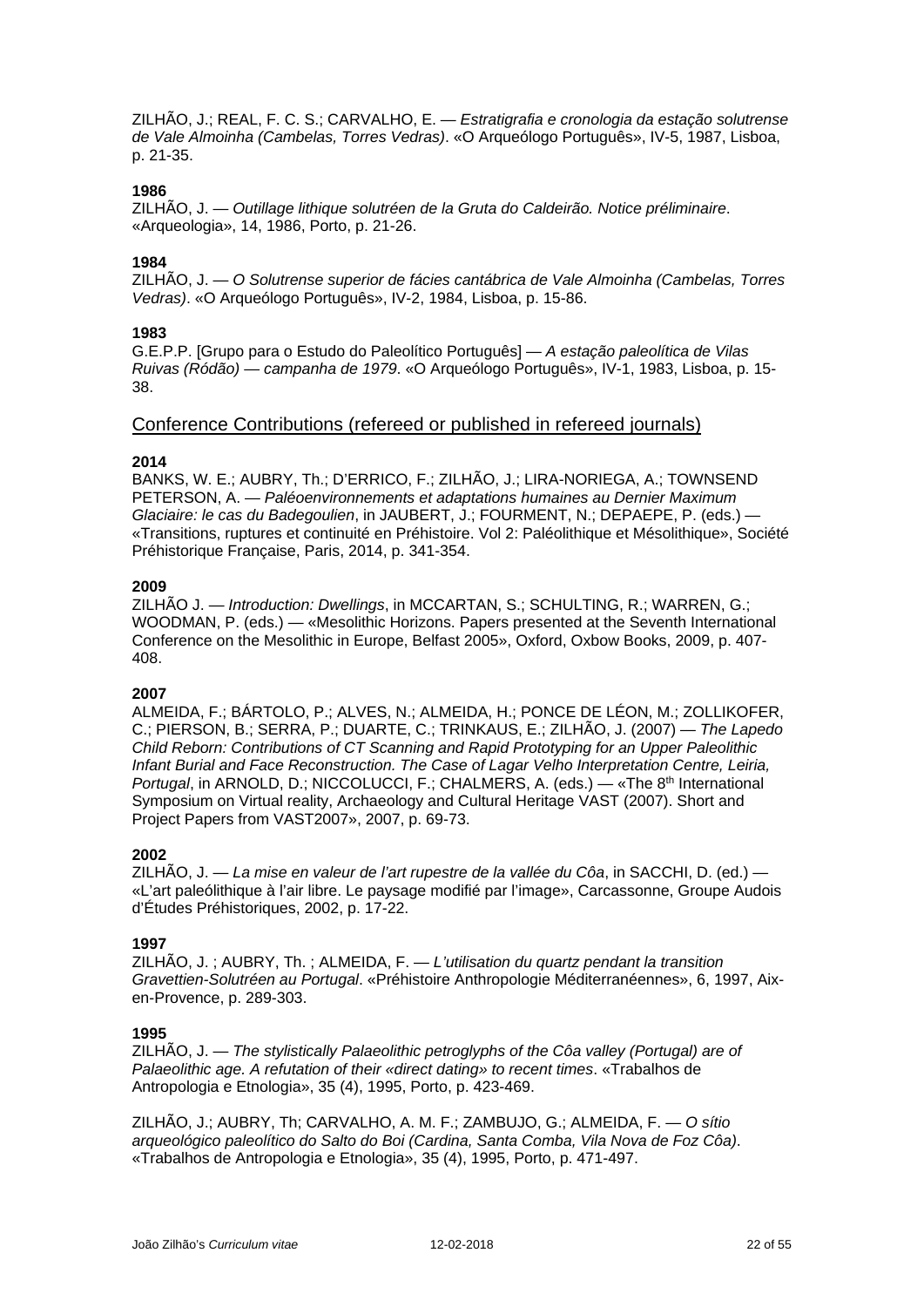ZILHÃO, J.; MARKS, A. E.; FERRING, C. R.; BICHO, N. F.; FIGUEIRAL, I. — *The Upper Palaeolithic of the Rio Maior basin (Portugal). Preliminary results of a 1987-1993 Portuguese— American research project*. «Trabalhos de Antropologia e Etnologia», 35 (4), 1995, Porto, p. 69- -88.

### **1990**

ZILHÃO, J. — *The Portuguese Estremadura at 18 000 BP: the Solutrean*, in SOFFER, O.; GAMBLE, C. (eds.) — «The World at 18,000 BP», vol. I, Londres, Unwin Hyman, 1990, p. 109- 125.

### Academic Journal Papers (non-refereed)

### **2016**

di MAIDA, G.; PASTOORS, A.; ZILHÃO, J.; GARCÍA-DIEZ, M.; HOFFMANN, D.; PIKE, A.; STANDISH, C. D.; MANNINO, M. A., TERBERGER, Th. — *Grotta delle Incisioni dell'Addaura (Palermo, Prov. di Palermo). Grotta del Genovese, Levanzo (Favignana, Prov. di Trapani)*. «Notiziario di Preistoria e Protostoria», 3-II, 2016, p. 77-79.

### **2014**

ZILHÃO, J. — *A emergência da linguagem, da arte e do pensamento simbólico. Um teste neandertal das hipóteses em confronto*. «Ciência & Ambiente», 48, 2014, p. 119-136.

### **2011/2012**

EIXEA, A.; VILLAVERDE, V.; ZILHÃO, J.; SANCHÍS, A.; MORALES, J. V.; REAL, C.; BERGADÁ, M. M. — *El Nivel IV del abrigo de la Quebrada (Chelva, Valencia). Análisis microespacial y valoración del uso del espacio en los yacimientos del Paleolítico Medio valenciano*. «Mainake», 33, 2011-12, p. 127-158.

RAMOS FERNÁNDEZ, J.; DOUKA, K.; PIKE, A. W. G.; THOMAS, L.; VAN CALSTEREN, P.; ZILHÃO, J. — *Dating of the Middle to Upper Paleolithic transition at the Abrigo 3 del Humo (Málaga, Spain)*. «Mainake», 33, 2011-12, p. 275-284.

### **2009**

TRINKAUS, E.; SOFICARU, A.; DOBOŞ, A.; CONSTANTIN, S.; ZILHÃO, J.; RICHARDS. M. — *Stable Isotope Evidence for Early Modern Human Diet in Southeastern Europe: Peştera cu Oase, Peştera Muierii and Peştera Cioclovina Uscată*. «Materiale şi Cercetări Arheologice (serie nouă)», V, 2009, p. 5-14.

### **2008**

VILLAVERDE, V.; EIXEA, A.; ZILHÃO, J. — *Aproximación a la industria lítica del Abrigo de la Quebrada (Chelva, Valencia)*. «Treballs d'Arqueologia», 14, 2008, p. 213-228.

ZILHÃO, J.; VILLAVERDE, V. — *The Middle Paleolithic of Murcia*. «Treballs d'Arqueologia», 14, 2008, p. 229-248.

### **2005**

TRINKAUS, E.; BĂLTEAN, I. C.; CONSTANTIN, S.; GHERASE, M.; HOROI, V; MILOTA, Ş.; MOLDOVAN, O.; PETREA, C.; QUILES, J.; RODRIGO, R.; ROUGIER, H.; SARCINĂ, L.; SOFICARU, A.; ZILHÃO, J. — *Asupra oamenilor moderni timpurii din Banat: Peştera cu Oase*. «Banatica», 17, 2005, p. 9-27.

ZILHÃO, J. — *A criança do Lapedo e as origens do homem moderno na Península Ibérica*. «Promontoria», 3, 2005, Faro, p. 135-172.

### **2004/2005**

ZILHÃO, J. — *Parque Arqueológico do Vale do Côa: passado, presente e futuro de um bem arqueológico do património mundial*. «Arqueologia e História», 56/57, 2004/2005, p. 15-30.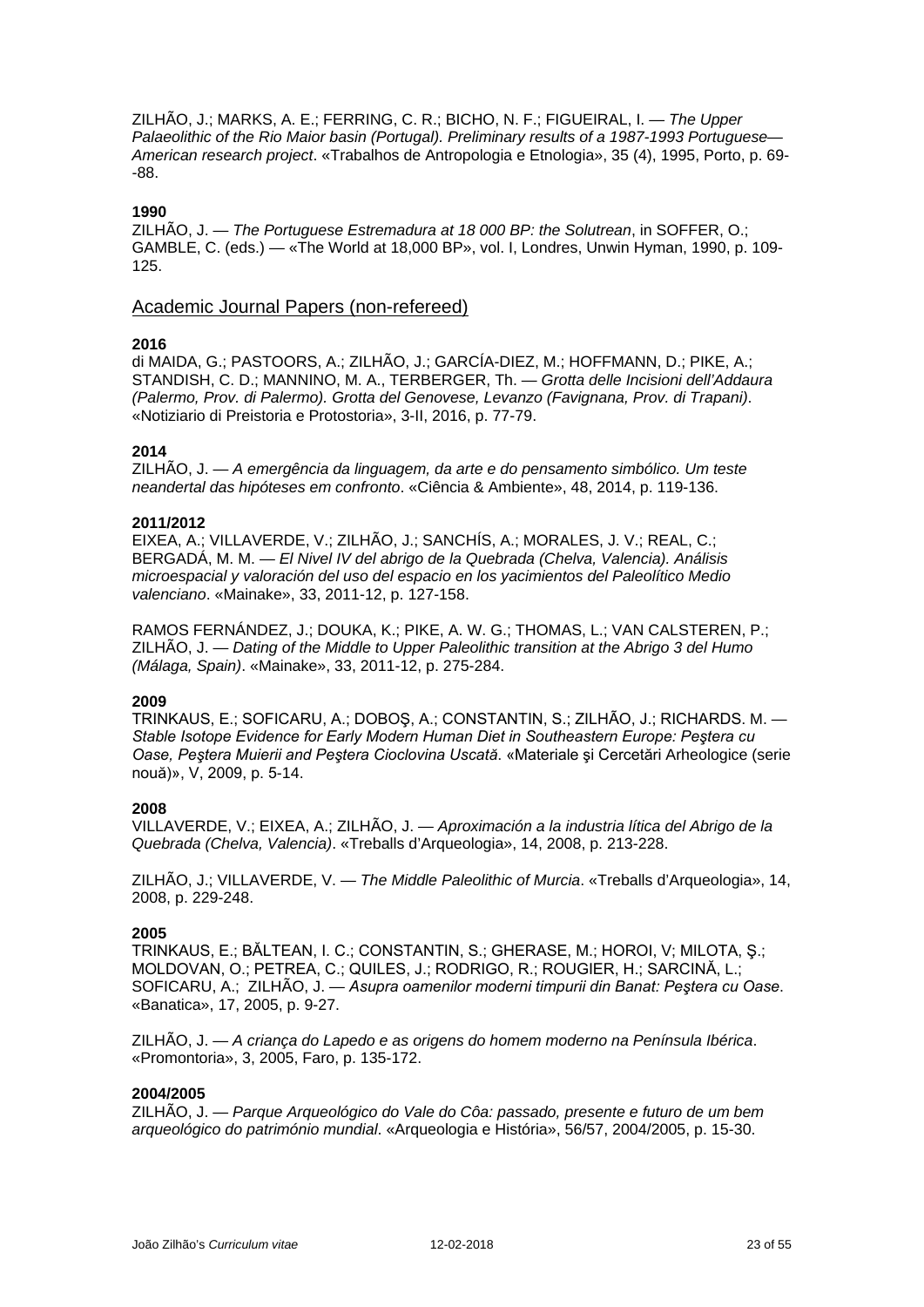ZILHÃO, J. — *Arte Paleolítico datado por Depósitos Arqueológicos en Fariseu (valle del río Côa, Portugal)*. «Panel», 1, 2002, p. 102-103.

### **2001**

TRINKAUS, E.; BAILEY, S.; ZILHÃO, J. — *Upper Palaeolithic Human Remains from the Gruta do Caldeirão, Tomar, Portugal*. «Revista Portuguesa de Arqueologia», 4 (2), 2001, Lisboa, p. 5- 17.

### **2000**

ZILHÃO, J. — *O Instituto Português de Arqueologia. Balanço de um ano e meio de actividade*. «Santo Tirso Arqueológico», 2-3, 2ª série, 2000, Santo Tirso, p. 9-13.

ZILHÃO, J.; ALMEIDA, F. — *Interpretação tecnológica e paletnográfica da ocupação proto solutrense da Lapa do Anecrial (Porto de Mós)*. «Ophiussa zero (1996)», 2000, Lisboa, p. 21- 37.

### **1999**

ZILHÃO, J.; AUBRY, Th.; CARVALHO, A. F. — *L'art rupestre de la vallée du Côa. Aperçu général des problèmes de recherche et de gestion*. «Anthropologie et Préhistoire», 110, 1999, Bruxelas, p. 47-59.

### **1997**

ZILHÃO, J. — *A passagem do Mesolítico ao Neolítico na costa do Alentejo*. «Revista Portuguesa de Arqueologia», 1 (1), 1998, Lisboa, p. 27-44.

### **1996**

RIPOLL LÓPEZ, S.; ZILHÃO, J. — *Foz Côa, un lugar excepcional*. «Butlletí de le Reial Acadèmia Catalana de Belles Arts de Sant Jordi», 10, 1996, p. 277-291.

### **1994**

ZILHÃO, J. — *A oficina de talhe neo-calcolítica de Casas de Baixo (Caxarias, Vila Nova de Ourém)*. «Trabalhos de Arqueologia da EAM», 2, 1994, Lisboa, p. 35-45.

ZILHÃO, J. — *La séquence chrono-stratigraphique du Solutréen portugais*. «Férvedes», 1, 1994, Lugo, p. 119-129 [Número monográfico. RASILLA, M. (ed.) — *El Solutrense en la Península Ibérica*, Villalba (Lugo), Museo de Prehistoria e Arqueoloxía de Villalba].

### **1993**

ZILHÃO, J. — *As origens da Arqueologia paleolítica em Portugal e a obra metodologicamente precursora de J. F. Nery Delgado*. «Arqueologia e História», Série X, 3, 1993, Lisboa, p. 111-  $-125.$ 

ZILHÃO, J.; MAURÍCIO, J.; SOUTO, P. — *Jazidas arqueológicas do sistema cársico da nascente do Almonda*. «Nova Augusta», 7, 1993, Torres Novas, p. 35-54.

### **1988**

ZILHÃO, J. — *O Paleolítico Superior da Gruta do Pego do Diabo. Notícia preliminar*. «Algar», 2, 1988, Lisboa, p. 35-42.

### **1987**

ZILHÃO, J. — *A Gruta do Caldeirão (Tomar, Portugal). Balanço de sete anos de escavações arqueológicas (1979-1985)*. «Algar», 1, 1987, Lisboa, p. 29-38.

### **1981**

G.E.P.P. [Grupo para o Estudo do Paleolítico Português] — *Vilas Ruivas: um acampamento do Paleolítico Médio*. «História e Sociedade», Lisboa, 7, 1981, p. 29-33.

### Conference Contributions (not refereed)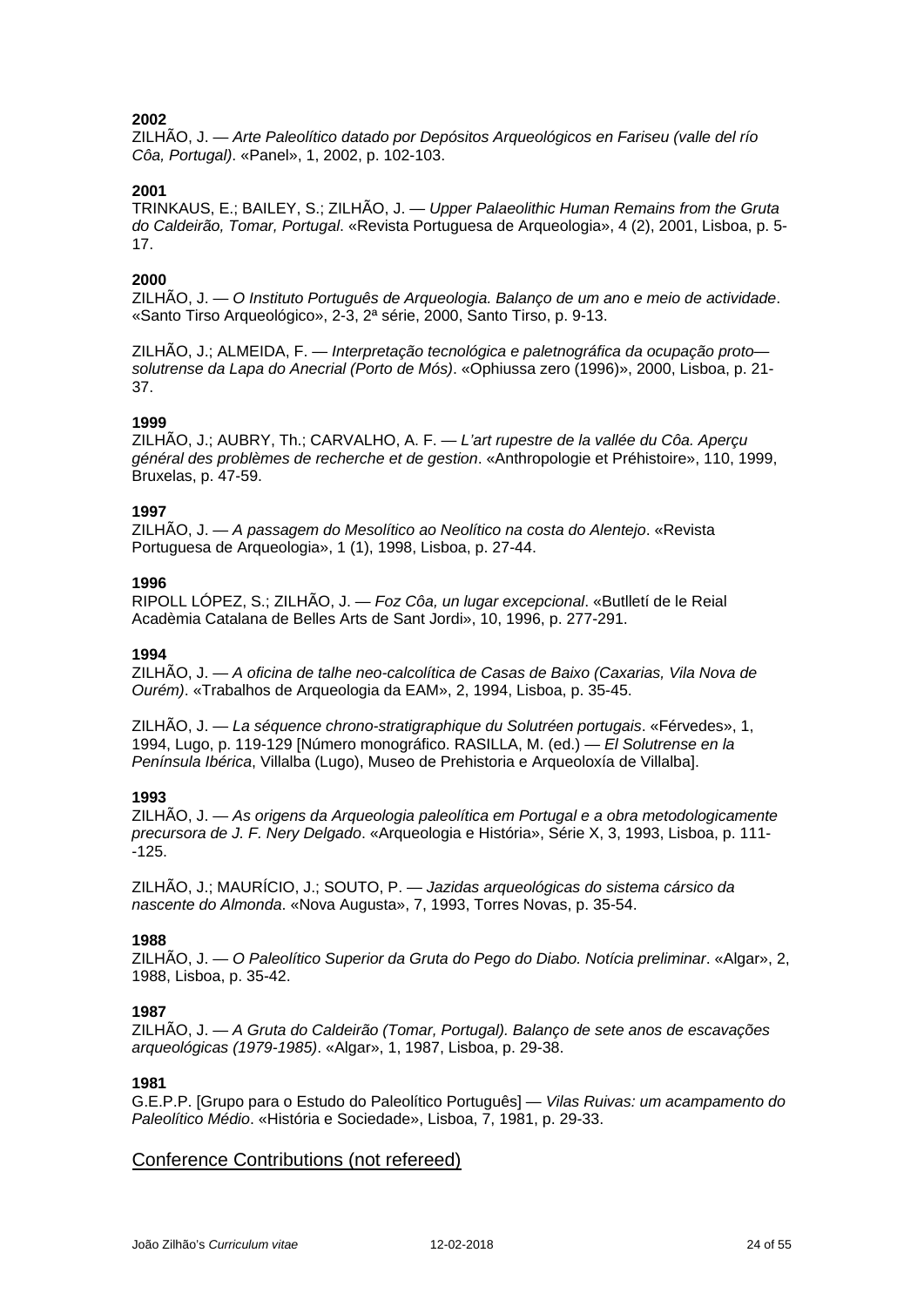DAURA, J.; SANZ, M.; ARSUAGA, J. L.; HOFFMANN, D. L.; QUAM, R. M.; ORTEGA, M. C.; SANTOS, E.; GÓMEZ, S.; RUBIO, A.; VILLAESCUSA, L.; SOUTO, P.; MAURICIO, J.; RODRIGUES, F.; FERREIRA, A.; GODINHO, P.; TRINKAUS, E.; ZILHÃO, J. — *O crânio humano acheulense do Plistocénico Médio da Gruta da Aroeira*, in ARNAUD, J. M.; MARTINS, A. (eds.) — «Arqueologia em Portugal. 2017 – Estado da Questão», Associação dos Arqueólogos Portugueses, Lisboa, 2017, p. 295-302.

### **2015**

ZILHÃO, J. — *The "African Mirage" is a delusion indeed. The distribution of the obsidian from Pantelleria rejects a Maghreb route for the neolithization of Iberia*, in GONÇALVES, V. S.; DINIZ, M.; SOUSA, A. C. (eds.) — «5º Congresso do Neolítico Peninsular», Lisboa, Centro de Arqueologia da Universidade de Lisboa, 2015, p. 623-630.

### **2014**

EIXEA, A.; VILLAVERDE, V.; ZILHÃO, J.; BERGADÀ, M.; SANCHIS, A.; MORALES, J. V.; REAL, C.; MARTINEZ, J. Á. — *Variation in the use of space through time at Abrigo de la Quebrada (Chelva, Valencia): the case of Middle Paleolithic levels IV and VII*, in GARCÍA, A.; GARCÍA, J.; MAXIMIANO, A.; RÍOS-GARAIZAR, J. (eds.) — «Debating Spatial Archaeology. Proceedings of the International Workshop on Landscape and Spatial Analysis in Archaeology. Santander, June 8th-9th, 2012», 2014, p. 153-166.

### **2013**

ZILHÃO, J. — *Forty years after Roche 64: a Far-West view of the Solutrean*, in LA SOCIETE D'ETUDES ET DE RECHERCHES ARCHEOLOGIQUES SUR LE PALEOLITHIQUE DE LA VALLEE DE LA CLAISE (eds.) — «Le Solutréen 40 ans après Smith'66», 47e Supplément à la Revue Archéologique du Centre de la France, ARCHEA – FERACF, Tours, 2013, p. 87-99.

ZILHÃO, J.; ANGELUCCI, D.; AUBRY, Th.; BADAL, E.; BRUGAL, J.-Ph.; CARVALHO, R.; GAMEIRO, C.; HOFFMANN, D.; MATIAS, H.; MAURÍCIO, J.; NABAIS, M.; PIKE, A. W. G.; PÓVOAS, L.; RICHTER, D.; SOUTO, P.; TRINKAUS, E.; WAINER, K.; WILLMAN, J. — *A Gruta da Oliveira (Torres Novas): uma jazida de referência para o Paleolítico Médio da Península Ibérica*, in ARNAUD, J. M.; MARTINS, A.; NEVES, C. (eds.) — «Arqueologia em Portugal – 150 Anos», Associação dos Arqueólogos Portugueses, Lisboa, 2013, p. 259-268.

### **2012**

BADAL, E.; VILLAVERDE, V.; ZILHÃO, J. — *Middle Palaeolithic wood charcoal from three sites in South and West Iberia: biogeographic implications*, in BADAL, E.; CARRIÓN, Y.; MACÍAS, M.; NTINOU, M. (eds.) — «Wood and charcoal. Evidence for human and natural History», Saguntum, Extra – 13, València, Universitat de València, 2012, p. 13-24.

ZILHÃO, J. — *Neandertals from World's End: results of recent research*, in TURBÓN, D.; FAÑANÁS, L.; RISSECH, C.; ROSA, A. (eds.) — «Biodiversidad humana y Evolución», Universidad de Barcelona/Sociedad Española de Antropología Física (SEAF), Barcelona, 2012, p. 68-77.

### **2011**

BADAL, E.; VILLAVERDE, V.; ZILHÃO, J. — *The fire of Iberian Neanderthals. Wood charcoal from three new Mousterian sites in the Iberian Peninsula*, in BADAL, E.; CARRIÓN, Y.; GRAU, E.; MACÍAS, M.; NTINOU, M. (eds.) — «5<sup>th</sup> International Meeting of Charcoal Analysis. The Charcoal as Cultural and Biological Heritage». Saguntum, Extra – 11, València, Universitat de València, 2011, p. 77-78.

### **2010**

DAVIS, S. J. M.; ROBERT, I.; ZILHÃO, J. — *La Cueva de Caldeirão (Portugal Central) ¿El hogar de hienas, hombres, quebrantahuesos…?* In «1ª Reunión de científicos sobre cubiles de hiena (y otros grandes carnívoros) en los yacimientos arqueológicos de la Península Ibérica». Zona Arqueológica, Alcalá de Henares, Museo Arqueológico Regional, 2010, p. 283-296.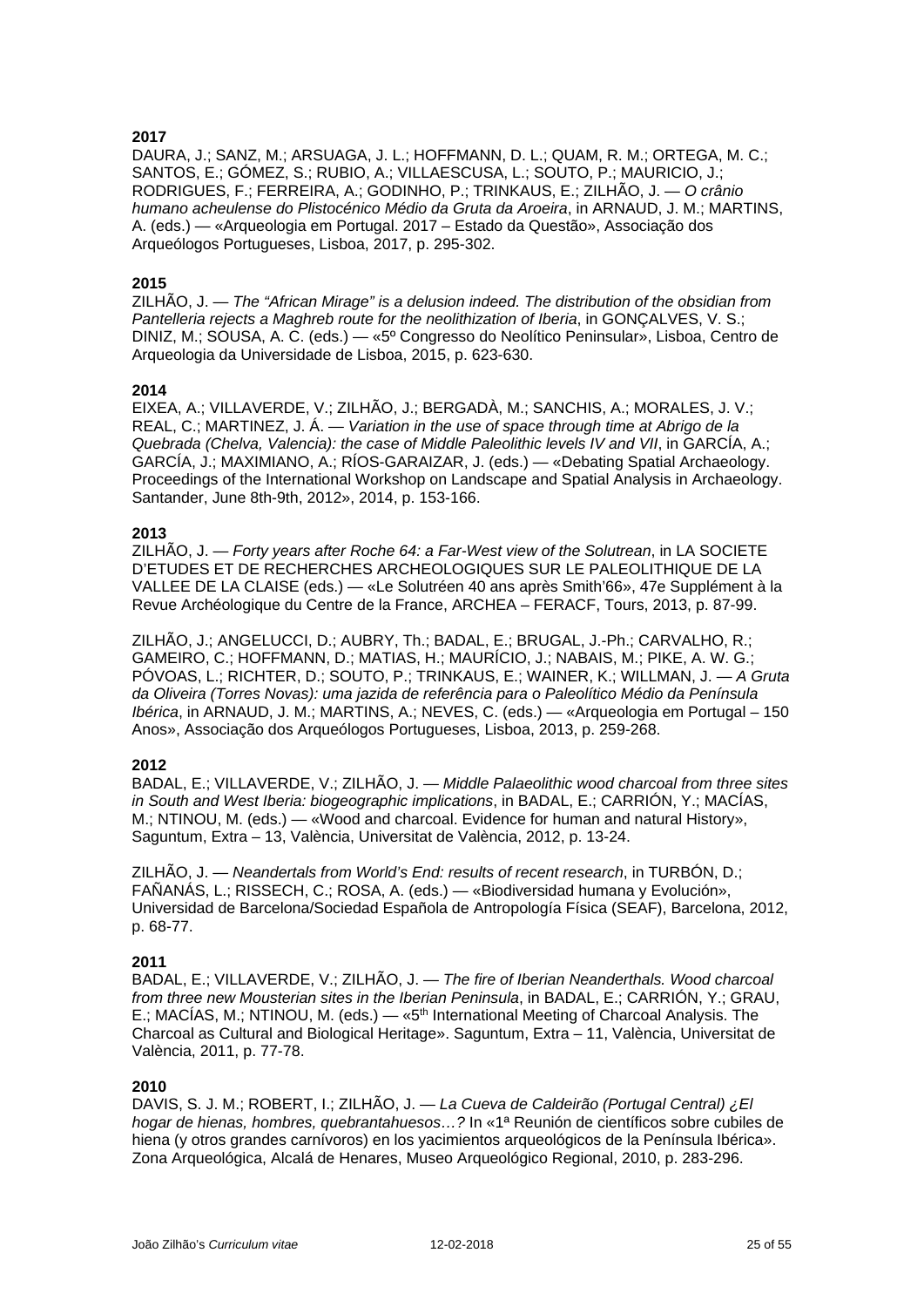ZILHÃO, J.; ANGELUCCI, D.; ARGANT, J.; BRUGAL, J.-Ph.; CARRIÓN, J. S.; CARVALHO, R.; FUENTES, N.; NABAIS, M. — *Humans and Hyenas in the Middle Paleolithic of Gruta da Oliveira (Almonda karstic system, Torres Novas, Portugal)*, in «1ª Reunión de científicos sobre cubiles de hiena (y otros grandes carnívoros) en los yacimientos arqueológicos de la Península Ibérica». Zona Arqueológica, Alcalá de Henares, Museo Arqueológico Regional, 2010, p. 298- 308.

ZILHÃO, J.; ANGELUCCI, D.; BADAL, E.; LUCENA, A.; MARTÍN, I.; MARTÍNEZ, S; VILLAVERDE, V.; ZAPATA, J. — *Dos abrigos del Paleolítico superior en Rambla Perea (Mula, Murcia)*, in MANGADO, X. (ed.) — «El Paleolítico superior peninsular. Novedades del siglo XXI», Barcelona, 2010, p. 137-148.

### **2008**

BĂLTEAN, I. C.; PETRESCU, S. M.; CINCĂ, A.; NEGREI, D.; ZILHÃO, J. — *Human Presence and Prehistoric Settlements in the Minis Karstic System: An Overview*, in CHIRICA, V.; VÂLEANU, M. C. (eds.) — «Établissements et habitations préhistoriques: structure, organisation, symbole: actes du colloque de Iaşi, 10-12 decembre 2007», Iaşi, Institut d'Archéologie, 2008, p. 183-195.

#### **2007**

ALMEIDA, F.; BRUGAL, J.-Ph.; ZILHÃO, J.; PLISSON, H. — *An Upper Paleolithic Pompeii: Technology, Subsistence and Paleoethnography at Lapa do Anecrial*, in «From the Mediterranean basin to the Portuguese Atlantic Shore: Papers in Honor of Anthony Marks. Actas do IV Congresso de Arqueologia Peninsular», Faro, Promontoria Monográfica 07, 2007, p. 119-139.

CABRITA FREITAS, J.; ADLER ABREU, M.; SANTOS, P.; BAPTISTA, A. M.; ZILHÃO, J. — *For a digital repository of rock art in Portugal*, in FIGUEIREDO, A.; VELHO, G. (eds.) — «The World is in Your Eyes. Computer Applications and Quantitative Mehtods in Archaeology. Proceedings of the 33rd Conference, Tomar, March 2005», Tomar, CAAPortugal, 2007, p. 193-196.

### **2006**

ZILHÃO, J. — *Patterns of cultural variability during the Middle-to-Upper Paleolithic Transition in Europe*, in von KOENIGSWALD, W.; LITT, Th. (eds.) — «150 Years of Neanderthal Discoveries. Early Europeans — Continuity & Discontinuity», Bonn, Terra Nostra, 2006/2, p. 77- 83.

ZILHÃO, J. — *The importance of the Romanian karst for modern human origins research*, in ONAC, B.; TĂMAŞ, T.; CONSTANTIN, S.; PERŞOIU, A. (eds.) — «Archives of Climate Change in Karst», Charles Town (WV), Karst Waters Institute Special Publication 10, 2006, p. 8-9.

#### **2005**

ANGELUCCI, D. E.; ALMEIDA, F.; ZILHÃO, J. — *La sucesión estratigráfica del abrigo de Lagar Velho (Valle de Lapedo, Portugal): significado paleoambiental y ocupación antrópica*, in SANTONJA, M.; PÉREZ-GONZALEZ, A.; MACHADO, M. (eds.) — «Geoarqueología y patrimonio en la Península Ibérica y el entorno mediterráneo», Almazán (Soria), ADEMA, 2005, p. 359-368.

CHANDLER, H.; SYKES, B.; ZILHÃO, J. — *Using ancient DNA to examine genetic continuity at the Mesolithic-Neolithic transition in Portugal*, in ARIAS, P.; ONTAÑÓN, R.; GARCÍA-MONCÓ, C. (eds.) — «Actas del III Congreso del Neolítico en la Península Ibérica», Santander, Monografías del Instituto Internacional de Investigaciones Prehistóricas de Cantabria 1, 2005, p. 781-786.

ELLWOOD, B. B.; ARBIZU, M.; ARSUAGA, J.; HARROLD, F.; ZILHÃO, J.; ADÁN, G. E.; ARAMBURU, A.; FOMBELLA, M. A.; BEDIA, I. M.; ÁLVAREZ-LAO, D.; GARCÍA, M. — *The Magnetosusceptibility Stratigraphy (MS) Applied as a Correlation and High Precision Relative Dating Tool in Archaeology: Application to Caves in Spain and Portugal*. American Geophysical Union, Spring Meeting 2005, abstract #NS32A-04 [\(http://adsabs.harvard.edu/abs/2005AGUSMNS32A..04E\)](http://adsabs.harvard.edu/abs/2005AGUSMNS32A..04E).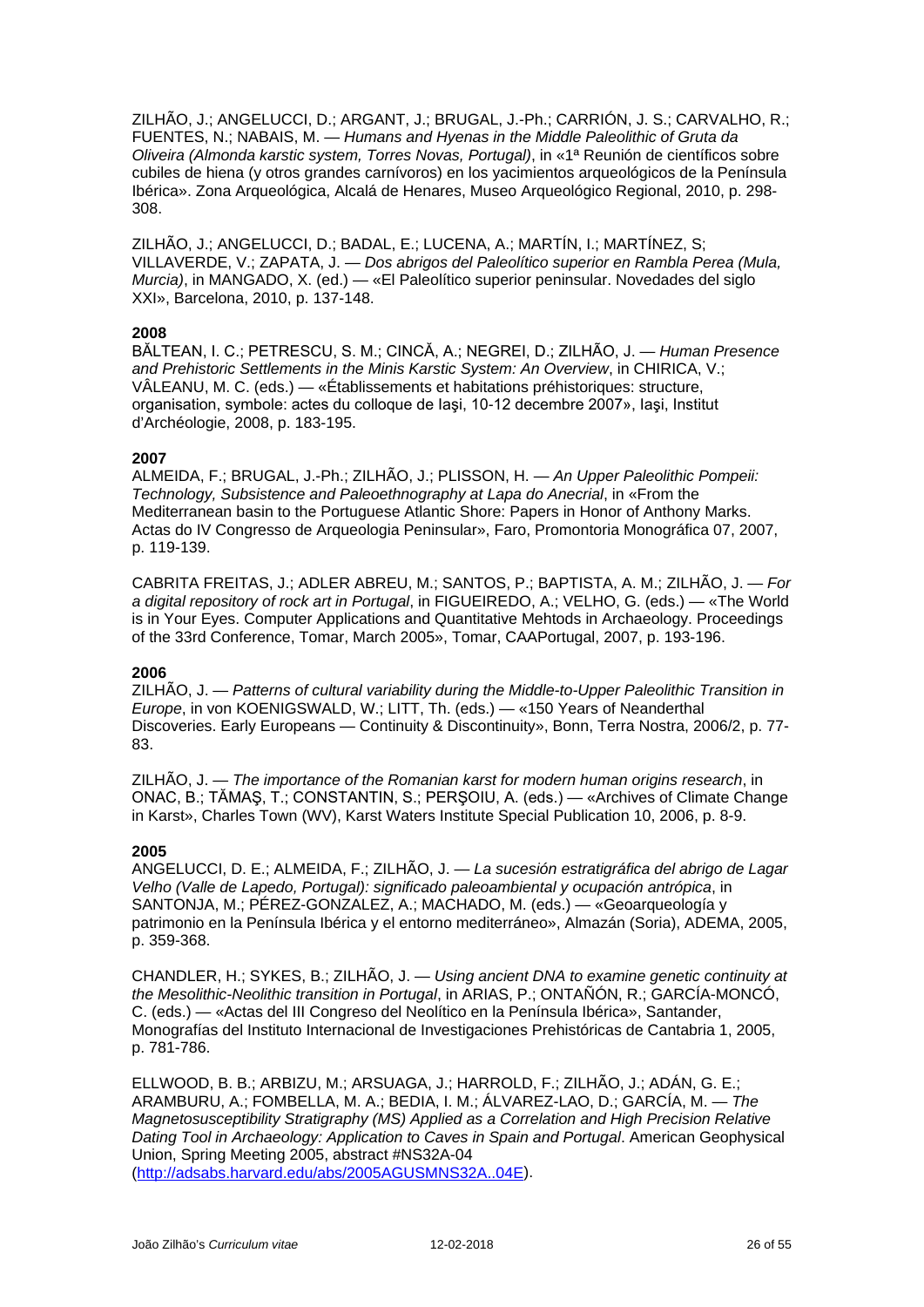ZILHÃO, J. — *Ámbito 4: Asentamiento, Hábitat y Territorio. Apresentação*, in ARIAS, P.; ONTAÑÓN, R.; GARCÍA-MONCÓ, C. (eds.) — «Actas del III Congreso del Neolítico en la Península Ibérica», Santander, Monografías del Instituto Internacional de Investigaciones Prehistóricas de Cantabria 1, 2005, p. 401-403.

ZILHÃO, J. — *Burial Evidence for the Social Differentiation of Age Classes in the Early Upper Palaeolithic*, in VIALOU, D.; RENAULT-MISKOSKY, J.; PATOU-MATHIS, M. (eds.) — «Comportements des hommes du Paléolithique moyen et supérieur en Europe: territoires et milieux. Actes du Colloque du GDR 1945 du CNRS, Paris, 8-10 janvier 2003», Liège, Études et Recherches Archéologiques de l'Université de Liège 111, 2005, p. 231-241.

### **2004**

ZILHÃO, J. — *La emergencia del hombre moderno y la extinción de los Neandertales. Los modelos y su contrastación*, in EGOCHEAGA, J. E. (ed.) — «Biología de poblaciones humanas: diversidad, tiempo, espacio», Oviedo, Universidad de Oviedo, 2004, p. 57-64.

#### **2003**

GONÇALVES, V.; ZILHÃO, J.; SOARES, J.; SILVA, C. T.; SOARES, A. M.; CARDOSO, J. L.; ARAÚJO, A. C.; BICHO, N.; CALADO, M. — *Debates*, in GONÇALVES, V. (ed.) — «Muita gente, poucas antas. Origens, espaços e contextos do Megalitismo», Trabalhos de Arqueologia 25, Lisboa, Instituto Português de Arqueologia, 2003, p. 509-534.

ZILHÃO, J. — *Vers une chronologie plus fine du cycle ancien de l'art paléolithique de la Côa : quelques hypothèses de travail*, in BALBÍN, R.; BUENO, P. (eds.) — «El Arte Prehistórico desde los inícios del siglo XXI», Asociación Cultural Amigos de Ribadesella/Primer Symposium Internacional de Arte Prehistórico de Ribadesella, Ribadesella, 2003, p. 75-90.

ZILHÃO, J.; D'ERRICO, F. — *The chronology of the Aurignacian and Transitional technocomplexes. Where do we stand?*, in ZILHÃO, J.; D'ERRICO, F. (eds.) — «The Chronology of the Aurignacian and of the Transitional Technocomplexes. Dating, Stratigraphies, Cultural Implications», Trabalhos de Arqueologia 33, Lisboa, Instituto Português de Arqueologia, 2003, p. 313-348.

### **2002**

ZILHÃO, J. — *O Paleolítico Superior do Concelho de Torres Vedras*, in «Turres Veteras IV. Actas de Pré-História e História Antiga», Torres Vedras, Câmara Municipal de Torres Vedras, 2002, p. 27-30.

### **2001/2002**

ZILHÃO, J. — *Systèmes de production et modes de circulation des matières-premières dans le Paléolithique supérieur de l'Estremadura portugaise*, in AVERBOUH, A. ; MÉRY, S. ; KARLIN, C. (eds.) — «Cahiers des thèmes transversaux ArScAn III. Thème 3. Systèmes de production et de circulation», 2001/2002, p. 61-62.

### **2001**

ZILHÃO, J. — *A arte rupestre do vale do Côa: salvaguarda e valorização*, in «Congreso Internacional de Arte Rupestre Europea (Vigo, 24-28 novembro 1999). Actas», Vigo, 2001 [CD-ROM edition].

ZILHÃO, J. — *Présentation*, in ZILHÃO, J. ; AUBRY, Th. ; CARVALHO, A. F. (eds.) — «Les premiers hommes modernes de la Péninsule Ibérique. Actes du Colloque de la Comission VIII de l'UISPP, Vila Nova de Foz Côa, Octobre 1998», Trabalhos de Arqueologia 17, Lisboa, Instituto Português de Arqueologia, 2001, p. 7.

MARKS, A.; MONIGAL, K.; ZILHÃO, J. — *The lithic assemblages of the Late Mousterian at Gruta da Oliveira, Almonda, Portugal*, in ZILHÃO, J.; AUBRY, Th.; CARVALHO, A. F. (eds.) — «Les premiers hommes modernes de la Péninsule Ibérique. Actes du Colloque de la Comission VIII de l'UISPP, Vila Nova de Foz Côa, Octobre 1998», Trabalhos de Arqueologia 17, Lisboa, Instituto Português de Arqueologia, 2001, p. 145-154.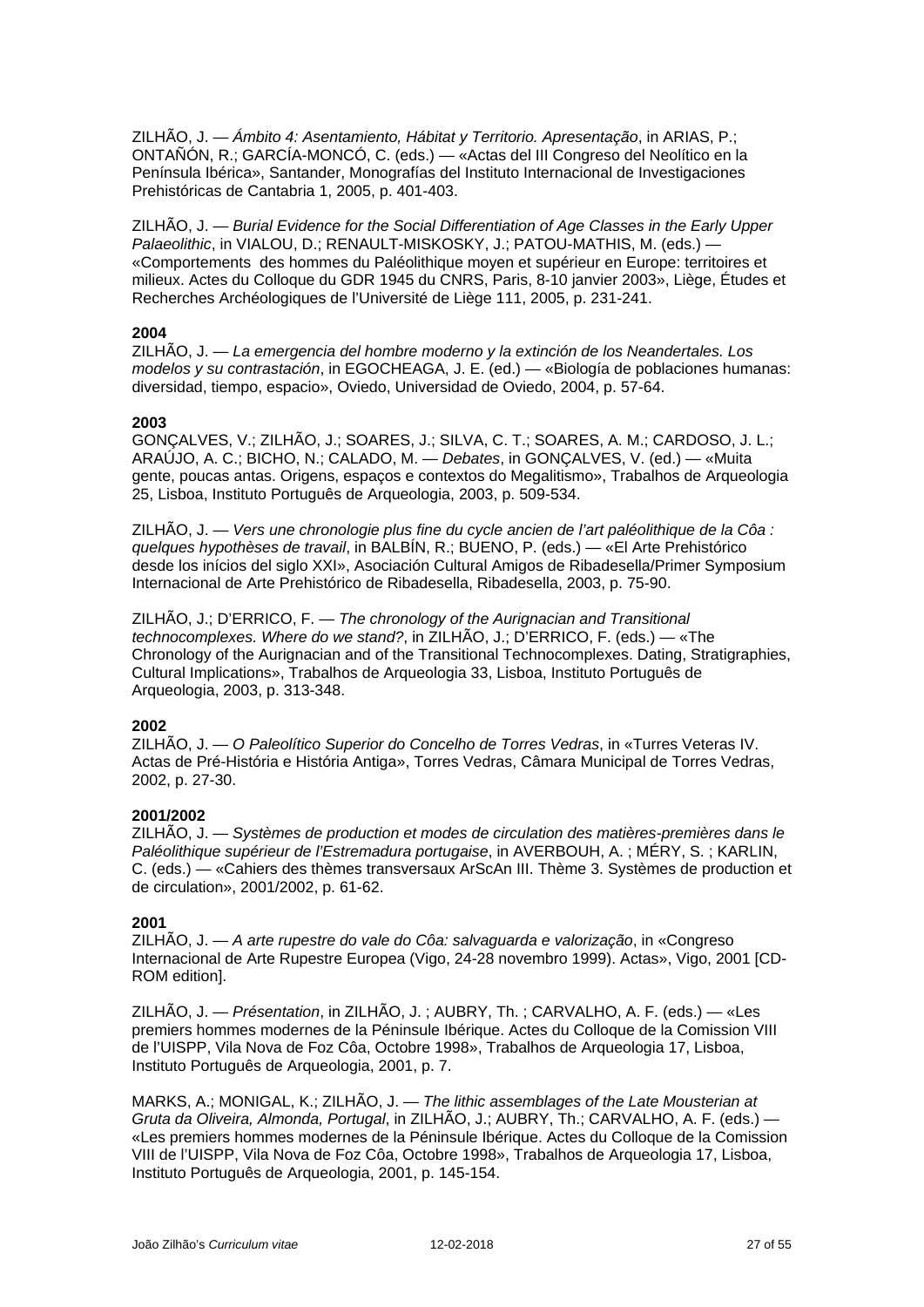ZILHÃO, J. — *The Ebro frontier: a model for the late extinction of Iberian Neanderthals*, in STRINGER, C.; BARTON, R.N.E.; FINLAYSON, C. (eds.) - «Neanderthals on the edge: 150<sup>th</sup> anniversary conference of the Forbes' Quarry discovery, Gibraltar», Oxford, Oxbow Books, 2000, p. 111-121.

### **1999**

ARIAS, P.; ZILHÃO, J. — *Ámbito III. Asentamiento y Territorio. Presentación*, in BERNABEU, J.; OROZCO, T. (eds.) — «Actes del II Congrés del Neolític a la Península Ibèrica. Universitat de València. 7-9 d'Abril, 1999», Valencia, Universitat de València, 1999, p. 195-197.

GARCÍA-BOUR, J.; FERNÁNDEZ, E.; ZILHÃO, J.; TURBÓN, D. — *Estudio preliminar de DNA humano del neolítico de la Península Ibérica*, in BERNABEU, J.; OROZCO, T. (eds.) — «Actes del II Congrés del Neolític a la Península Ibèrica. Universitat de València. 7-9 d'Abril, 1999», Valencia, Universitat de València, 1999, p. 393-395.

ZILHÃO, J. — *Petroglyphs of paleolithic art style in the Côa Valley are also of paleolithic age. A refutation of Electricidade de Portugal's (EDP) direct dating project*. «News95 – International Rock Art Congress. Proceedings», Pinerolo, Centro Studi e Museo d'Arte Preistorica, 1999, p. 80-81 (resumo), suplemento em CD-ROM (texto).

ZILHÃO, J. ; AUBRY, Th. ; ALMEIDA, F. — *Un modèle technologique pour le passage du Gravettien au Solutréen dans le Sud-Ouest de l'Europe*, in SACCHI, D. (ed.) — «Les faciès leptolithiques du nord-ouest méditerranéen : milieux naturels et culturels. XXIV<sup>e</sup> Congrès Préhistorique de France. Carcassonne, 26-30 Septembre 1994», Paris, Société Préhistorique Française, 1999, p. 165-183.

### **1998**

ZILHÃO, J. — *The extinction of Iberian Neandertals and its implications for the origins of modern humans in Europe*, in FACCHINI, F.; PALMA DI CESNOLA, A.; PIPERNO, M.; PERETTO, C. (eds.) — «XIII International Congress of Prehistoric and Protohistoric Sciences. Proceedings», Forlì, Abaco, 1998, vol. 2, p. 299-312.

ZILHÃO, J. — *A criação do Parque Arqueológico do Vale do Côa. Princípios, acções imediatas e estratégia*, in «Encontros 100 Anos de Arqueologia 'O Archeólogo Português' – Actas», Vila do Conde, Associação de Protecção ao Património Arqueológico de Vila do Conde, 1998, p. 177-182.

### **1997**

AUBRY, Th.; ZILHÃO, J.; ALMEIDA, F.; FONTUGNE, M. — *Production d'armatures microlithiques pendant le Paléolithique supérieur et le Mésolithique du Portugal*, in BALBÍN, R.; BUENO, P. (eds.) — «II Congreso de Arqueología Peninsular. Paleolítico y Epipaleolítico», Zamora, Fundación Rei Afonso Henriques, 1997, p. 259-272.

ZILHÃO, J. — *The Paleolithic settlement of Portuguese Estremadura after the last glacial maximum*, in FULLOLA, J. M.; SOLER, N. (eds.) — «El món mediterrani desprès del Pleniglacial (18.000-12.000 BP)» (Sèrie Monogràfica, 17), Girona, Museu d'Arqueologia de Catalunya, 1997, p. 233-242.

### **1996**

ZILHÃO, J.; CARVALHO, A. M. F. — *O Neolítico do Maciço Calcário Estremenho. Crono estratigrafia e povoamento*, in «Actes. I Congrés del Neolític a la Península Ibérica», Gavà, Museu de Gavà, 1996, vol. 2, p. 659-671.

### **1995**

ZILHÃO, J. — *Primeiras datações absolutas para os níveis neolíticos das Grutas do Caldeirão e da Feteira. Suas implicações para a cronologia da Pré-História do sul de Portugal*, in KUNST, M. (ed.) — «Origens, Estruturas e Relações das Culturas Calcolíticas da Península Ibérica.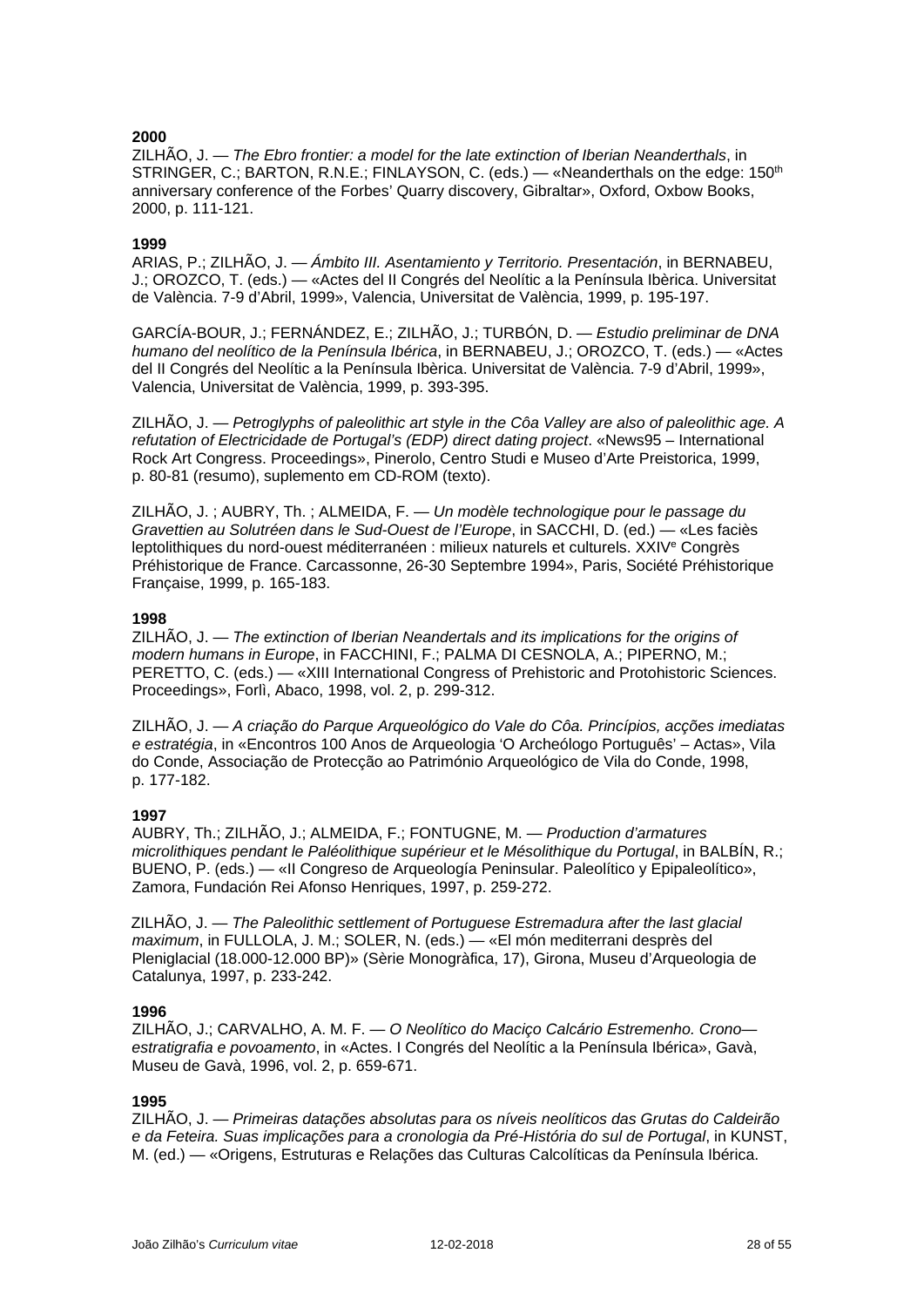Actas das I Jornadas Arqueológicas de Torres Vedras (3-5 de Abril de 1987)», Lisboa, Instituto Português do Património Arquitectónico e Arqueológico, 1995, p. 113-122.

ZILHÃO, J.; MCKINNEY, C. — *Uranium-Thorium dating of Lower and Middle Paleolithic sites in the Almonda karstic system (Torres Novas, Portugal)*, in «3ª Reunião do Quaternário Ibérico. Actas», Coimbra, Universidade de Coimbra, 1995, p. 513-516.

### **1994**

CARVALHO, A. F.; ZILHÃO, J. — *O povoado neolítico de Laranjal de Cabeço das Pias (Vale da Serra, Torres Novas)*, in «Actas das V Jornadas Arqueológicas (Lisboa, 1993)», 2, Lisboa, Associação dos Arqueólogos Portugueses, 1994, p. 53-67.

### **1993**

ZILHÃO, J. — *Le passage du Paléolithique moyen au Paléolithique supérieur dans le Portugal*, in CABRERA, V. (ed.) — «El orígen del hombre moderno en el Suroeste de Europa», Madrid, Universidad Nacional de Educación a Distancia, 1993, p. 127-145.

ZILHÃO, J. — *Aurignacien et Gravéttien au Portugal*, in BÁNESZ, L. ; CHEBEN, I. ; KAMINSKÁ, L. ; PAVÚKOVÁ, V. (eds.) — «Actes du XIIe Congrès International des Sciences Préhistoriques et Protohistoriques», 2, Bratislava, Institut Archéologique de l'Académie Slovaque des Sciences, 1993, p. 154-162.

### **1991**

ARAÚJO, A. C.; MAURÍCIO, J.; SANTOS, N. C.; SOUTO, P.; ZILHÃO, J. — *Aspectos da Dinâmica do Povoamento na Serra de Aire e Candeeiros e sua Periferia*, «Actas das I Jornadas Ambiente Cársico e Educação Ambiental», Rio Maior, Parque Natural das Serras de Aire e Candeeiros, 1991, p. 33 -45.

ZILHÃO, J.; MAURÍCIO, J.; SOUTO, P. — *A Arqueologia da Gruta do Almonda. Resultados das escavações de 1988-89*, in «Actas das IV Jornadas Arqueológicas (Lisboa, 1990)», Lisboa, Associação dos Arqueólogos Portugueses, 1991, p. 161-171.

### **1990**

ZILHÃO, J. — *Le processus de néolithisation dans le centre du Portugal*, in CAHEN, D. ; OTTE, M. (eds.) — «Rubané et Cardial — Actes du Colloque de Liège, novembre 1988», Liège, Études et Recherches Archéologiques de l'Université de Liège 39, 1990, p. 447-459.

ZILHÃO, J. — *Le Solutréen du Portugal : environnement, chronologie, industries, peuplement, origines*, in «Feuilles de pierre. Les industries à pointes foliacées du Paléolithique supérieur européen. Actes du Colloque de Cracovie 1989», Liège, Études et Recherches Archéologiques de l'Université de Liège 42, 1990, p. 485-501.

### **1989**

ZILHÃO, J. — *L'art mobilier paléolithique au Portugal*. «Almansor — Revista de Cultura» (Actas do Colóquio Internacional de Arte Pré-histórica — Nos 25 Anos da Descoberta da Gruta do Escoural), 7, 1989, Montemor-o-Novo, p. 29-36.

### **1986**

ZILHÃO, J. — *The Portuguese Estremadura at 18.000 BP*, in «The Pleistocene Perspective», vol. 2 (Pre-circulated papers of the World Archaeological Congress, Southampton and London, 1-7 September 1986), Londres, Allen & Unwin, 1986.

### **1985**

ZILHÃO, J. — *Données nouvelles sur le Paléolithique Supérieur du Portugal*, in «Actas da I Reunião do Quaternário Ibérico», Lisboa, vol. II, 1985, p. 101-112.

ZILHÃO, J. — *Néolithique ancien et Paléolithique Supérieur de la Gruta do Caldeirão (Tomar, Portugal) — fouilles 1979-1984*, in «Actas da I Reunião do Quaternário Ibérico», Lisboa, vol. II, 1985, p. 135-146.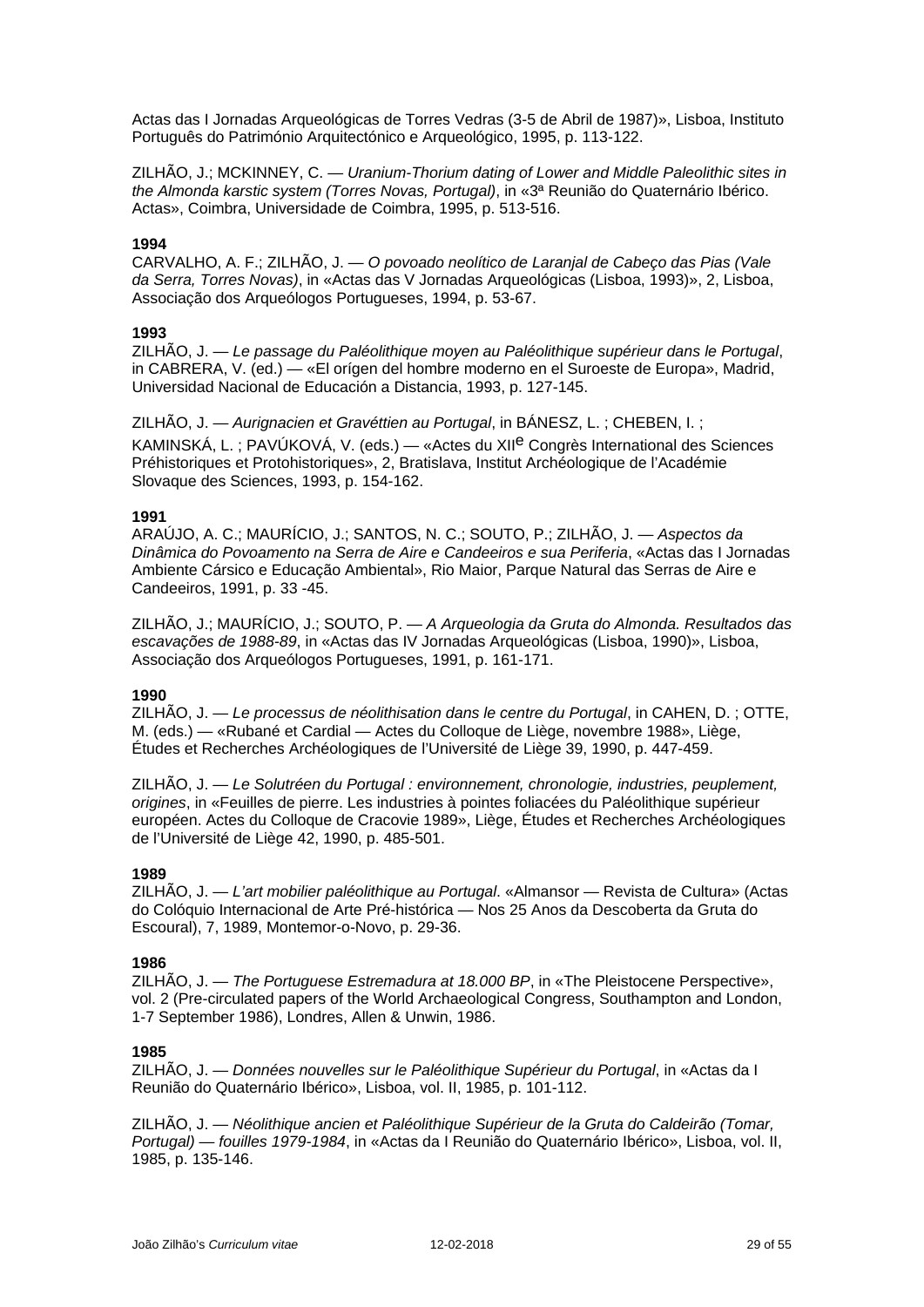# Professional Journal Papers

### **2006**

ZILHÃO, J. — *Teresa Júdice Gamito (1936-2006)*. «The European Archaeologist», 26, p. 42.

### **2002**

ZILHÃO, J. — *The Alqueva Dam and the Rock Art of the Guadiana River*. «The European Archaeologist», 16, 2002, p. 2-4.

### **2001**

ZILHÃO, J. — *The rock art of the Guadiana, the Alqueva dam, and the UISPP "International Commission": a personal clarification*. «World Archaeological Bulletin», 14, 2001, p. 33-56.

ZILHÃO, J.; BAPTISTA, A. M. — *Reply by Instituto Português de Arqueologia to CAR-ICOMOS Alqueva report*. «World Archaeological Bulletin», 14, 2001, p. 23-32.

### **2000**

ZILHÃO, J. — *Algumas reflexões sobre a arqueologia como actividade empresarial*. «Era-Arqueologia», 1, 2000, Lisboa, p. 6-9.

### **1995**

ZILHÃO, J. — *A refutation of the direct dating of the stylistically Palaeolithic petroglyphs of the Côa valley to recent times*. «WAC News», 1995, 3 (2), p. v-vii.

### **1994**

ZILHÃO, J. — *Abrigo do Vale dos Furos*. «Informação Arqueológica», 9 (1987), 1994, Lisboa, p. 78.

ZILHÃO, J. — *Areeiro*. «Informação Arqueológica», 9 (1987), 1994, Lisboa, p. 73-74.

ZILHÃO, J. — *Buraco do Velho*. «Informação Arqueológica», 9 (1987), 1994, Lisboa, p. 77.

ZILHÃO, J. — *Cabeço de Porto Marinho*. «Informação Arqueológica», 9 (1987), 1994, Lisboa, p. 74.

ZILHÃO, J. — *Carneira*. «Informação Arqueológica», 9 (1987), 1994, Lisboa, p. 74-75.

ZILHÃO, J. — *Escravelheira*. «Informação Arqueológica», 9 (1987), 1994, Lisboa, p. 67.

ZILHÃO, J. — *Gato Preto*. «Informação Arqueológica», 9 (1987), 1994, Lisboa, p. 75.

ZILHÃO, J. — *Gruta da Casa da Moura*. «Informação Arqueológica», 9 (1987), 1994, Lisboa, p. 61-62.

ZILHÃO, J. — *Gruta do Caldeirão*. «Informação Arqueológica», 9 (1987), 1994, Lisboa, p. 78.

ZILHÃO, J. — *Lapa da Rainha*. «Informação Arqueológica», 9 (1987), 1994, Lisboa, p. 61.

ZILHÃO, J. — *Lapa dos Furos*. «Informação Arqueológica», 9 (1987), 1994, Lisboa, p. 79-80.

#### **1990**

ZILHÃO, J. — *Gruta do Almonda. Dois anos de escavações*, Torres Novas, Serviços Culturais da Câmara Municipal de Torres Novas, 1990.

### **1987**

ZILHÃO, J. — *Bolores*. «Informação Arqueológica», 8 (1986), 1987, Lisboa, p. 54-55.

ZILHÃO, J.; CARVALHO, E.; ARAÚJO, A. C. — *Ponta da Vigia. Intervenção de emergência*. «Informação Arqueológica», 8 (1986), 1987, Lisboa, p. 56-60.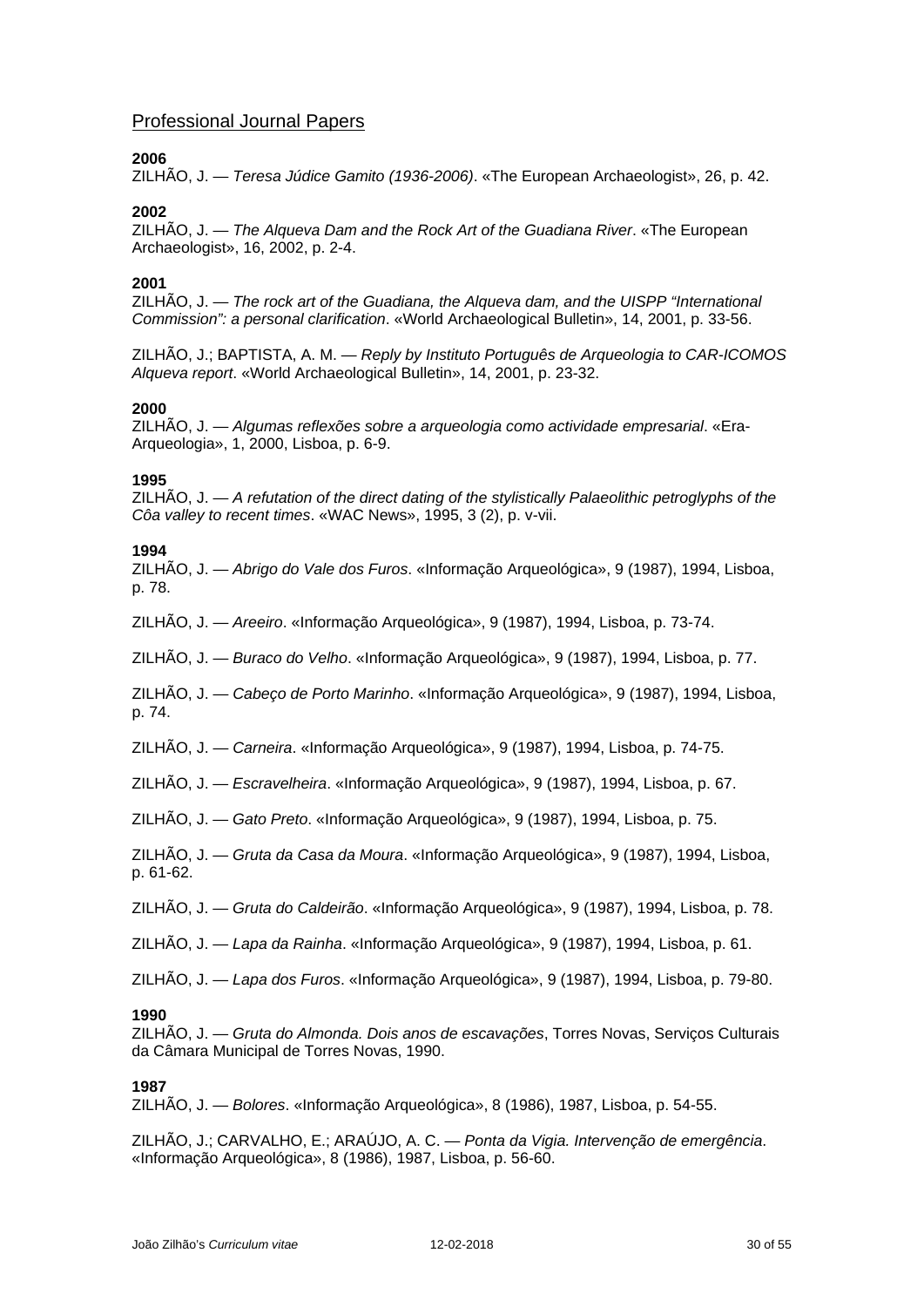ZILHÃO, J.; LUBELL, D. — *Concheiro de Pandeiro*. «Informação Arqueológica», 8 (1986), 1987, Lisboa, p. 45-46.

ZILHÃO, J.; LUBELL, D. — *Concheiro do Pinhal da Fonte*. «Informação Arqueológica», 8 (1986), 1987, Lisboa, p. 55.

ZILHÃO, J.; REAL, F. C. S. — *Vale de Almoinha*. «Informação Arqueológica», 8 (1986), 1987, Lisboa, p. 60-61.

ZILHÃO, J.; REAL, F. C. S. — *Gruta do Caldeirão*. «Informação Arqueológica», 8 (1986), 1987, Lisboa, p. 81-86.

ZILHÃO, J.; REAL, F. C. S.; ARAÚJO, A. C. — *Abrigo do Agroal*. «Informação Arqueológica», 8 (1986), 1987, Lisboa, p. 87-90.

#### **1986**

ZILHÃO, J.; REAL, F. C. S. — *Gruta do Caldeirão*. «Informação Arqueológica», 7 (1985), 1986, Lisboa, p. 73-74.

#### **1985**

ZILHÃO, J. — *Gruta do Caldeirão — 1982*. «Informação Arqueológica», 5 (1982/83), 1985, Lisboa, p. 119.

ZILHÃO, J. — *Gruta do Caldeirão — 1983*. «Informação Arqueológica», 5 (1982/83), 1985, Lisboa, p. 119.

ZILHÃO, J. — *Gruta do Caldeirão — relatório técnico-científico dos trabalhos arqueológicos realizados em 1983*. «Arqueologia na região de Tomar» (suplemento nº 1 ao «Boletim Cultural e Informativo da Câmara Municipal de Tomar»), 1985, Tomar, p. 33-46.

#### **1983**

ZILHÃO, J. — *Gruta do Caldeirão (campanha de 1980)*. «Informação Arqueológica», 3, 1983, Lisboa, p. 50-53.

ZILHÃO, J. — *Gruta do Caldeirão*. «Informação Arqueológica», 4 (1981), 1984, Lisboa, p. 94— 95.

#### Popular Journal Papers

### **2016**

ZILHÃO, J. — *El relojero ciego também anduvo por la Sima*. «Periódico de Atapuerca», 56, 2016, p. 16.

### **2010**

ZILHÃO, J. — *Artifact*. «Archaeology», 63 (4), 2010, p. 68.

THE EDITORS — *Did Neandertals Think Like Us?* «Scientific American», June 2010, p. 72-75.

THE EDITORS — *Neanderthals are us: genes and culture*. «Radical Anthropology», 4, 2010, p. 5-15.

#### **2007**

TRINKAUS, E.; ZILHÃO, J. — *Oase Cave: The discovery of Europe's oldest modern humans*. «Current World Archaeology», 24, 2007, p. 32-41.

ZILHÃO, J. — *The Neanderthals: human ancestors or aliens from outer time?* «re: search», 14, 2007, p. 8-10.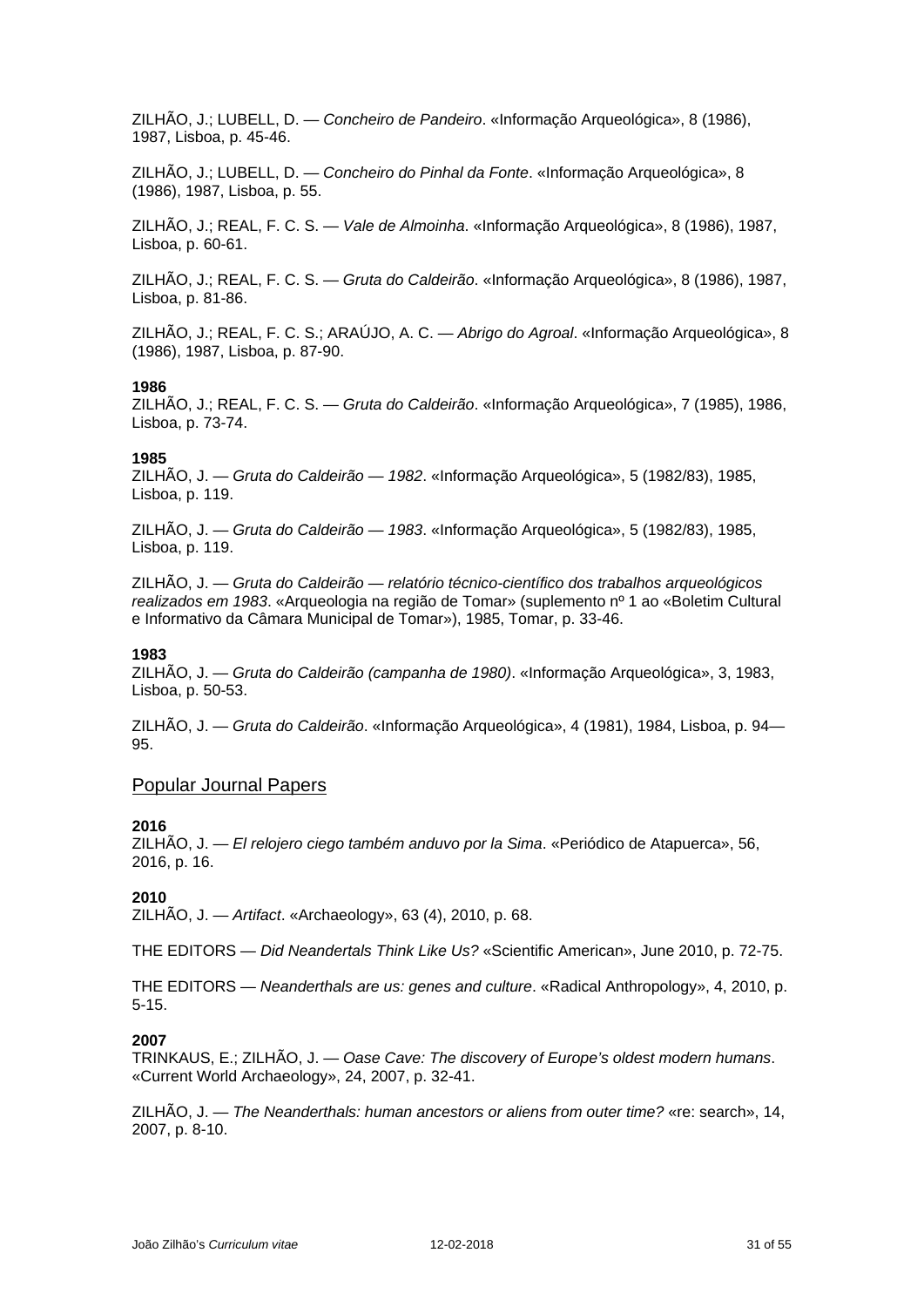ZILHÃO, J. — *The Neandertals have turned out to be related to us, after all*. «Humboldt Kosmos», 84, 2004, p. 30.

### **2003**

ANGELUCCI, D. E.; ALMEIDA, F; DUARTE, C.; RUAS, J. P.; ZILHÃO, J. — *Dal Portogallo il rebus del menino*. «Archeologia Viva», 99 n.s., 2003, Firenze, 68-74.

### **2001**

ZILHÃO, J. — *The Lagar Velho child and the fate of the Neanderthals*. «Athena Review», 2 (4), 2001, Westport (CT), p. 33-39.

### **2000**

ZILHÃO, J. — *Fate of the Neandertals*. «Archaeology», 53 (4), July/August 2000, New York, p. 24-31.

ZILHÃO, J.; D'ERRICO, F. — *A Case for Neandertal Culture*. «Scientific American», 282, April 2000, New York, p. 104-105.

### **1999**

ZILHÃO, J. — *Découverte d'une tombe d'enfant d'époque paléolithique au Portugal*. «La Science au présent 2000», Encyclopaedia Universalis France, 1999, p. 36-37.

### **1995**

ZILHÃO, J. — *L'art rupestre paléolithique de plein air. Vallée du Côa (Portugal)*. «Dossiers d'Archéologie», 209, 1995, Dijon, p. 106-117.

#### **1987**

ZILHÃO, J. — *Novas perspectivas para a investigação da Pré-História da região de Torres Novas*. «Almondinha», 2, 1987, Torres Novas, p. 13-14.

### **1985**

ZILHÃO, J.; PONTE, S. da — *Ficha de inventário de sítios arqueológicos*. «Arqueologia na região de Tomar» (suplemento no. 1 ao «Boletim Cultural e Informativo da Câmara Municipal de Tomar»), 1985, Tomar, p. 27-32.

### **1984**

ZILHÃO, J. — E*scavações arqueológicas na Gruta do Caldeirão — relatório de 1982*. «Boletim Cultural e Informativo da Câmara Municipal de Tomar», 7, 1984, Tomar, p. 139-208.

### **1982**

ZILHÃO, J. — *Gruta do Caldeirão: relatório dos trabalhos arqueológicos de sondagem realizados em 1981*. «Boletim Cultural e Informativo da Câmara Municipal de Tomar», 4, 1982, Tomar, p. 153-159.

### Reviews of Single Academic Books

### **2008**

ZILHÃO, J. — Review of TEYSSANDIER, N. — *En route vers l'Ouest. Les débuts de l'Aurignacien en Europe*. «Paleoanthropology», 2008, p. 83-85.

### **2006**

ZILHÃO, J. — Review of HENRY, D. O. (ed.) — *Neanderthals in the Levant: Behavioral Organization and the Beginnings of Human* Modernity, London, Continuum, 2003. «Journal of Field Archaeology», 31, 2006, p. 117-120.

ZILHÃO, J. — Review of *Studying Human Origins. Disciplinary History and Epistemology, Edited By Raymond Corbey and Wil Roebroeks*. Uploaded February 1, 2006. [http://www.ucl.ac.uk/prehistoric/reviews/06\\_01\\_corbey.htm](http://www.madrimasd.org/cienciaysociedad/Resenas/ensayos/resena.asp?id=101)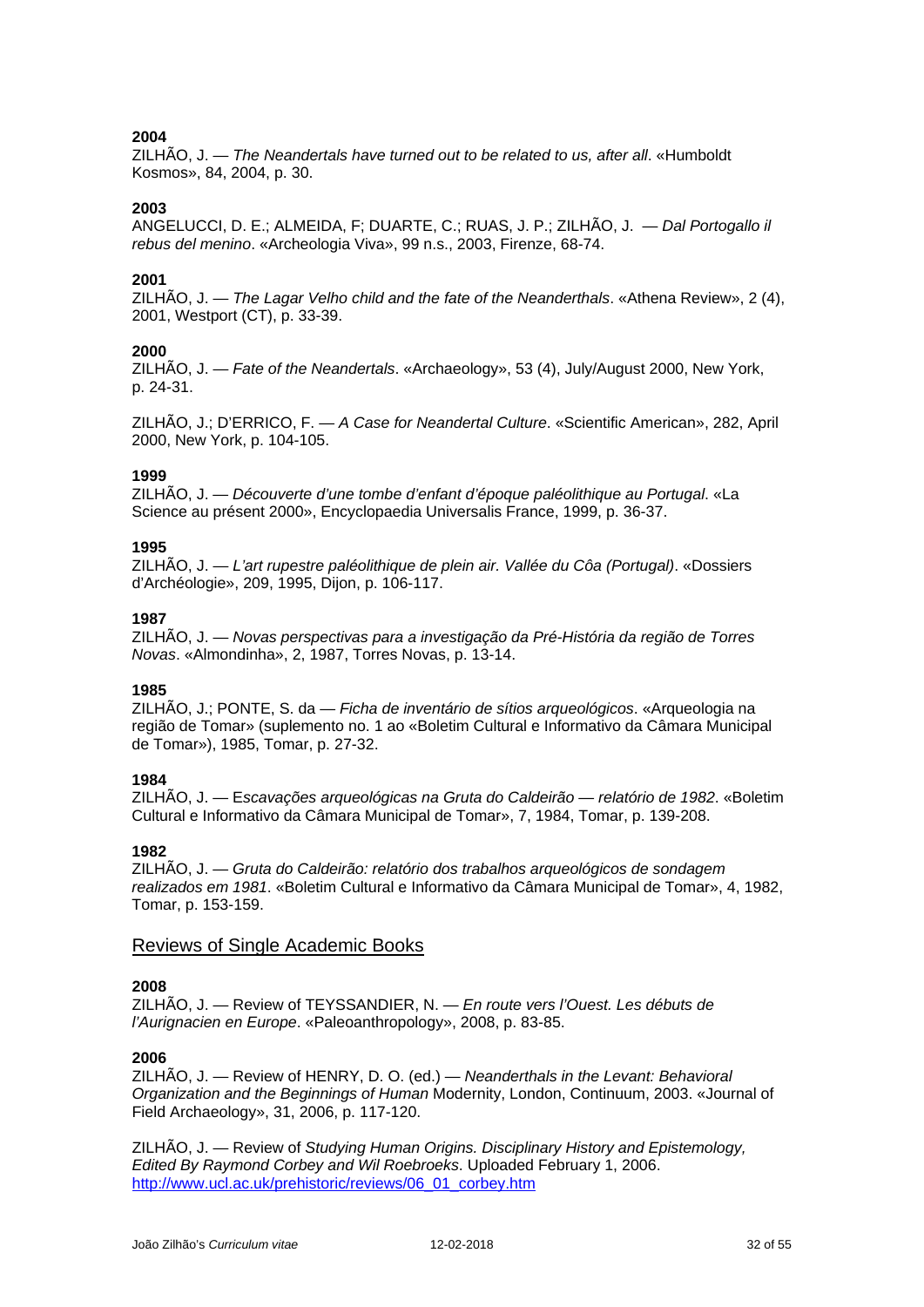ZILHÃO, J. — *Divulgación y rigor en la obra de Arsuaga sobre Atapuerca*. «Madri+d (http://www.madrimasd.org/)». Uploaded September 7, 2005. <http://www.madrimasd.org/cienciaysociedad/Resenas/ensayos/resena.asp?id=101>

### **2003**

ZILHÃO, J. — Review of *Successful Tourism at Heritage Places: A Guide for Tourism Operators, Heritage Managers and Communities, 2nd edition, Australian Heritage Commission and CRC for Sustainable Tourism, Canberra, 2001*. «Conservation and Management of Archaeological Sites», 6 (2), p. 122-123.

### **2000**

ZILHÃO, J. — Review of AKAZAWA, T.; AOKI, K.; BAR-YOSEF, O. (eds.) — *Neandertals and Modern Humans in Western Asia*, New York, Plenum Press, 1998. «American Anthropologist», 102 (3), 2000, p. 647.

### Other Publications

### **2004**

ZILHÃO, J. — *Ten Positions On Symbolicity In Archeology*. «Open Semiotics Resource Center». *Uploaded* February 27, 2004. <http://www.semioticon.com/virtuals/symbolicity/positions.html>

### **1999**

TRINKAUS, E.; ZILHÃO, J. — *A Correction to the Commentary of Tattersall and Schwartz Concerning the Interpretation of the Lagar Velho 1 Child.* Uploaded June 24, 1999. [http://www.ipa.min-cultura.pt/news/noticias/lapedo/lapedo\\_corrections](http://www.ipa.min-cultura.pt/news/noticias/lapedo/lapedo_corrections)

TRINKAUS, E.; ZILHÃO, J. — *Lagar Velho FAQ (Frequently Asked Questions Regarding the Lagar Velho 1 Human Skeleton).* Uploaded June16, 1999[. http://www.ipa.min](http://www.ipa.min-cultura.pt/news/noticias/lapedo/lapedofaq)[cultura.pt/news/noticias/lapedo/lapedofaq](http://www.ipa.min-cultura.pt/news/noticias/lapedo/lapedofaq)

TRINKAUS, E.; ZILHÃO, J.; DUARTE, C. — *The Lapedo Child: Lagar Velho 1 and our Perceptions of the Neandertals*. «Mediterranean Prehistory Online». Uploaded November 17, 1999. [http://www.med.abaco-mac.it/issue001/articles/doc/013.htm](http://www.med.abaco-mac.it/articles/doc/013.htm) [on-line version of 2001 *Archaeological Dialogues* paper]

### **1998**

ZILHÃO, J. — *The extinction of Iberian Neandertals and its implications for the origins of modern humans in Europe*. «Mediterranean Prehistory Online». *Uploaded* December 22, 1998. <http://www.med.abaco-mac.it/issue001/articles/doc/006.htm>

### **1991**

BINFORD, L. — *Em busca do passado*, Lisboa, Europa-América, 1991 [translation of *In Pursuit of the Past*, London, Thames and Hudson, 1983], 304 pages.

### Media Contributions

My research on the Lapedo Child and Neandertal /modern human interaction was the object of the following monographic documentary:

• *The Lapedo Child*, Anglia TV/Open University, UK, 2001

My research on Neandertal /modern human interaction and Neandertal symbolic material culture was featured in the following television broadcasts:

- *The Last Neandertals*, Discovery Channel, USA, first broadcast November 26, 1999
- *Secrets of the Stone Age*, episode 2, Granada Television, UK, first broadcast January 27, 2000
- *Het Familiegeheim*, VPRO channel 3, Holland, 2000, first broadcast February 15, 2000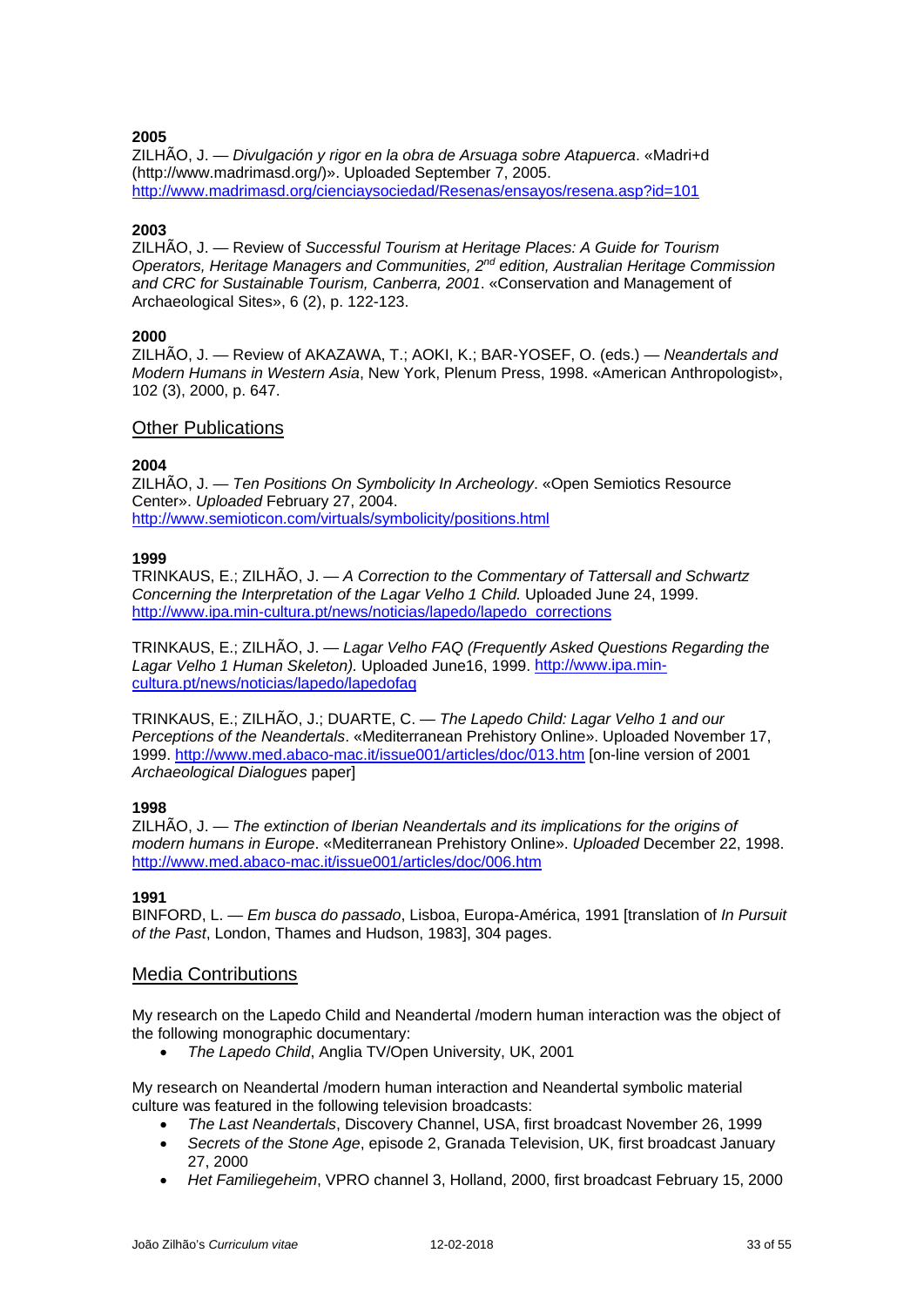- *Ape●man*, episode 6 (Contact), BBC channel 2, UK, first broadcast March 28, 2000
- *Neandertals on Trial*, PBS/NOVA, USA, first broadcast January 22, 2002
- *Auf der Spur der Neandertaler*, WDR, Germany, first broadcast July 18, 2006
- *The Neandertal Code*, The National Geographic Channel, USA, first broadcast September 20, 2008.
- *Neandertales, ¿Nuestros primos o hermanos?*, RTVE-La 2, Spain, first broadcast September 25, 2011
- *Prehistoric Autopsy*, episode 1 (Neanderthal), BBC channel 2, UK, first broadcast October 22, 2012
- *Decoding Neanderthals*, PBS/NOVA, USA, first broadcast January 9, 2013
- *Arqueomanía (Dossier 4)*, RTVE La 2, Spain, first broadcast October 27, 2013
- *First Peoples (Europe)*, PBS, USA, first broadcast July 8, 2015

My research on the Côa valley and Paleolithic rock art featured prominently in the following television broadcasts:

- *Côa, la rivière aux mille gravures*, Le Miroir/CNRS-Images/Muséum national d'Histoire naturelle, France, first broadcast April 25, 2007, on France 5
- *Bagarre au barrage*, Le Miroir-Avec la participation de France Télévisions, France, first broadcast August 31, 2013, on France 5

My research on the Almonda karst system featured prominently in the following television broadcasts:

• *Taula de reflexió*, broadcast March 19, 2017, BTV (Barcelona) [\(http://beteve.cat/clip/taula-de-reflexio-22/\)](http://beteve.cat/clip/taula-de-reflexio-22/)

I acted as scientific consultant for the London-based Wall-to-Wall production company's National Geographic documentary "The Neandertal Code" (director, Tim Lambert)

# *(ii) Research Grants*

### **Sea surface temperature, upwelling, productivity of coastal waters and seasonality of shell-fish gathering by the Last Interglacial Neanderthal populations of central Portugal**

- Role: Investigator [PI: A. M. Monge Soares, *Instituto Superior Técnico*/University of Lisbon]
- Sources: Fundação para a Ciência e Tecnologia (Portugal) [PTDC/EPH-ARQ/6485/2014]
- Time period covered: 2016-2018
- Amount awarded: 188,080 euros

### **Neanderthal to Anatomically Modern Human transition in the Côa Valley: Environments, Symbolism and Social networks**

- Role: Investigator [PI: Thierry Aubry, *Côa Parque* Foundation]
- Sources: Fundação para a Ciência e Tecnologia (Portugal) [PTDC/EPH-ARQ/0326/2014]
- Time period covered: 2016-2018
- Amount awarded: 123,618 euros

### **Beaker origins: Testing the hypothesis of late Neolithic dispersals from Iberia using both ancient and contemporary genomes**

- Role: Consultant [PI: Pedro Soares, University of Minho]
- Sources: Fundação para a Ciência e Tecnologia (Portugal) [PTDC/EPH-ARQ/4164/2014]
- Time period covered: 2016-2018
- Amount awarded: 198,264 euros

### **The archaeogenetics of Iberian cattle: investigating their origins, evolution and improvement**

- Role: Consultant [PI: Catarina Ginja, University of Oporto]
- Sources: Fundação para a Ciência e Tecnologia (Portugal) [PTDC/CVT-LIV/2827/2014]
- Time period covered: 2016-2018
- Amount awarded: 197,696 euros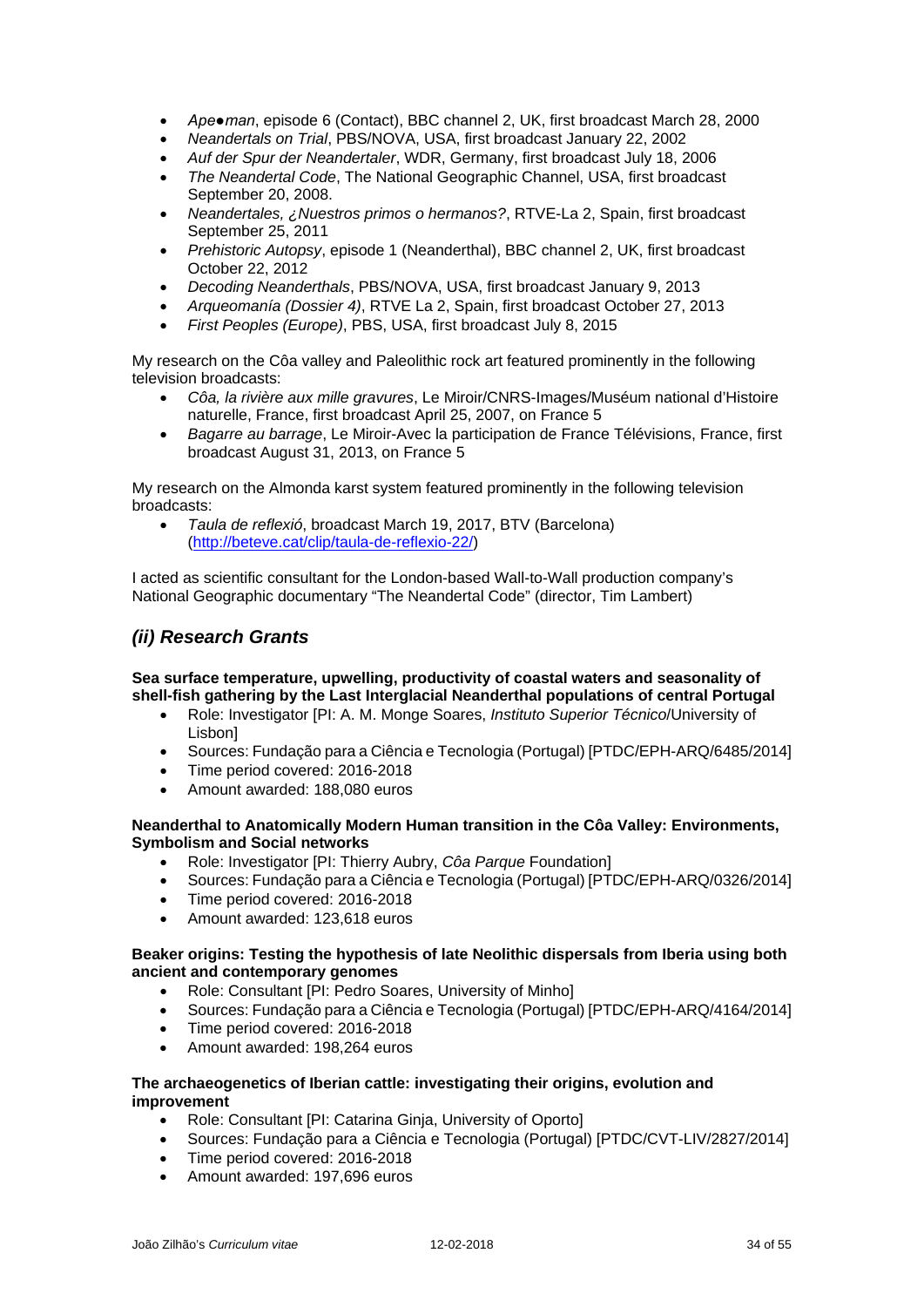### **Paleolítico medio y superior en la vertiente mediterránea ibérica (Valencia y Murcia)**

- Role: Investigator [PI: Valentín Villaverde, University of Valencia]
- Sources: Ministerio de Economía y Competitivid (Spain) [HAR2014-52671]
- Time period covered: 2015-2017
- Amount awarded: 125,000 euros

### **Promoting digital solutions to rock and cave art research**

- Role: Investigator [PI: Alistair Pike, University of Southampton]
- Sources: British Academy (UK)
- Time period covered: 2014-2016
- Amount awarded: 9443 GBP

### **Dating the origins and development of Palaeolithic cave painting in Europe by U-series disequilibrium**

- Role: Investigator [PI: Alistair Pike, University of Southampton]
- Sources: NERC (UK) [NE/K015184/1]
- Time period covered: 2014-2016
- Amount awarded: 400,000 GBP

### **U-series dating of Palaeolithic cave paintings in Europe - in search of Europe's oldest art**

- Role: Investigator [PI: Dirk Hoffmann, CENIEH]
- Sources: National Geographic Society (USA) [EC0603-12]
- Time period covered: 2013-2014
- Amount awarded: 35,000 USD

### **Paleolítico medio final y Paleolítico superior inicial en la región central mediterránea ibérica (Valencia y Murcia)**

- Role: Investigator [PI: Valentín Villaverde, University of Valencia]
- Sources: Ministerio de Ciencia e Innovación (Spain) [HAR2011-24878]
- Time period covered: 2012-2014
- Amount awarded: 93,500 euros

### **Genetic and chronological characterization of the European settlement by modern humans in the Upper Paleolithic**

- Role: Consultant
- Sources: Fundação para a Ciência e Tecnologia (Portugal) [PTDC/CS-ANT/113832/2009; FCT grant to Luísa Pereira, University of Oporto, Portugal]
- Time period covered: 2011-2013
- Amount awarded: 173,000 euros

### **Entorno climatico y cronologia del arte rupestre paleolitico de la Peninsula Iberica**

- Role: Investigator [PI: Dirk Hoffmann, CENIEH]
- Sources: Ministerio de Ciencia e Innovación (Spain)
- Time period covered: 2012
- Amount awarded: 14,520 euros

### **The Middle Paleolithic Occupation of Cueva Antón (Murcia, Spain)**

- Role: Principal Investigator
- Sources: Leakey Foundation (USA)
- Time period covered: 2011-2012
- Amount awarded: 18,000 USD

### **Middle Paleolithic Archeology of the Almonda Karstic System**

- Role: Principal Investigator
- Sources: Fundação para a Ciência e Tecnologia (Portugal) [PTDC/HIS-ARQ/098164/2008]
- Time period covered: 2010-2012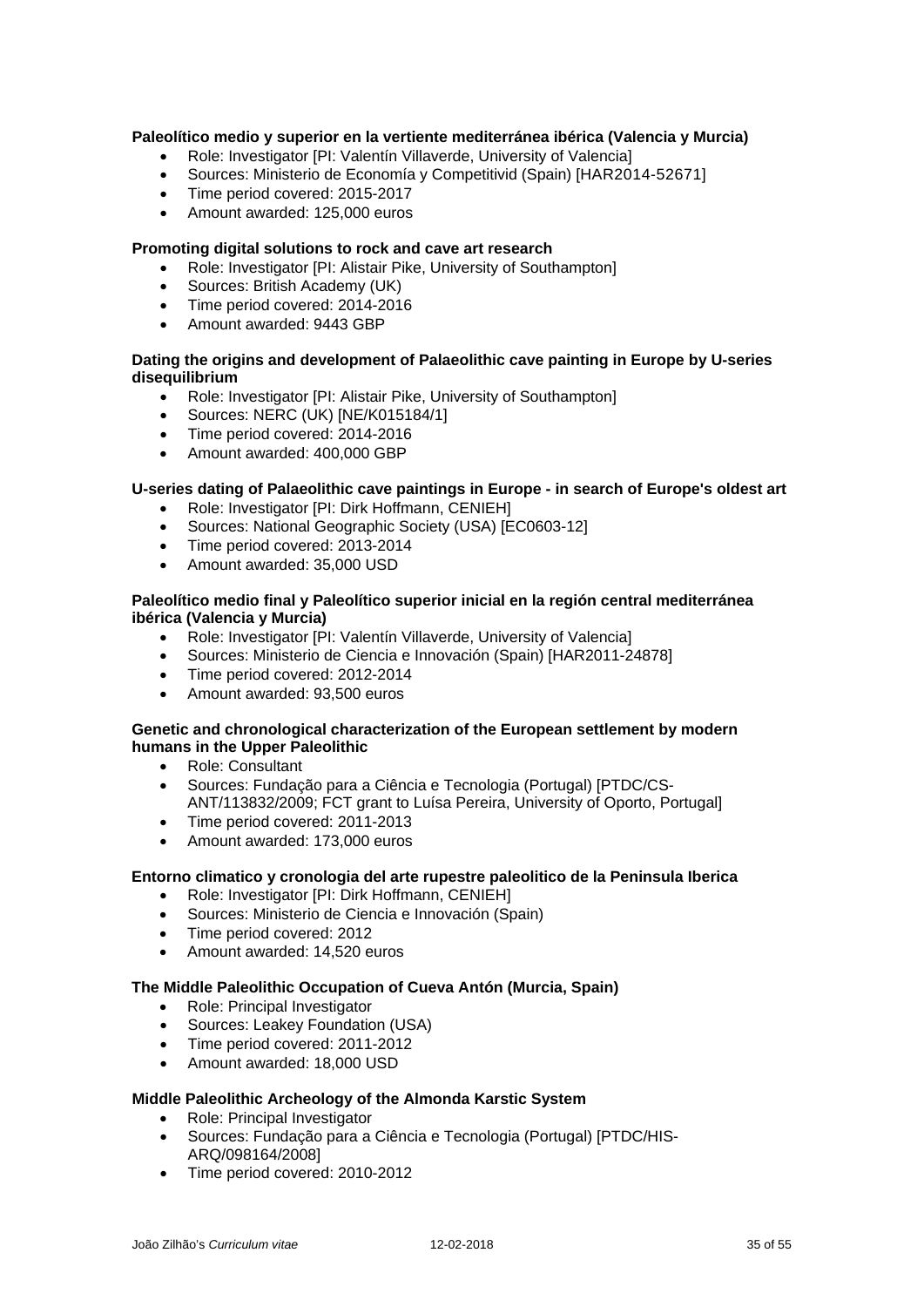• Amount awarded: 110,000 euros

### **Bonsanto Cave and the Neolithic societies of Portuguese Estremadura (6th-4th millennia BC)**

- Role: Consultant [PI: António Faustino de Carvalho, University of the Algarve, Portugal]
- Sources: Fundação para a Ciência e Tecnologia (Portugal) [PTDC/HIS-ARQ/098633/2008]
- Time period covered: 2010-2013
- Amount awarded: 105,000 euros

### **Uranium Series Dating of the Paleolithic Cave Art of the Iberian Peninsula**

- Role: Investigator [PI: Alistair Pike, University of Bristol]
- Sources: NERC (UK) [New Investigator grant to A. W. G. Pike]
- Time period covered: 2007-2010
- Amount awarded: 101,841 GBP

### **Refining the geographical origin and dispersal routes of early modern humans and early farmers of the Greater Mediterranean with high-resolution genetic techniques**

- Role: Consultant
- Sources: Fundação para a Ciência e Tecnologia (Portugal) [FCT grant to Luísa Pereira, University of Oporto, Portugal]
- Time period covered: 2007-2010
- Amount awarded: 87,000 euros

### **Del Paleolítico Medio al Paleolítico Superior en la Región de Murcia**

- Role: co-Principal Investigator [with Josefina Zapata, Valentín Villaverde and Diego Angelucci]
- Sources: Universidad de Murcia (Spain)
- Time period covered: 2009
- Amount awarded: 30,000 euros

### **Del Paleolítico Medio al Paleolítico Superior en la Región de Murcia**

- Role: co-Principal Investigator [with Josefina Zapata and Valentín Villaverde]
- Sources: Universidad de Murcia (Spain)
- Time period covered: 2008
- Amount awarded: 18,000 euros

### **Cueva Antón y Abrigo de la Rambla de Perea: del Paleolítico Medio al Paleolítico Superior en la Región de Murcia**

- Role: co-Principal Investigator [with Josefina Zapata and Valentín Villaverde]
- Sources: Fundación Seneca (Murcia, Spain)
- Time period covered: 2006-2007
- Amount awarded: 26,950 euros

### **The late survival of the Middle Paleolithic and Neandertals in the Iberian Peninsula**

- Role: Principal Investigator
- Sources: NERC/ORADS (UK) (NERC IP/911/0506; ORADS 2006/1/4)
- Time period covered: 2006-2007
- Amount awarded: 28,590 GBP (grant in kind)

### **Paleoenvironment and Human Paleoecology in the Upper Mula Valley: the cave of Antón (Mula, Murcia)**

- Role: Principal Investigator<br>• Sources: Avuntamiento de l
- Sources: Ayuntamiento de Mula; Dirección-General del Medio Natural (Murcia, Spain)
- Time period covered: 2006
- Amount awarded: 5700 euros

### **The Middle Paleolithic of the Gruta da Oliveira (Almonda)**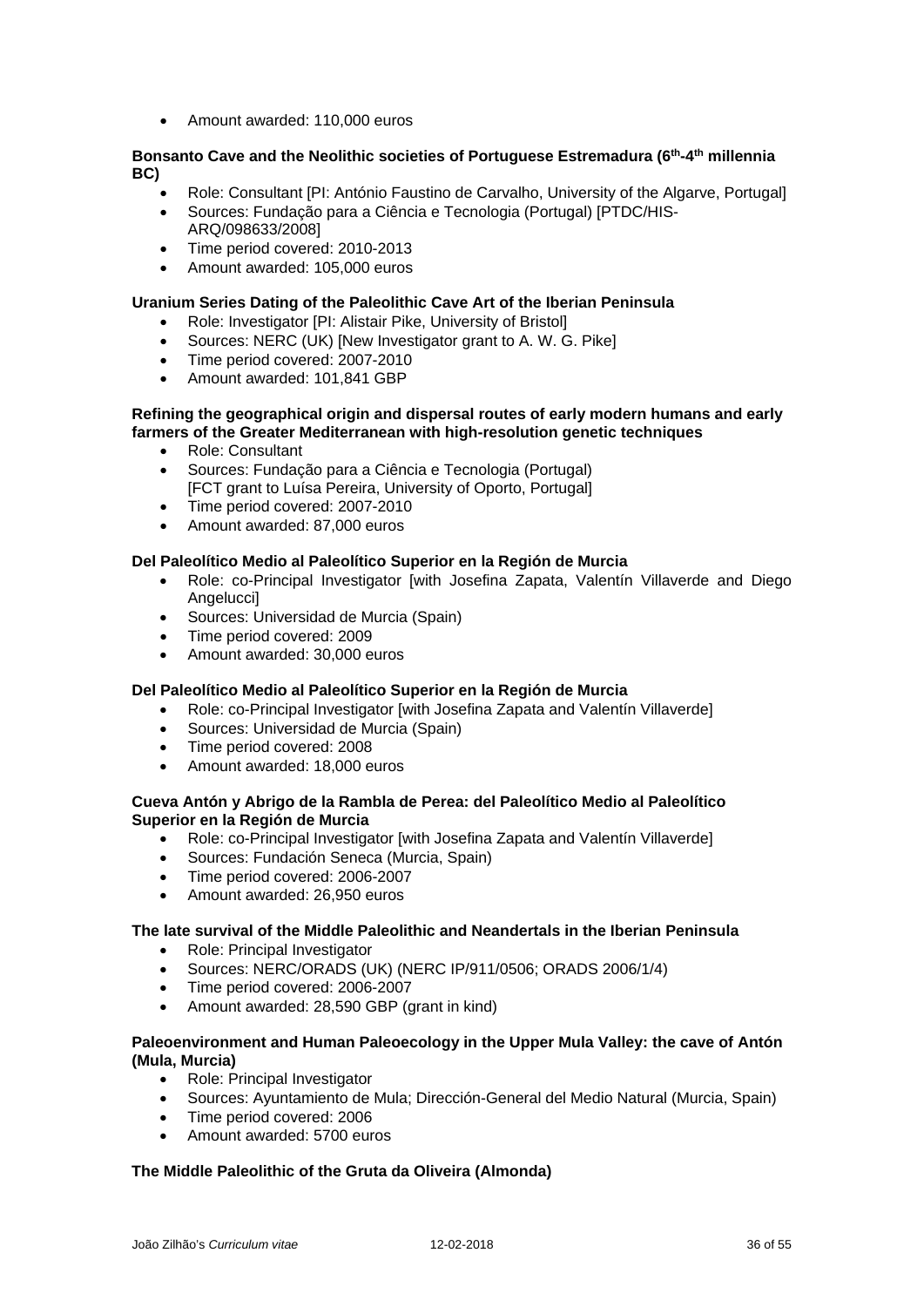- Role: Principal Investigator
- Source: Instituto Português de Arqueologia (Portugal)
- Time period covered: 2005-2008
- Amount awarded: 50,000 euros

### **Dating Peştera La Hoţu (Romania)**

- Role: Principal Investigator
- Sources: ORADS (UK) (2005/2/13)
- Time period covered: 2005
- Amount awarded: 690 GBP (grant in kind)

### **Paleoanthropological Study of the Peştera cu Oase, Romania**

- Role: co-Principal Investigator [with Erik Trinkaus and Oana Moldovan]
- Sources: Wener-Gren Foundation (USA), National Science Foundation (USA), Leakey Foundation (USA), Centro Nacional de Arqueologia Náutica e Subaquática (Portugal)
- Time period covered: 2004-2005
- Amount awarded: 60,000 USD plus 6250 euros

### **Subsistence and technological behavior of Paleolithic human groups: the Almonda karstic sites (Torres Novas, Portugal)**

- Role: co-Principal Investigator [with Jean-Philip Brugal]
- Sources : GRICES (France)/EGIDE (France)
- Time period covered: 2004-2005
- Amount awarded: 7500 euros

### **The Paleolithic of the Almonda caves and the extinction of Iberian Neandertals**

- Role: Principal Investigator
- Sources: Sociedade Torrejana de Espeleologia e Arqueologia (Portugal)
- Time period covered: 1998-2003
- Amount awarded: 8000 euros

### **Lithics and fauna from the Middle and Upper Paleolithic of Portuguese Estremadura**

- Role: co-Principal Investigator [with Jean-Philip Brugal]
- Sources : ICCTI (France)/CNRS (France)
- Time period covered: 1996-1998
- Amount awarded: not on file

### **Prehistoric occupation of the Almonda karstic system, Portugal**

- Role: Principal Investigator
- Sources: Junta Nacional de Investigação Científica e Tecnológica and Instituto Português do Património Arquitectónico e Arqueológico (Portugal)
- Time period covered: 1988-1997
- Amount awarded: 9000 euros

### **Archaeological Map of the Natural Park of the Aire and Candeeiros mountains**

- Role: Co-PI [with Nuno Carvalho dos Santos]
- Sources: Junta Nacional de Investigação Científica e Tecnológica and Parque Natural das Serras de Aire e Candeeiros (Portugal)
- Time period covered: 1988-1995
- Amount awarded: 35,000 euros

### **Human adaptations in the Upper Pleistocene of Portuguese Estremadura (ca. 100.000 to ca. 10.000 BP)**

- Role: co-Principal Investigator [with Anthony E. Marks]
- Sources: National Science Foundation (USA)
- Time period covered: 1987-1993
- Amount awarded: not on file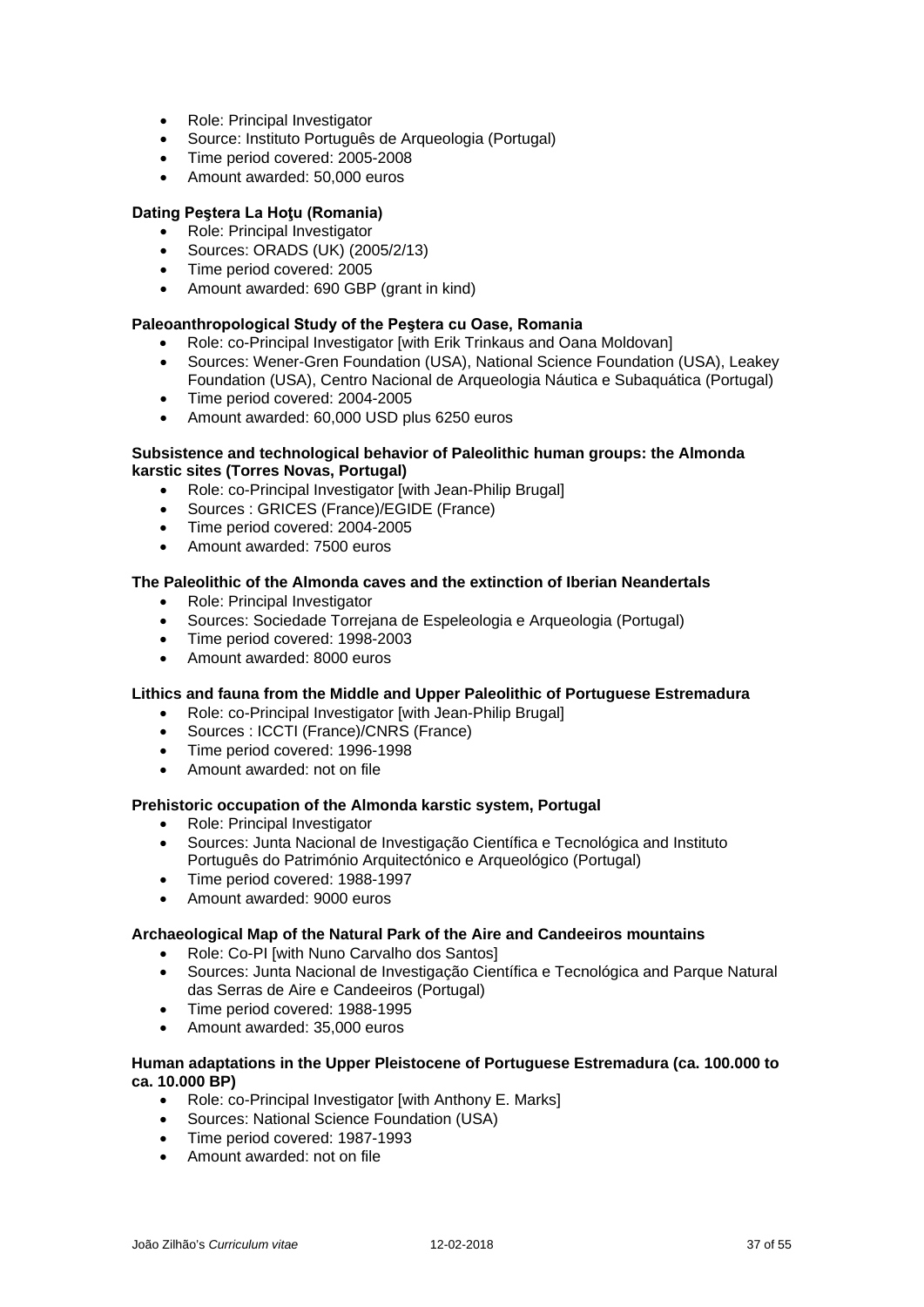### **The Upper Paleolithic of Portugal (Limestone Massif of Estremadura and Peninsula of Lisbon)**

- Role: Principal Investigator
- Sources: Câmara Municipal de Tomar, CELBI and Instituto Português do Património Arquitectónico e Arqueológico (Portugal)
- Time period covered: 1983-1993
- Amount awarded: 20,000 euros

## *(iii) Indications of External Recognition*

### Appointment to national or international bodies

International Union of Pre- and Proto-Historical Sciences (Member of the Permanent Council between 1991 and 2001)

### Invitations to advice on a national or international level

Member of the Scientific Council of the Fundação Côa Parque (from January 2018)

Member of the Advisory Committee of the Shanghai Archaeology Forum (2013).

Member of the Scientific Council of the 2011-2019 Labex project LaScArBx (project coordinator – Valérie Fromentin, University of Bordeaux III).

Member of the Scientific Council of the Musée National de Préhistoire, Les Eyzies, France

Member of the Scientific Council of the Parque de Arte Parietal Paleolítica de Teverga (Asturias, Spain) project

### Invitations to examine for PhD/DSc or Habilitation degrees

### **2017**

*Rapporteur* of the Ph.D. committee of Ana Majkić's University of Bordeaux thesis entitled *The Emergence of Symbolically Mediated Behavior in Eastern Europe.* 

### **2016**

Member and President of the Ph.D. committee of Pablo García-Borja's University of Valencia thesis entitled *El estilo de la cerámica neolítica de la Cova de la Sarsa (Bocairent, València).*

### **2015**

Member and President of the Ph.D. committee of Ignacio Martín Lerma's UNED (Universidad Nacional de Educación a Distancia) thesis entitled *Funcionalidad de la industria lítica magdaleniense del interior peninsular: La Peña de Estebanvela (Ayllón, Segovia).*

Member of the Ph.D. committee of Sónia Marques Gabriel's Universidad Autónoma de Madrid thesis entitled *La ictiofauna del Holoceno Inicial y Medio de Portugal: Implicaciones tafonómicas, ecológicas y culturales*.

#### **2014**

Member of the national committee for the assessment of the applications by Maria Luisa Catoni e Ilaria Romeo to obtain the *abilitazione scientifica nazionale alle funzioni di Professore Universitario di prima e seconda fascia* in Italy.

Member and President of the Ph.D. committee of Federico Sánchez-Quinto's University Pompeu Fabra thesis entitled *Addressing Neandertal evolutionary genetics at three different resolution levels: admixture with modern humans, demography and social structure*.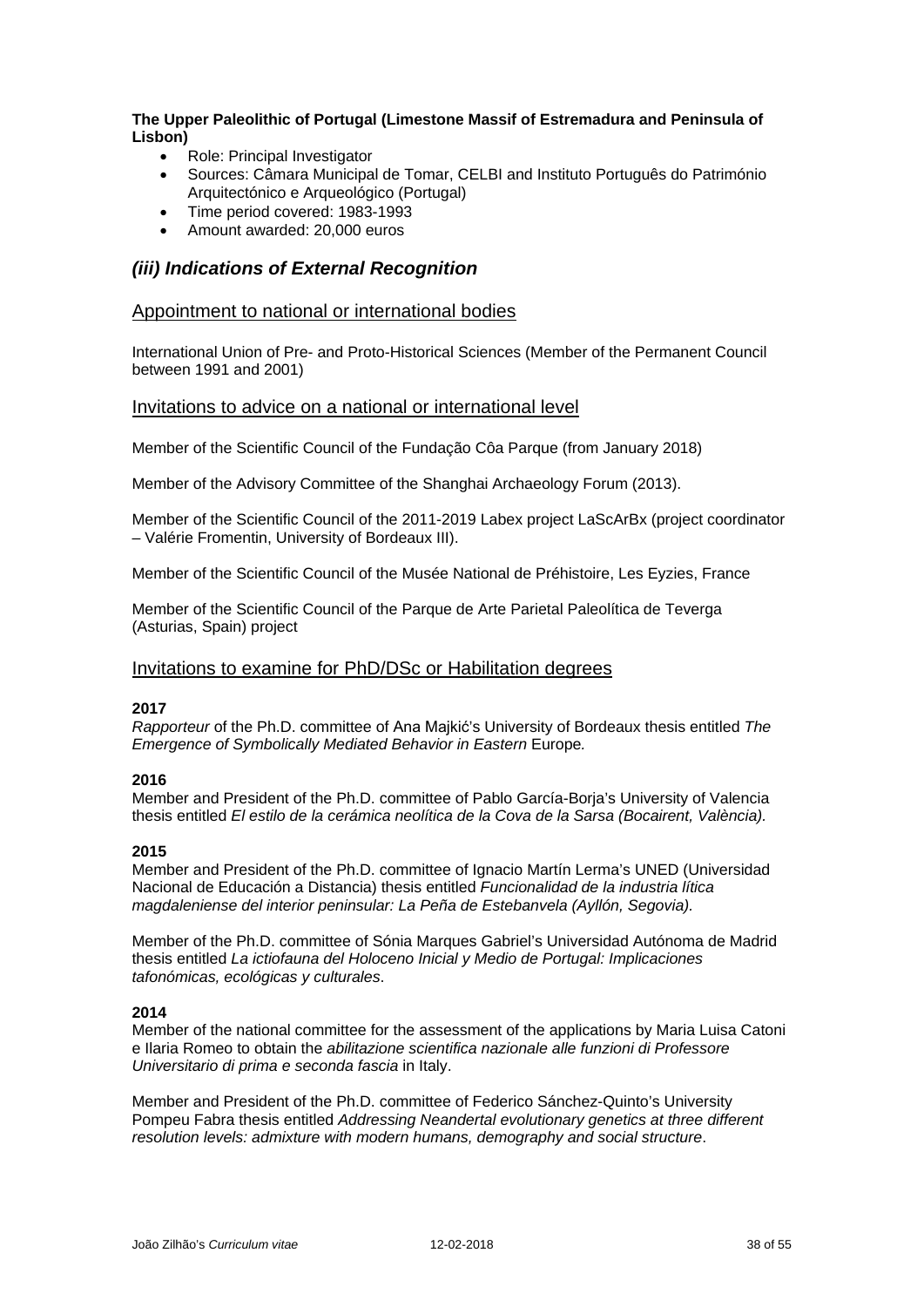Member of the Ph.D. committee of Montserrat Sanz Borrás's University of Barcelona thesis entitled *Patrons d'acumulació de restes de fauna del Plistocè superior al nord-est peninsular (area del Massís del Garraf-Ordal)*.

*Rapporteur* of the Ph.D. committee of Marie-Cécile Soulier's University of Toulouse 2 Le Mirail thesis entitled *Entre alimentaire et technique : l'exploitation animale aux débuts du Paléolithique supérieur. Stratégies de subsistance et chaînes opératoires de traitement du gibier à lsturitz, La Quina aval, Roc-de-Combe et Les Abeilles.*

### **2012**

*Rapporteur* of the *Habilitation à diriger des recherches* committee of Jean-Guillaume Bordes (University of Bordeaux I).

*Rapporteur* of the Ph.D. committee of Cristina Gameiro's University of Paris I thesis entitled *La variabilité régionale des industries lithiques de la fin du Paléolithique supérieur au Portugal*.

Member of the Ph.D. committee of Beatriz Pinilla Pérez's University of Barcelona thesis entitled *Dieta y adaptaciones ecológicas de las poblaciones humanas del Pleistoceno Medio y Superior*.

#### **2011**

Member of the Ph.D. committee of Paul Driscoll's University of Bristol thesis entitled *The Channel Islands: An archipelago of the Atlantic Late Bronze Age and Early Iron Age* [resubmission].

Member of the Ph.D. committee of François Bachellerie's University of Bordeaux I thesis entitled *Quelle unité pour le Châtelperronien? Apport de l'analyse taphonomique et technoéconomique des industries lithiques de trois gisements aquitains de plein air : le Basté (Pyrénées-Atlantiques), Bidart (Pyrénées-Atlantiques) et Canaule II (Dordogne)*.

#### **2010**

Member of the Ph.D. committee of Alfred Sanchis Serra's University of Valencia thesis entitled *Els lagomorfos del Paleolític Mitjà de la regió central i sudoriental del mediterrani ibèric. Caracterització tafonòmica i taxonòmica*.

*Rapporteur* of the Ph.D. committee of Alexandre Michel's University of Bordeaux 1 thesis entitled *L'Aurignacien récent (post-ancien) dans le Sud-ouest de la France : variabilité des productions lithiques. Révision taphonomique et techno-économique des sites de Caminade-Est, l'abri Pataud, Roc-de-Combe, Le Flageolet I, La Ferrassie et Combemenue*.

President of the Ph.D. committee of Sylvain Ducasse's University of Toulouse 2 Le Mirail thesis entitled *La « parenthèse » badegoulienne : Fondements et statut d'une discordance industrielle au travers de l'analyse techno-économique de plusieurs ensembles lithiques méridionaux du Dernier Maximum Glaciaire.*

*Rapporteur* of the Ph.D. committee of Didac Roman Monroig's University of Valencia thesis entitled *El poblament del final del Plistocé en les comarques del nord del País Valenciá a partir de l'estudi tecno-tipològic de la indústria lítica.*

#### **2008**

Member of the Ph.D. committee of Damien Pesesse's University of Provence thesis entitled *Les premières sociétés gravettiennes. Analyse comparée des systèmes lithiques de la fin de l'Aurignacien aux débuts du Gravettien.*

*Rapporteur* of the Ph.D. committee of Caroline Renard's University of Paris X-Nanterre thesis entitled *Les premières expressions du Solutréen dans le Sud-Ouest français. Evolution technoéconomique des équipements lithiques au cours du dernier maximum glaciaire*.

Member of the Ph.D. committee of Paul Driscoll's University of Bristol thesis entitled *The Channel Islands: An archipelago of the Atlantic Late Bronze Age and Early Iron Age*.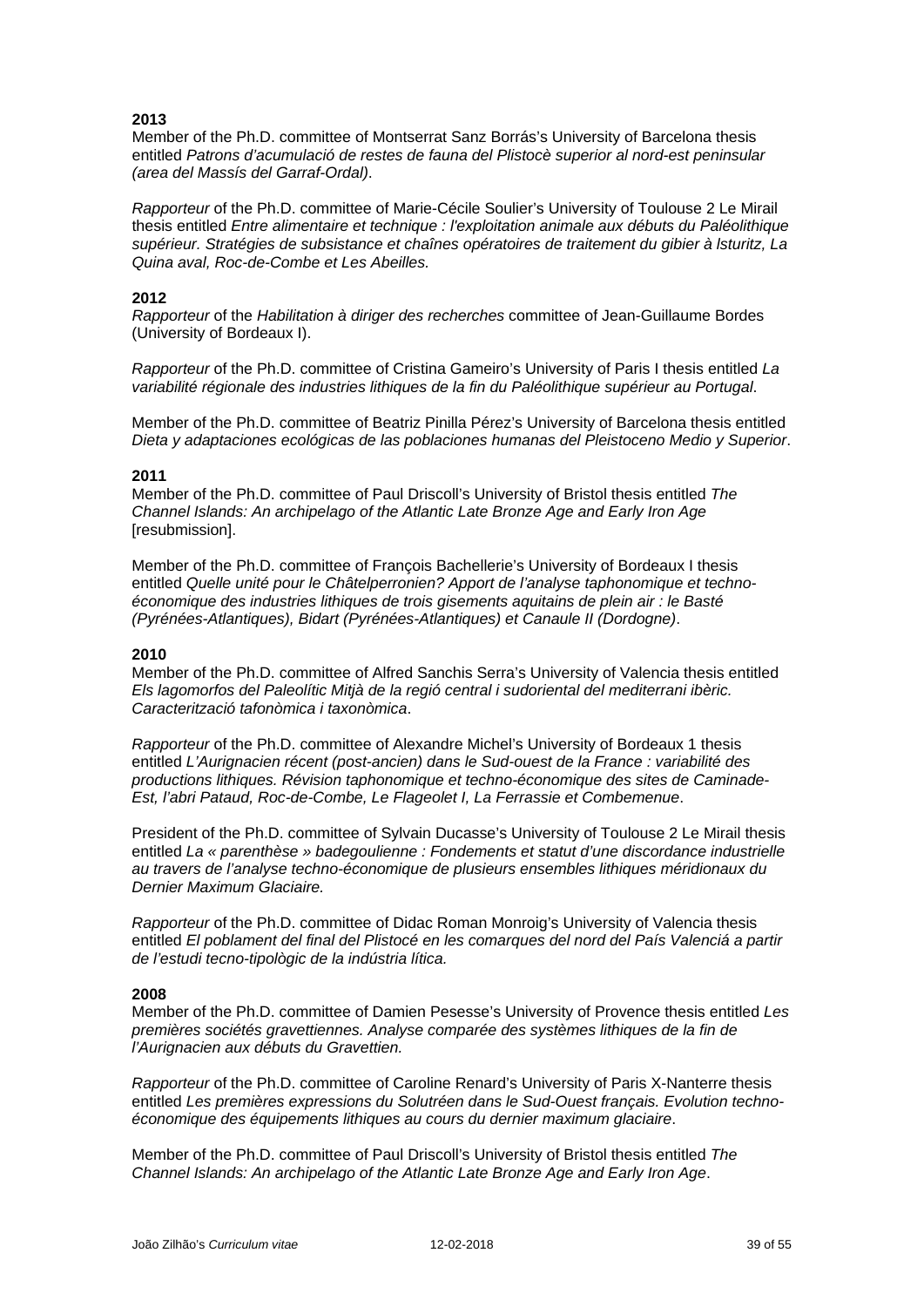Member of the Ph.D. committee of Joan Daura Luján's University of Barcelona thesis entitled *Caracterització arqueològica i paleontològica dels jaciments plistocens del Massís del Garraf-Ordal i curs baix del riu Llobregat.*

#### **2005**

*Rapporteur* of the Ph.D. committee of Frédéric Plassard's University of Bordeaux I thesis entitled *Les grottes ornées de Combarelles, Font-de-Gaume, Bernifal et Rouffignac. Contexte archéologique, thèmes et style des représentations*.

Member of the Ph.D. committee of Manuel João Maio Calado's University of Lisbon thesis entitled *Menires do Alentejo Central. Génese e evolução da paisagem megalítica regional*.

Member of the Ph.D. committee of António Manuel Monge Soares' University of the Algarve thesis entitled *Variabilidade do "upwelling" costeiro durante o Holocénico nas margens atlânticas ocidental e meridional da Península Ibérica*.

#### **2002**

President of the Ph.D. committee of Marian Vanhaeren's University of Bordeaux I thesis entitled *Les fonctions de la parure au Paléolithique supérieur : de l'individu à l'unité culturelle*

*Rapporteur* of the Ph.D. committee of Jean-Guillaume Bordes' University of Bordeaux I thesis entitled *Les interstratifications Châtelperronien/Aurignacien du Roc-de-Combe et du Piage (Lot, France). Analyse taphonomique des industries lithiques; implications archéologiques*

#### **2000**

Member of the Ph.D. committee of Francisco Almeida's Southern Methodist University (Dallas, Texas) thesis entitled *The Terminal Gravettian of Portuguese Estremadura: Technological Variability of the Lithic Industries*

Member of the Ph.D. committee of Nathalie Cazals' University of Paris I (Panthéon-Sorbonne) thesis entitled *Constantes et variations des traits techniques et économiques entre les Magdalénien "inférieur" et "moyen" : analyse des productions lithiques du nord de la Péninsule Ibérique*

Member of the Ph.D. committee of João Pedro Cunha Ribeiro's University of Lisbon thesis entitled *O Acheulense no Centro de France : o vale do Lis*

#### **1998**

*Rapporteur* of the Evaluation Committee judging the request of Thierry Aubry to the University of Coimbra (Portugal) for recognition of his University of Bordeaux I Ph. D. degree obtained with a thesis entitled "*L'exploitation des ressources en matières premières lithiques dans les gisements solutréens et badegouliens du bassin versant de la Creuse (France)*"

*Rapporteur* of the Ph.D. committee of Emmanuel Guy's University of Paris I (Panthéon-Sorbonne) thesis entitled *Evolution des formes dans l'art figuratif occidental. Introduction à une grammaire stylistique*

### Invited lectures

### **2017**

November 29: at the University of Durham, on *Neandertals as fisher-hunter-gatherers: the evidence from Gruta da Figueira Brava (Portugal)*.

November 22: at the "II Congresso da Associação dos Arqueólogos Portugueses» (Lisboa, Portugal)", keynote speech on *Neandertais*.

November 6: at the "MA seminar «Complexité comportementale des néandertaliens» (Master ASE2P)", Université de Toulouse 2 – Jean Jaurès, on *Neandertals as fisher-hunter-gatherers: the evidence from Gruta da Figueira Brava (Portugal)*.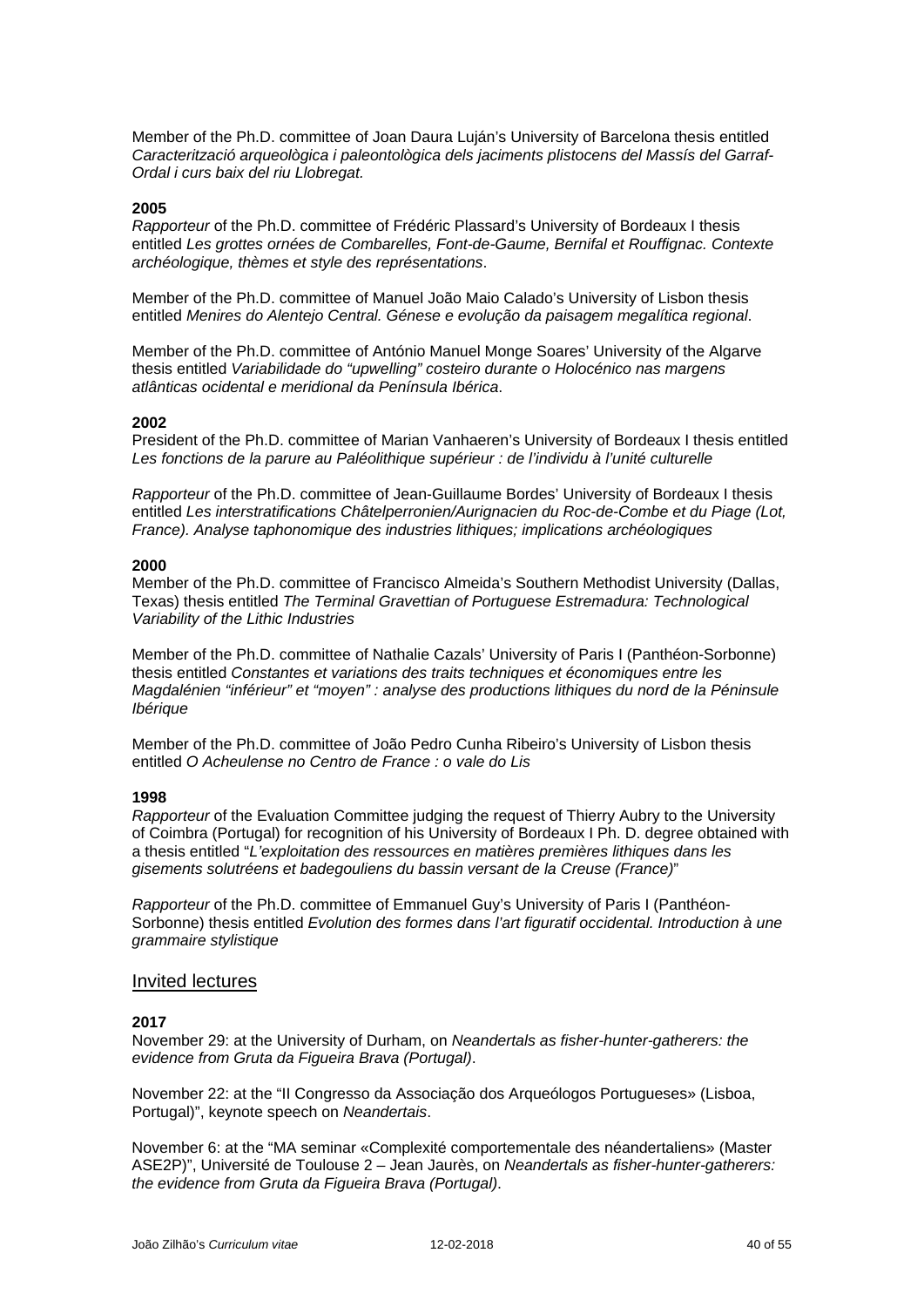October 20: at the "IX Reunião do Quaternário Ibérico. Mudanças em sistemas ambientais e sua expressão temporal" (Faro), keynote speech on *The Middle-to-Upper Paleolithic transition in southern and western Iberia*.

October 5: at the University of Murcia (Inaugural Lecture of the 2017/2018 Academic Year, History Degree), on *Neandertales*.

July 18: at the Universidad Internacional Menéndez Pelayo (Santander), on *Behavioral modernity": What Does it Mean? When/Where/Why Did it Originate?*

June 24: at the Torres Novas Municipal Library, on *O complexo arqueológico da rede cársica da nascente do Almonda e o seu crânio humano de há 400.000 anos*.

June 7: at the University of Ferrara, on *Neandertals as fisher-hunter-gatherers: the evidence from Gruta da Figueira Brava (Portugal)*.

May 18: at the Science Museum of the University of Coimbra, on *Os fósseis humanos do Plistocénico de Portugal e a sua contribuição para as grandes questões da Paleoantropologia*.

May 16: at the Lisbon Geographic Society, on *Aroeira 3 e as jazidas arqueológicas do Almonda: um crânio humano do Plistocénico Médio e o seu contexto*.

May 15: at the University of Lisbon (Faculty of Arts), on *A descoberta de um crânio humano fossil datado de há 400.000 anos no complexo arqueológico da rede cársica da nascente do Almonda (Torres Novas)*.

March 23: at the Escola Europea de Pensament Lluís Vives, Universitat de València, on *L'origen de l'expressió simbòlica.*

March 22: at the Escola Europea de Pensament Lluís Vives, Universitat de València, on *La revolució del paleolític superior… o més prompte la del paleolític mitjà?*

### **2016**

November 15: at the Sede Universitaria Ciudad de Alicante of the Universidad de Alicante (Ciclo Evolución Humana), on L*os yacimientos arqueológicos del sistema kárstico del río Almonda y sus fósiles: una ventana sobre medio millón de años de evolución humana*.

October 17: at the Universitat Autònoma de Barcelona (Congresso Cronometrías Para la Historia de la Península Ibérica, Barcelona, 17-19 de octubre 2016), on *How early is the modern human settlement of Europe? What is the chronology of the Mesolithic/Neolithic transition in the Western Mediterranean? Issues of accuracy, association and significance in radiocarbon dating*.

February 24: at the University of Alicante (VI Jornadas Científicas en Ciencias de la Tierra: Paleoantrolopogía), on *La Peştera cu Oase (Reşiţa, Banat, Rumanía) y los orígenes del hombre moderno en Europa*.

February 11: at the University of Haifa, for the "Celebrating Darwin's Anniversary - The 2nd Darwin Day Symposium on Human Evolution: Milestones Along an Unpaved Road" symposium, on *Neanderthals and Modern Humans at the Time of Contact: an Archeological Perspective*.

#### **2015**

July 16: at the Museu Nacional de Arqueologia (Lisbon), on *A Peştera cu Oase, jazida dos mais antigos homens modernos do continente europeu: escavação e resultados*.

### **2014**

February 6: at the Department of Archaeology (University of Southampton), on *Neandertal-Modern Human Contact in Western Eurasia: Issues of Dating and Epistemology*.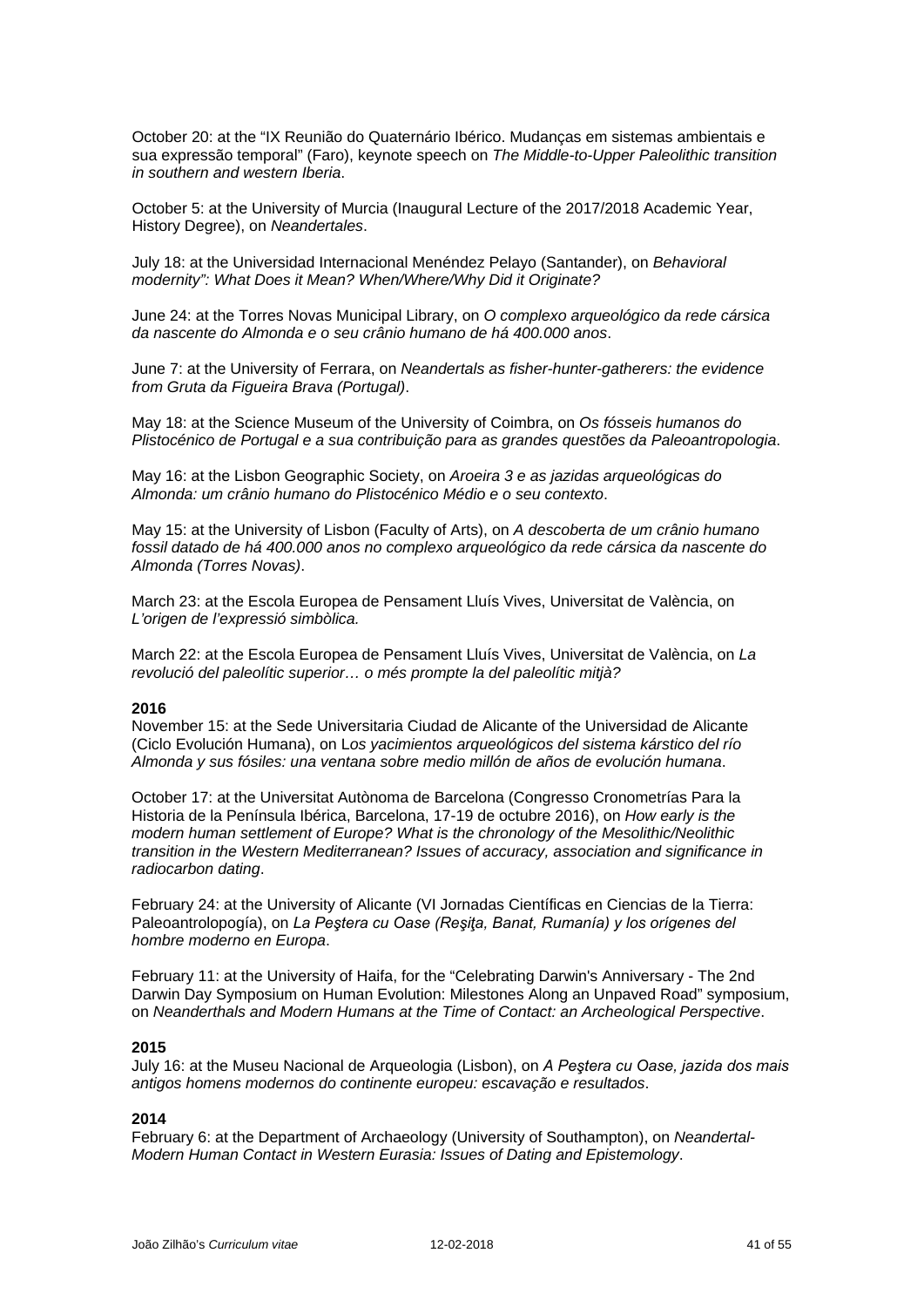December 5: at the Departament de Lingüística General (Facultat de Filologia, Universitat de Barcelona) on *Neandertals, Moderns and the origins of symbolic behavior*.

November 19: no Ciclo «Conferències amb motiu de l'exposició *VIDRES NEGRES DEL NEOLÍTIC*» (Consejo Superior de Investigaciones Científicas, Barcelona), sobre «*Circulación de obsidiana y navegación en la prehistoria: implicaciones para la neolitización del Mediterráneo occidental*».

November 6: at the «4th Porto Alegre Biological Evolution Workshop» (Instituto de Biociências da Universidade Federal do Rio Grande do Sul, Porto Alegre, Brasil), on *The Neandertal story: How it informs pattern and process in human evolution*.

March 12: at the Institut de Biología Evolutiva (CSIC/Universitat Pompeu Fabra, Barcelona) on *Neandertals and early modern humans: an overview of recent developments*.

#### **2012**

November 19: at the «2012 International Conference on Replacement of Neanderthals by Modern Humans: Testing Evolutionary Models of Learning» (Tokyo, Japan), on *The replacement of Neandertals by Modern Humans in Europe*.

May 25: at the Faculdade de Letras (University of Lisbon), on «The Last of the Neandertals? Preliminary Results of New Dating and Excavation Work at Gruta da Figueira Brava (Setúbal, Portugal)».

March 14: at the Museo Arqueológico de Murcia, on «Cueva Antón (Mula): la ornamentación personal entre los últimos neandertales».

March 6: at the Aula de Extensión Universitaria Senior de la Universitat Politècnica de Catalunya (Castelldefels, Barcelona) 2011-2012, on «Los últimos neandertales y los primeros humanos modernos».

February 16: at the University of Cardiff (School of Humanities), on «The persistence of Neandertals in southern and western Iberia: issues of stratigraphy, dating, environment and adaptation».

January 18: at the Museo de la Evolución Humana (Burgos, Spain), on «El mundo simbólico, vida y muerte de los neandertales».

#### **2011**

November 22: to the Encuentros sobre Arqueología y Paleontologia de la Región de Murcia, on «Intervención arqueológica en Cueva Antón (Mula)».

November 22: to the Encuentros sobre Arqueología y Paleontologia de la Región de Murcia, on «Intervención arqueológica en dos abrigos de Rambla Perea: La Boja y Finca Doña Martina».

October 28: to the École Polytechnique Fédérale de Lausanne's Life Science Seminars 2011- 2012, on «The Born-Again Neandertal: implications for the use of the species concept in human evolution».

June 3: to the XVII Congreso de la Sociedad Española de Antropología Física, on «Neandertals from World's End: results of recent research».

May 13: to the *Neandertales y sapiens: dos humanos frente a frente* seminar of the Cátedra Tomás Pascual Sanz/CENIEH (Instituto Carlos III, Madrid) on «Beauty or Beast? The Neandertals and their Fate».

April 9: to the V Congresso sobre o Neolítico Ibérico (Lisboa, Portugal) on «The African Delusion is a Delusion Indeed».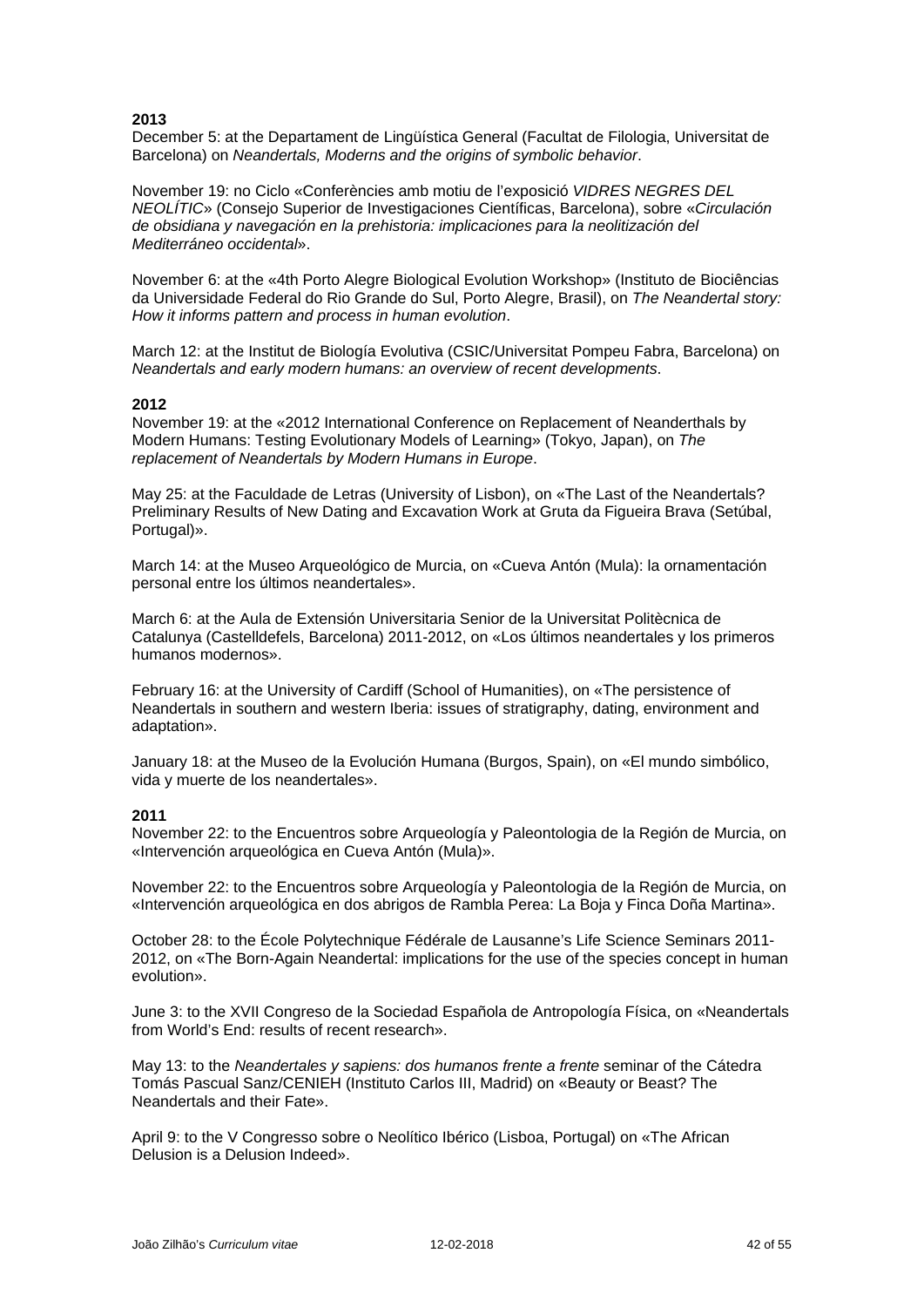February 27: to the V Encontro Arqueolóxico do Barbanza (Boiro, A Coruña) on «Chegada de Sapiens a Europa e desaparición dos Neanderthales».

February 24: to the Dorothy Garrod Seminars (McDonald Institute for Archaeological Research, University of Cambridge) on «From the delta of the Danube to the estuary of the Tagus: Neanderthals, early moderns, symbolic behaviour and why the 'Human Revolution' is wrong».

February 6: to the University of Barcelona 2010-11 M.A. in Human Biology program on «La Peştera cu Oase (Rumania) y los orígenes del hombre moderno en Europa».

#### **2010**

December 4: to the Course *Early Modern Humans: The Emergence of Cultural and Symbolical Behaviour* (Department of Continuing Education, University of Oxford), on «Neandertal lifeways: the behavioral complexity of anatomically archaic humans».

November 10: to the Bristol Archaeology and Anthropology Research Seminars, on «The Middle-to-Upper Paleolithic transition in Iberia: results of recent work».

November 9: to the Evening Class Introduction to Anthropology (St. Martin's Community Center, London), on «Neandertals and symbolic behavior: Why the 'Human Revolution' is wrong».

November 4: to the University of Bristol Archaeology and Anthropology Society Lectures, on «Cave bears and fossil humans from the Peştera cu Oase (Romania)».

November 2: to the University of Bristol Speleological Society, on «Cave bears and fossil humans from the Peştera cu Oase (Romania)».

April 21: to the University of Valencia 2009-10 M.A. in Archaeology program on «Peştera cu Oase y los primeros humanos modernos de Europa».

April 19: to the Museo Arqueológico Regional, Alcalá de Henares, on «Neanderthals and symbolic behavior: past history and recent advances».

#### **2009**

November 25: to the Neandertal Museum, Mettmann on «The Middle Paleolithic of Murcia (Spain)».

November 14: to the Manchester Museum DaySchool "From Darwin to DNA: Exploring Evolution in Prehistoric Archaeology" on «The emergence of language, art and symbolic thinking: A Neandertal test of competing hypotheses».

November 5: to the Institute of Archaeology, University of Oxford, on «The Middle to Upper Paleolithic Transition in Iberia».

November 3: Inaugural Lecture of the University of Barcelona 2009-10 M.A. Anthropology program on «La Pestera cu Oase y los orígenes del hombre modern en Europa».

October 22: at the Freie Universität (Berlin, Germany), on «The Côa Valley Rock Art: Archaeology of an Upper Paleolithic Landscape».

May 25: to the Conference Series "A Arte Antes e Depois da Arte (Culturgest, Lisboa, Portugal)», on «As origens do pensamento simbólico».

May 8: to the Course "O Patrimonio arqueolóxico no Val Miñor e Baixo Miño: modelos de aproveitamento sostible e didáctica ambiental (Universidad Internacional Menéndez Pelayo, Gondomar, Espanha)», on «Políticas para un desenvolvemento sostible. A experiencia de Foz Côa».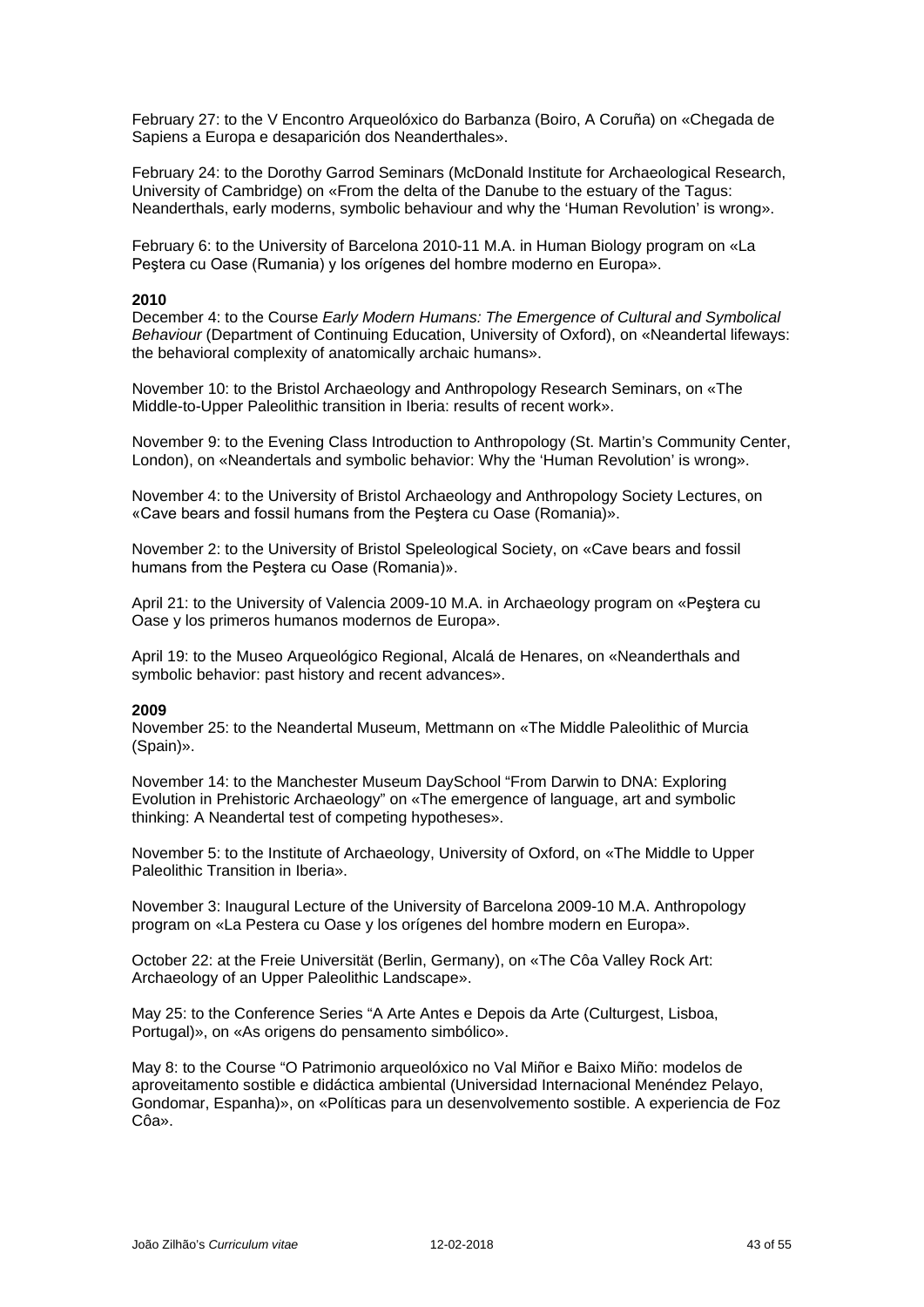November 24: Chair's Inaugural Lecture to the University of Bristol, on «Early European Modern Humans and the Fate of the Neandertals».

July 4: to the «XV Curso Internacional de Verão de Cascais» (Cascais, Portugal)», on «Migração de Homens na Pré-História: questões levantadas pela descoberta do Menino do Lapedo».

### **2007**

July 19: to the «Encuentro Los primeiros humanos en el viejo continente y la revolución faunística del Plioceno al Pleistoceno (Universidad Internacional Menéndez Pelayo, Santander, Espanha)», on «Out of Africa, part 2 (modern human dispersal and what happened to the Neandertals)».

July 9: at the Sociedade Torrejana de Espeleologia e Arqueologia (Torres Novas, Portugal), on «Gruta do Almonda: balanço de 20 anos de investigação espeleo-arqueológica».

June 29: to the «Simpósio Iberoamericano sobre património geológico, arqueológico e mineiro em regiões cársicas» (Batalha, Portugal), on «A criança do Lapedo e as origens do homem moderno na Europa».

March 22: to the «Encontro Ibérico de Arqueologia. As descobertas de Atapuerca e Lapedo: estudos sobre as primeiras ocupações humanas da Península Ibérica» (Lisbon, Portugal) on «A criança do Lapedo e o contacto entre Neandertais e modernos».

March 15: at the Associação dos Arqueólogos Portugueses (Lisbon, Portugal), on «A Peştera cu Oase (Reşiţa, Banat, Roménia) e as origens do homem moderno na Europa».

#### **2006**

December 4: at the University College London (United Kingdom), on «The Aurignacian, Modern Humans, and the Middle-to-Upper Paleolithic Transition in Western Eurasia».

October 26: at the Open University (Milton Keynes, United Kingdom), on «Dating the Middle-to-Upper Paleolithic (and Neandertal-modern human) transition in Europe».

August 9: at the Museu de Arte Iberico de El Cigarralejo (Mula, Murcia, Spain), on «Cueva Antón (España) y Peştera cu Oase (Rumania): los últimos hombres de Neandertal y los primeros hombres modernos de Europa».

May 26: keynote speech on «The importance of the Romanian karst for modern human origins research» to the symposium «Climate Change: The Karst Record (IV)» (May 26-29, Băile Herculane, Romania).

March 23: at University College Cork (Irlanda), on «Neandertal extinctions».

March 3: at the Museu Municipal de Leiria (Portugal), on «A criança do Lapedo e as origens do home moderno na Europa».

#### **2005**

December 14: at the Museo Municipal de Málaga (Spain), on «Peştera cu Oase, Rumania: Los primeros hombres modernos de Europa y su interacción con los neandertales»

October 27: at the University of Bristol Archaeology Society (UK), on «The Peştera cu Oase (Resita, Banat, Roménia) and modern human origins in Europe»

October 24: at the University of the Algarve (Portugal), on «A Pestera cu Oase (Resita, Banat, Roménia) e as origens do homem moderno na Europa»

April 22: at the University of Alicante (Spain), on «Del delta del Danubio al estuario del Tajo: últimos Neandertales y primeros modernos»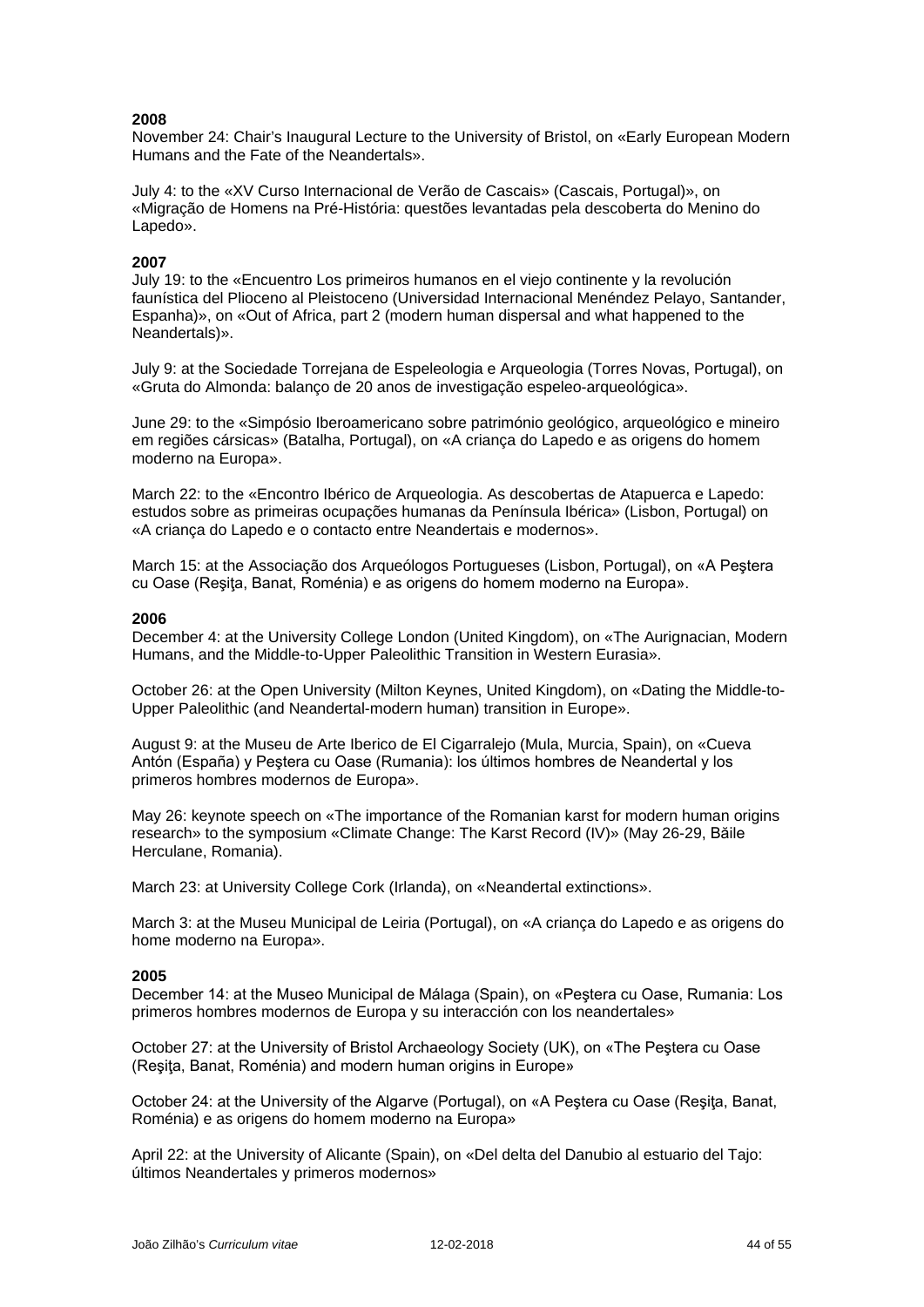June 29: at the Associação dos Arqueólogos Portugueses, on «A arte do Côa e o Paleolítico Superior»

June 9: at the Universität Erlangen (Germany), on «The Middle-to-Upper Paleolithic Transition in Europe: Recent Developments»

June 8: at the Neandertal Museum (Germany), on «The Côa Valley: Paleolithic art in the open»

May 27: at the Universität Tübingen (Germany), on «The Ebro Frontier: a model for the Middleto-Upper Paleolithic Transition in the Iberian Peninsula»

May 26: at the Universität zu Köln (Germany), University Day Guest Lecture on «Die Neandertaler und wir: Bemerkungen über die ersten Europäer»

March 26: speaker (with Alan Templeton, Anne Bowcok, Catherine Perlès, Chris Stringer, Erik Trinkaus and Fred Smith) at the «Modern Human Origins» round-table organized by the College of Arts and Sciences, Washington University (St. Louis, Mo., USA).

May 4: at the Landesmuseum für Vorgeschichte (Halle-Saale, Germany), on «The Middle-to-Upper Paleolithic Transition and the Extinction of the European Neandertals»

March 18: at the Provinciaal Gallo-Romeins Museum (Tongeren, Belgium), on «The Last Neandertal? The Lagar Velho child»

March 11: at the Muzeul National de Istorie a Transilvanei (Cluj-Napoca, Romania), on «The Paleolithic of the Almonda Karstic System and the Late Survival of Neandertals in Iberia»

#### **2003**

December 11: at the Universität zu Köln (Alemanha), on «Ancient DNA at the Mesolithic-Neolithic transition in the Iberian Peninsula»

September 26: at the Faculdade de Ciências de Lisboa (Portugal), on «O Menino do Lapedo»

September 15: keynote speech on «Aspectos lógicos y empíricos de la emergencia del hombre moderno y de la extinción de los Neandertales en la Península Ibérica» to the «XIII Congreso de la Sociedad Española de Antropología Biológica» (Oviedo, Spain).

May 9: at the Condes de Castro Guimarães Musuem (Cascais, Portugal), on «O Menino do Lapedo»

March 10: at the Instituto Gulbenkian de Ciência (Lisbon, Porutgal), on «Explanining Dodos and Neandertals: 'blaming the victim' or Darwinian evolution?»

#### **2002**

October 10: at the University of Lund (Sweden), on «The fate of the Neandertals: extinction, assimilation or absorption»

October 9: at the University of Lund (Sweden), on «The spread of Neolithic economies across west Mediterranean Europe»

October 7: at the University of Uppsala (Sweden), on «The Lagar Velho burial and the social condition of children in the Middle and early Upper Paleolithic»

April 25 : at the Maison de l'Archéologie et de l'Éthnologie, University of Paris X (Nanterre) (France), on «Systèmes de production et modes de circulation des matières-premières dans le Paléolithique supérieur de l'Estremadura portugaise"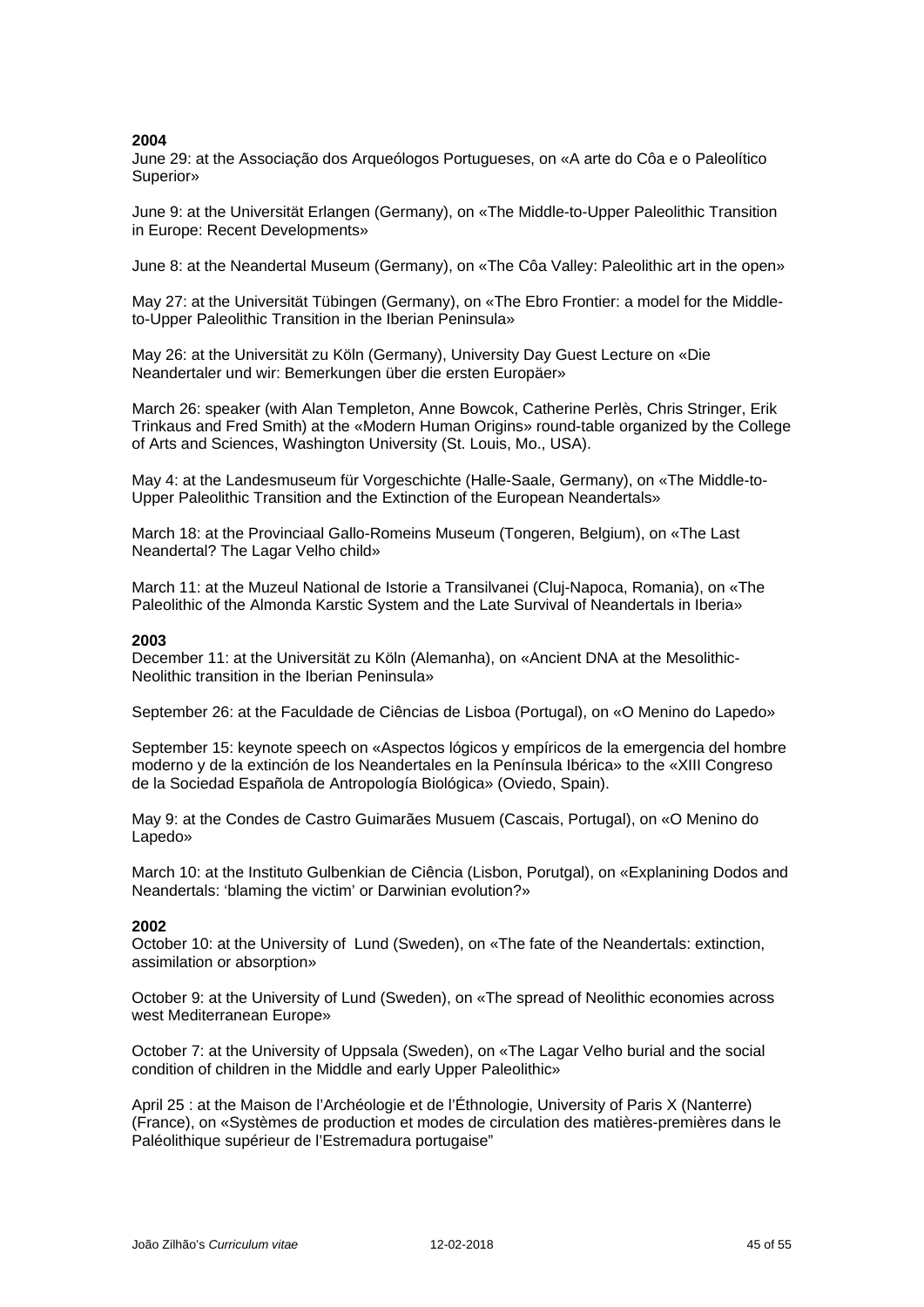March 25: at the Denver branch of the Archaeological Institute of America (Colorado, USA), on «The Lagar Velho child and the origins of modern humans»

March 18: at the Santa Fe branch of the Archaeological Institute of America ((Novo México, USA), on «The Lagar Velho child and the origins of modern humans»

March 15: at the San Diego branch of the Archaeological Institute of America, (California, USA), on «The Lagar Velho child and the origins of modern humans»

March 12: at the California State University Northridge (California, USA), on «The Lagar Velho child and the origins of modern humans»

February 28: at the Centro Associado de A Coruña (Universidad Nacional de Educación a Distancia, Spain) on «Arte paleolítico en Portugal»

January 25: at the Museo de La Ciencia y el Agua (Murcia, Spain), on «El niño de Lagar Velho y la substitución de los últimos neandertales por el hombre moderno»

#### **2001**

December 13: at the Museo Arqueológico Nacional (Madrid, Spain), on "Los grabados rupestres del parque arqueológico de Foz Côa"

November 26: at the University of Zurich (Switzerland), on "The Lagar Velho child and the Middle to Upper Paleolithic Transition in Iberia"

October 16: at the Pedro Barié de la Maza Foundation (A Coruña, Spain), on "O Parque Arqueológico do Vale do Côa"

May 25: at the Associação dos Arqueológicos Portugueses (Lisbon, Portugal), on "A neolitização do Mediterrâneo ocidental"

April 16: at the Washington University (Saint-Louis, USA), on "The radiocarbon chronology of the Cardial culture: critical overview and implications for the Neolithisation of west Mediterranean Europe"

April 13: at the University of Wisconsin (Madison, USA), on "Anatomically Archaic, Behaviorally Modern: The Last Neandertals and Their Destiny"

April 12: at the Ripon College (Wisconsin, USA), on "Anatomically Archaic, Behaviorally Modern: The Last Neandertals and Their Destiny"

April 12: at the Ripon College (Wisconsin, USA), on "The Côa Valley rock art"

April 9: at the Peabody Museum, Harvard University (USA), on "Anatomically Archaic, Behaviorally Modern: The Last Neandertals and Their Destiny"

March 23: Kroon's Lecture 2001, at the Dutch Academy of Sciencies, on "Anatomically Archaic, Behaviorally Modern: The Last Neandertals and Their Destiny"

#### **2000**

November 10: guest speaker to the Setmana de la Ciència (Tarragona, Spain), on «El destino de los Neandertales»

April 26: at the Museu Nacional de Arqueologia (Barcelona, Spain), on «A arte rupestre paleolítica e o Parque Arqueológico do Vale do Côa»

April 10: at the Peabody Museum, Harvard University (USA), on «Recent developments in the investigation of Neandertal extinction and the origins of modern humans in Europe»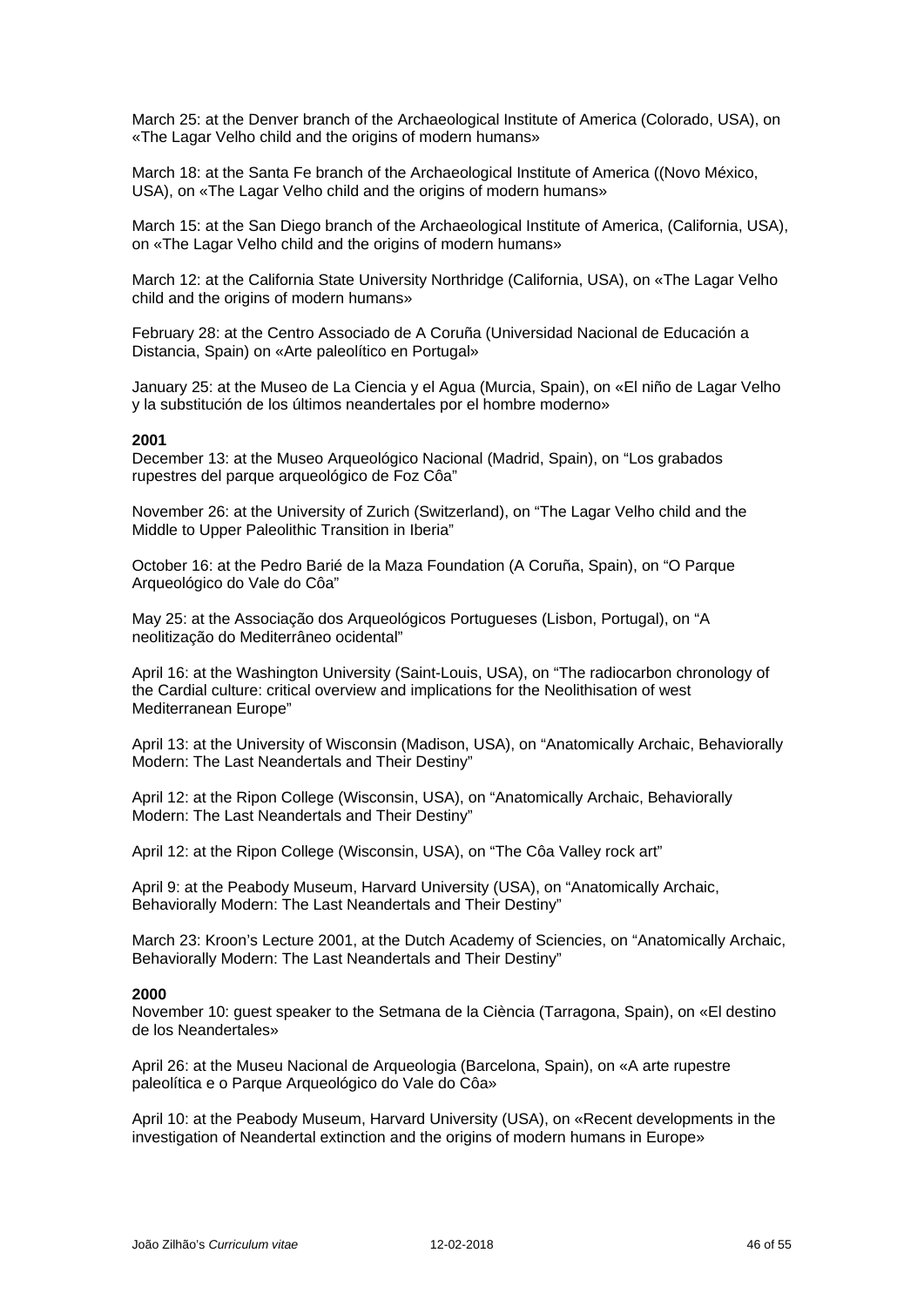February 17: at the Museu de la Ciencia (Barcelona, Spain) on «De Atapuerca ao Lapedo: o destino dos Neandertais»

#### **1999**

October 28: at the University College London (UK), on «The Mesolithic-Neolithic transition in the estuaries of the Atlantic façade of Iberia»

#### **1998**

May 23: at the Museu de Badajoz (Spain), on «O Parque Arqueológico do Vale do Côa»

May 8: at the Australian Heritage Commission, Canberra (Australia), on «The Côa Valley Archaeological Park»

#### **1997**

November 15: guest speaker to the «Atelier Patrimoine-Musées» (Lisbon, Portugal),on «O Parque Arqueológico do Vale do Côa»

#### **1996**

November 29 : at the Institut Camões (Paris, France), on «Le Parc Archéologique de la Vallée du Côa»

November 28 : at the Institut de Paléontologie Humaine (Paris, France), on «L'art rupestre paléolithique de la vallée du Côa»

April 27 : guest speaker to the «I Simpósio de Prehistoria Cueva de Nerja (Las Culturas del Pleistoceno en Andalucía)» (Nerja, Spain), on «A arte rupestre paleolítica do vale do Côa»

March 27: at the University of Aveiro, on «A arte rupestre paleolítica do vale do Côa e a sua importância como recurso cultural»

February 13: at the University of Oporto (Portugal), on «O Paleolítico Superior em Portugal: origens, sequência crono-estratigráfica, povoamento, arte»

January 19: at the University of Coimbra (Portugal), on «A arte rupestre paleolítica do vale do Côa e o seu contexto arqueológico»

#### **1995**

September 4: at the University of Torino (Italy), sobre «A arte rupestre paleolítica do vale do Côa»

May 31: at the Universidade de Santiago de Compostela (Spain), on «Os sítios de arte rupestre paleolítica do vale do Côa»

May 3: at the City University of New York (UK), on «The Paleolithic rock art site of the Côa river valley»

March 8: at the University of Newcastle (UK), on «Late Stone Age Hunter-Gatherers of Portugal»

March 7: at the University of Edinburgh (UK), on «The Mesolithic/Neolithic transition in the Iberian Peninsula»

March 2: at the University of Durham (UK), on «The Mesolithic/Neolithic transition in the Iberian Peninsula»

February 28: at the University of Cambridge (UK), on «The cultural-stratigraphic sequence of the Portuguese Upper Paleolithic»

February 27: at the University of Cambridge (UK), on «The Middle to Upper Paleolithic transition and the origins of anatomical modern humans in the Iberian Peninsula»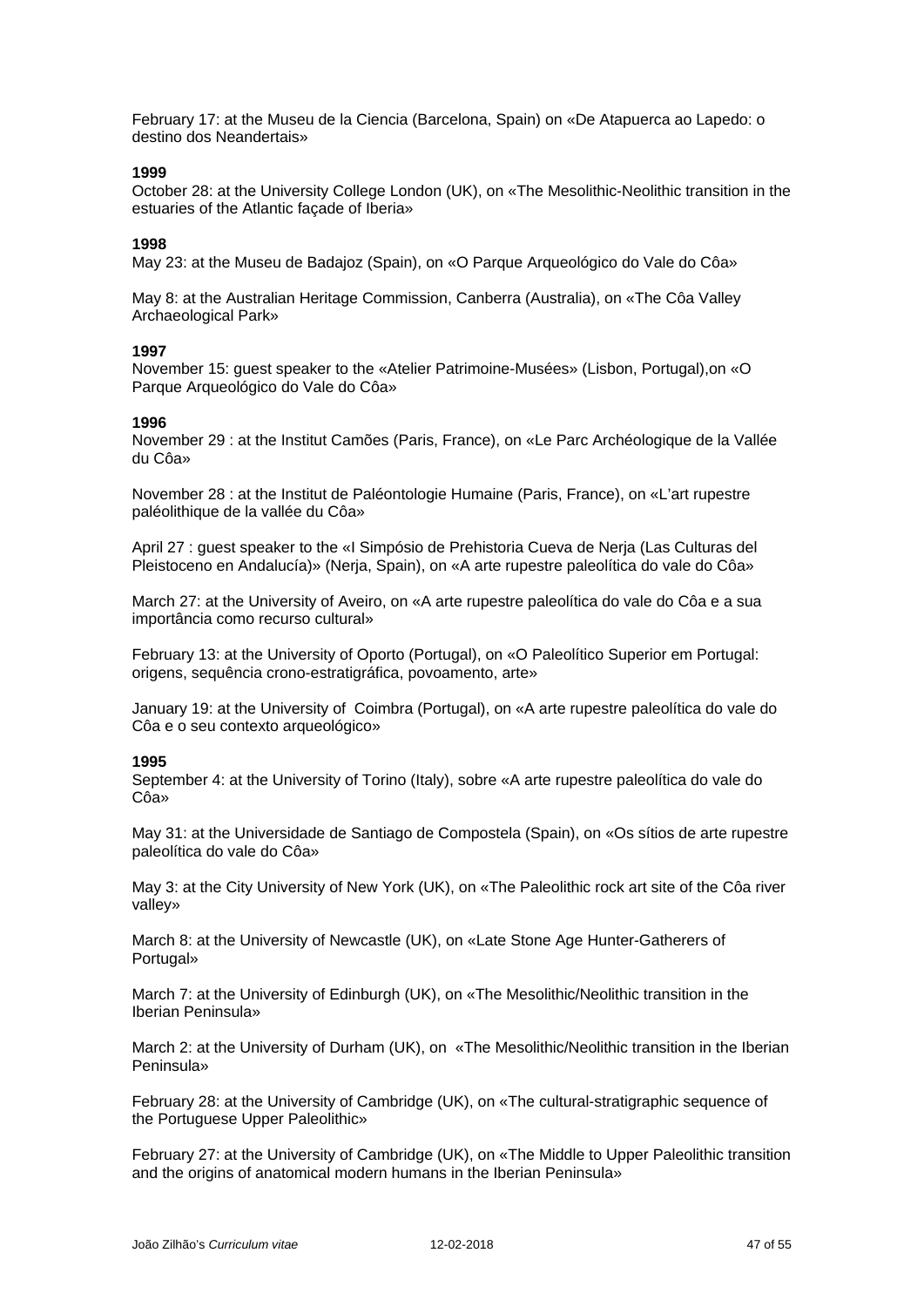November 20: guest speaker to the *1as Jornadas «Ambiente Cársico e Educação Ambiental* (Alcanena, Portugal), on «Aspectos relacionados com a Pré-História na área do PNSAC»

April 15: at the Associação Arqueológica do Algarve (Faro, Portugal), on «Escavações arqueológicas na Gruta do Almonda»

January 10: at the University of the Algarve (Faro, Portugal), on «O Paleolítico na Europa»

#### **1990**

February 22: at the Associação dos Arqueólogos Portugueses, Lisbon (Portugal), on «Trabalhos recentes sobre o Paleolítico das regiões de Rio Maior e Torres Novas»

February 21: at the University of the Algarve (Portugal), on «O Paleolítico Superior e a arte paleolítica na Europa e em Portugal»

#### **1989**

November 17: at the Faculdade de Letras de Lisboa (Portugal), on «Investigações em curso sobre o Paleolítico Superior da Estremadura»

April 27: at the Associação dos Arqueólogos Portugueses, Lisbon (Portugal), on «A Gruta do Caldeirão e o processo de neolitização no litoral estremenho»

March 11: at the Alcanena (Portugal) Town Hall, on «A Pré-História do Maciço Calcário Estremenho»

#### **1988**

May 11: at the Sociedade de Geografia de Lisboa [with F.C.S. Real], Portugal, on «Quaternário e Pré-História do Vale do Nabão»

#### **1987**

May 12: at the Round-Table on Portuguese Archaeology at the Department of Archaeology, Boston University (USA)

May 4: at the University of New Mexico (USA), on «The Paleolithic of Portugal: past and current perspectives» and «Late Pleistocene/Early Holocene human adaptations in Portuguese Estremadura»

April 28: at the Southern Methodist University (Dallas, USA), on «Upper Pleistocene hunter gatherer adaptations in Portuguese Estremadura»

April 27: at the Southern Methodist University (Dallas, USA), on «The Paleolithic of Portugal: past and current perspectives»

April 22: at the University of Yale (USA), on «The Paleolithic of Portugal: past research and current perspectives»

February 26: at the Associação dos Arqueólogos Portugueses, Lisbon (Portugal), on «As adaptações humanas na Estremadura portuguesa durante a transição Plistocénico/Holocénico»

#### **1985**

June 20: at the Associação dos Arqueólogos Portugueses, Lisbon (Portugal), on «O Paleolítico Superior português — estado actual dos nossos conhecimentos»

May 8: to a Plenary Meeting of the Portuguese Workgroup for the Study of the Portuguese Quaternary, Lisbon (Portugal), on «A Gruta do Caldeirão»

April 23: at the Sociedade de Geografia de Lisboa, on «Novos dados sobre o Paleolítico Superior português»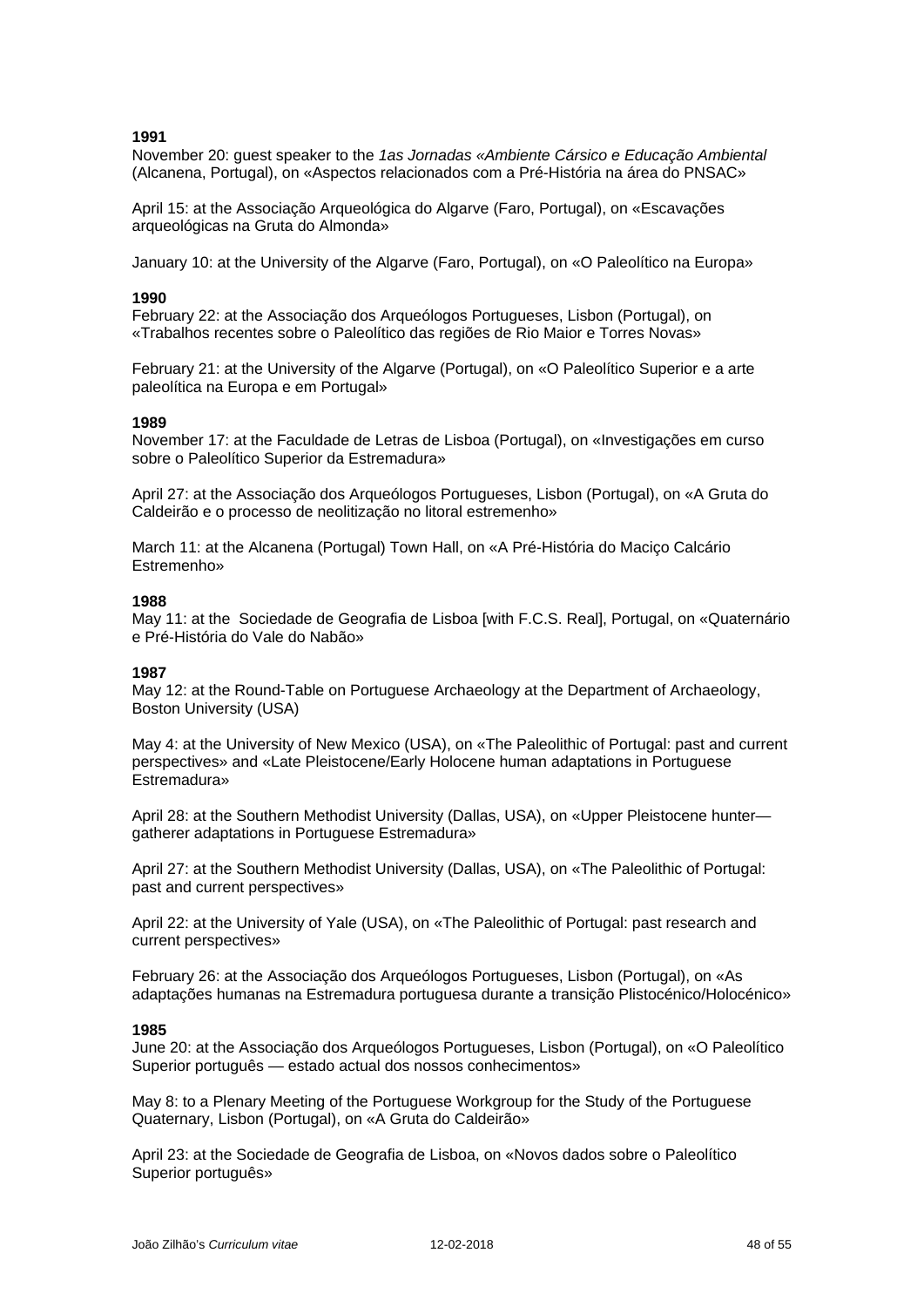February 14: in Vila Franca de Xira, Portugal, at the City Hall, on «A Defesa do Património Cultural — o exemplo da Gruta da Feteira»

### **1982**

June 5: in Tomar, Portugal, at the City Hall, on «A Pré-História do Vale do Nabão» [with J. E. Mateus]

# **(8) TEACHING**

# *(i) Contribution to Continuing Education and CPD courses*

### **2002**

July 19: lecture to the Universidad Internacional del Mar's (Lorca, Spain) course *Cadáveres, Ideología y Método. Estudios sobre Enterramientos en Prehistoria*, on «Lagar Velho. Un enterramiento infantil gravetiense en Portugal»

### **1997**

May 21: lecture to the Universidad Internacional Menéndez Pelayo's (Spain) course *La conservación y difusión del arte rupestre al aire libre en ambiente mediterráneo*, on «El Parque de Foz Côa»

June 30: lectures to the Summer Course of the Complutense University (Madrid, Spain), on «A arte rupestre do vale do Côa (Portugal)»

### **1991**

Lectures to the Summer Course of the University of Cantabria (Spain)

# *(ii) Collaborative teaching projects*

### **2011-**

Lectures and seminars to post-graduate and undergraduate Archaeology classes at the University of Barcelona (Spain)

### **2003-2004**

Lectures to mixed post-graduate and undergraduate class (Pre- and Proto-History), with Prof. Jürgen Richter (University of Cologne, Germany)

### **2000**

Lectures to post-graduate (DEA Prehistory) and undergraduate classes, with Prof. Nicole Pigeot (University of Paris I, Panthéon-Sorbonne, France)

### **1999**

Lectures to post-graduate (DEA Prehistory) and undergraduate classes, with Prof. Jean-Philippe Rigaud (University of Bordeaux I, France)

Lectures to post-graduate class (M.A. on Heritage Management), with Prof. Rodrigo Balbín (University of Alcalá de Henares, Spain)

### **1989**

Lectures to doctoral class (Ph.D. History), with Prof. Manuel González-Morales (University of Cantabria, Spain)

# *(iii) Postgraduate advising*

Advising of M.A. students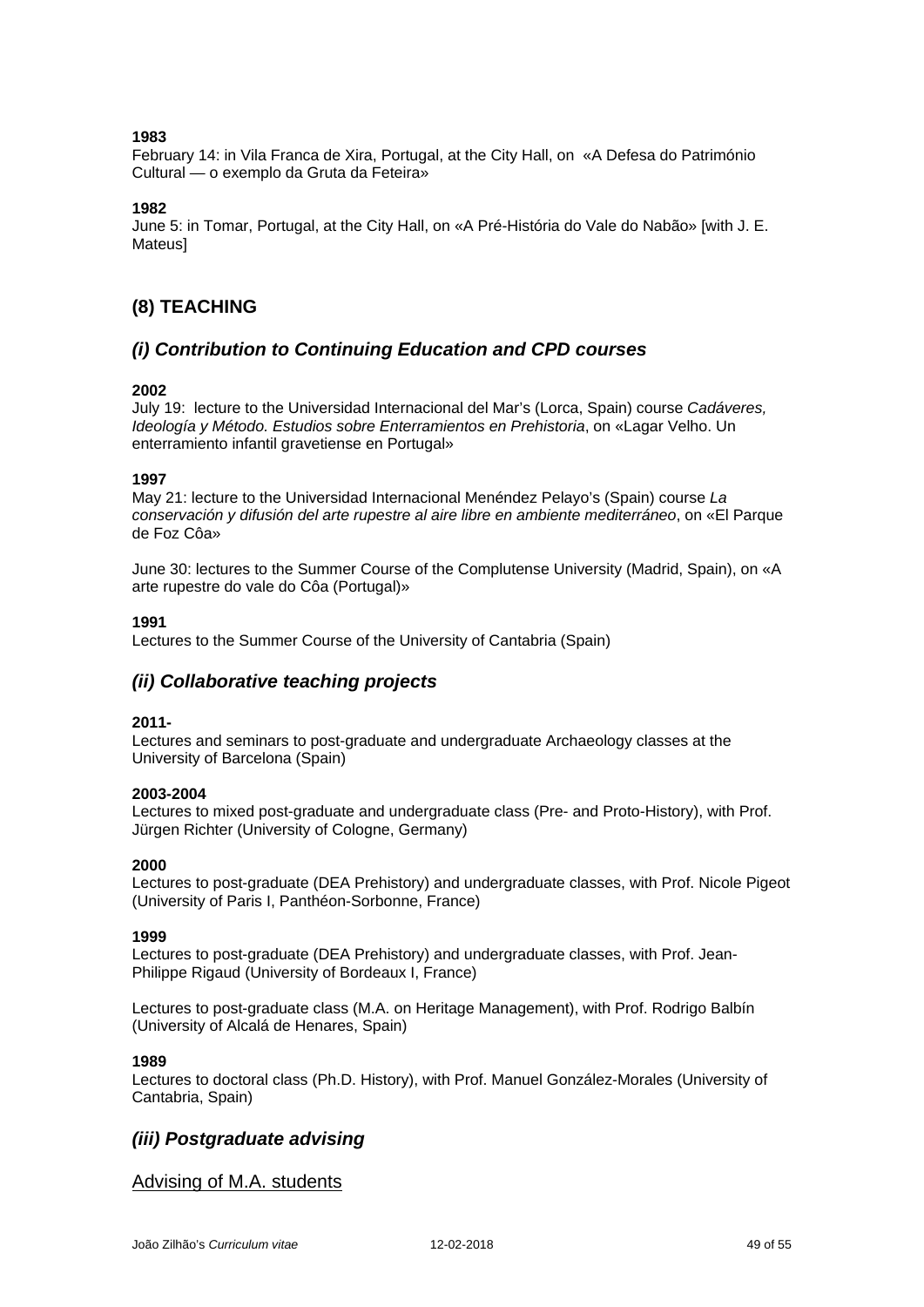### **Carlos Manuel Mendonça da Silva**

M.A. degree (Prehistory) from the University of Lisbon, obtained in 2004 with a dissertation entitled *O Olival Fechado no Contexto Peninsular*

### **Maria João Valente**

M.A. degree (Prehistory) from the University of Lisbon, obtained in 2000 with a dissertation entitled *Arqueozoologia e Tafonomia em contexto paleolítico: a Gruta do Pego do Diabo (Loures)*

### Advising of Ph.D. Students

### **Daniela Eugenia Rosso**

University of Barcelona Ph.D. student (dissertation project, *Caracterización físico-química y análisis tecnológico de los pigmentos del Middle Stone Age de la cueva de Porc-Epic (Dire Dawa, Etiopía)*; read September 2017

### **Haidé da Costa Martins**

University of Bristol Ph.D. student (dissertation project, *The chronology of the neolithisation process in the central and western Mediterranean*)

### **Joan Daura Luján**

2007-2008 University of Bristol Visiting Fellow, for advice on the dissertation project *Caracterització arqueològica i paleontològica dels jaciments plistocens del massís del Garraf-Ordal i curs baix del riu Llobregat* to be held at the University of Barcelona; read February 2008

### **Henrique Manuel Afonso Matias**

University of Lisbon PhD student (dissertation project, *Território e mobilidade nas comunidades neandertais no ocidente peninsular*)

### Advising of Postdoc Researchers

### **Marianne Deschamps**

2016

postdoc fellow of the Fyssen Foundation at the University of Lisbon (research project: Towards A plurality of technical traditions in South Western Europe's Neanderthal societies: Continuity and rupture in the lithic industries between MIS 5 and 3 at the Gruta da Oliveira (Portugal))

### **Joan Daura Luján**

2015-

postdoc fellow of the Portuguese *Fundação para a Ciência e Tecnologia* at the University of Lisbon (project SFRH/BPD/100507/2014) (research project: Neanderthals and their ancestors in the Iberian Peninsula: climatic changes and human settlements)

### 2012-2014

Juan de La Cierva postdoc researcher of the Spanish *Ministerio de Ciencia e Innovación* at the University of Barcelona.

### 2008-2010

postdoc researcher of the Spanish *Ministerio de Ciencia e Innovación* hosted at the Department of Archaeology and Anthropology, University of Bristol (research project: *Neandertales y carnívoros en el litoral mediterraneo*).

### **Marina de Araújo Igreja**

### 2006-2012

postdoc fellow of the Portuguese *Fundação para a Ciência e Tecnologia* at the University of Lisbon (project SFRH/BPD/26675/2006) (research project: *Caracterização dos comportamentos técnicos e económicos do Paleolítico Superior em Portugal: abordagem traceológica das industrias líticas*).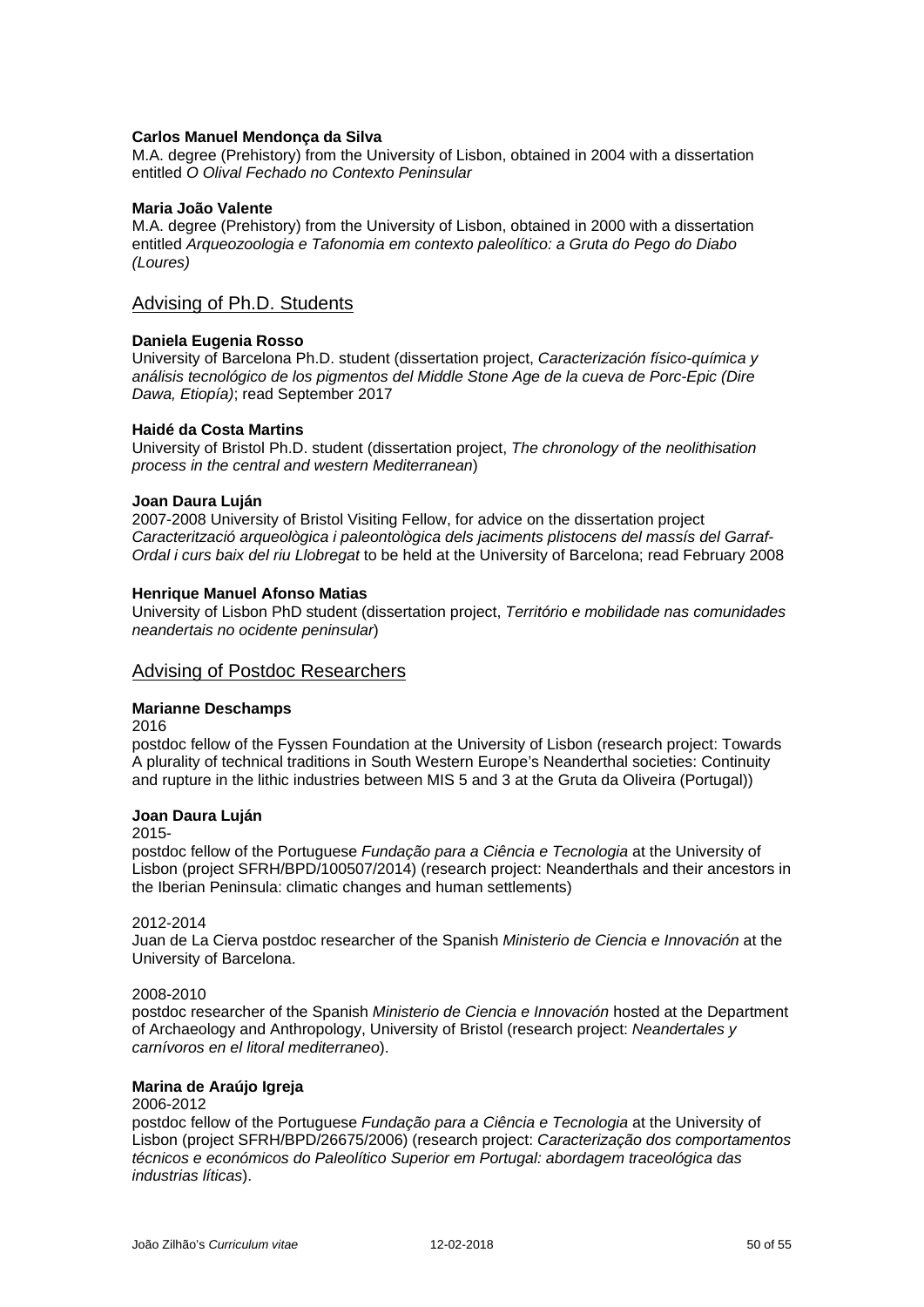### **Grégor Marchand**

2000

postdoc fellow of the Fyssen Foundation at the Portuguese Institute of Archaeology (research project: *Recherches sur le Mésolithique et le Néolithique ancien du Portugal*).

### **Emanuel Guy**

1999

postdoc fellow of the Fyssen Foundation at the Portuguese Institute of Archaeology (research project: *Étude du style des représentations paléolithiques de plein air de Foz Côa*).

# **(9) ACADEMIC AND CITIZEN LEADERSHIP**

On January 1, 1996, I was seconded from the University of Lisbon by the Portuguese government, who appointed me to coordinate the scientific, administrative and management work towards setting up an Archaeological Park in the Côa river valley, and to prepare the nomination of its Paleolithic rock art to World Heritage listing. I directed the project throughout, setting up anew the required infrastructure and selecting, training and directing the personnel to staff it. The project directly employed some 40 people (and, indirectly, another 20), and ran an annual budget of, on average, ca.1.5 million euro. The first task was completed in eight months, as of August 11, 1996, when the Park opened to the public. The second task was completed December 2, 1998, when the Kyoto meeting of the World Heritage Committee approved the listing of the property, 18 months after the state party submitted the nomination file. The Park's management system was unanimously evaluated as both innovative and an example to be followed by several international missions at the highest level, led by experts of UNESCO's World Heritage Committee, ICCROM and ICOMOS.

On May 15, 1997, I was appointed by the Portuguese government to create an independent agency, reporting directly to the Minister of Culture, for the management of the country's archaeological heritage: the Instituto Português de Arqueologia (IPA) [the Portuguese equivalent of English Heritage]. I was the director-general of this agency until May 14, 2002. A national network of administration and research was set up in those five years. This network featured national headquarters in Lisbon, with centralized GIS site database, archaeological library, and archaeological publication services. The Côa Valley Park (PAVC), a rock art research unit also located in the Côa region (CNART), as well as two research units (archaeological science — CIPA — and nautical and underwater archaeology — CNANS), both in Lisbon, functioned as autonomous departments of IPA. Ten regional delegations were created in 1997 and 1998; connected with the centre through a private communications network (phone and Internet), these delegations surveyed the country for sites and followed-up research as well as all salvage work carried out in the terms of the Malta Convention. At the time I asked for my secondment as director-general to be terminated so that I could return to full-time research, IPA ran an annual budget of ca.7.5 million euros and directly employed 138 people, of which 52% held a University degree (cf. [http://www.ipa.min-cultura.pt/Diversos/reports/portfolio\)](http://www.ipa.min-cultura.pt/Diversos/reports/portfolio).

Scientifically, the Côa Valley findings were arguably the most important discovery of Paleolithic art since Altamira. They were preserved from imminent destruction (by deep flooding under the waters of a lake dam) thanks to a political decision made possible by the research and management work conducted under my direction. The momentum created by this process favoured the creation, for the first time in Portugal, of a top-level government agency exclusively dedicated to archaeological heritage management, which made it possible to change dramatically the situation of lack of resources and legislation that had originated the Côa conflict. As a result, the number of professional archaeologists grew from a few ten to several hundred in less than ten years. For the most part, these professionals were employed in the private sector or in municipal departments of cultural affairs; an inquiry conducted in 2002 by the Professional Association recorded 101 such departments employing 315 people, 193 of whom were archaeologists or archaeology technicians and illustrators. Urban archaeology and CRM in the framework of environmental impact assessment studies were paramount factors in this expansion. The IPA ensured state supervision of this activity, focused on the issuing of permits for excavations, on the funding of research work, on the execution or inspection of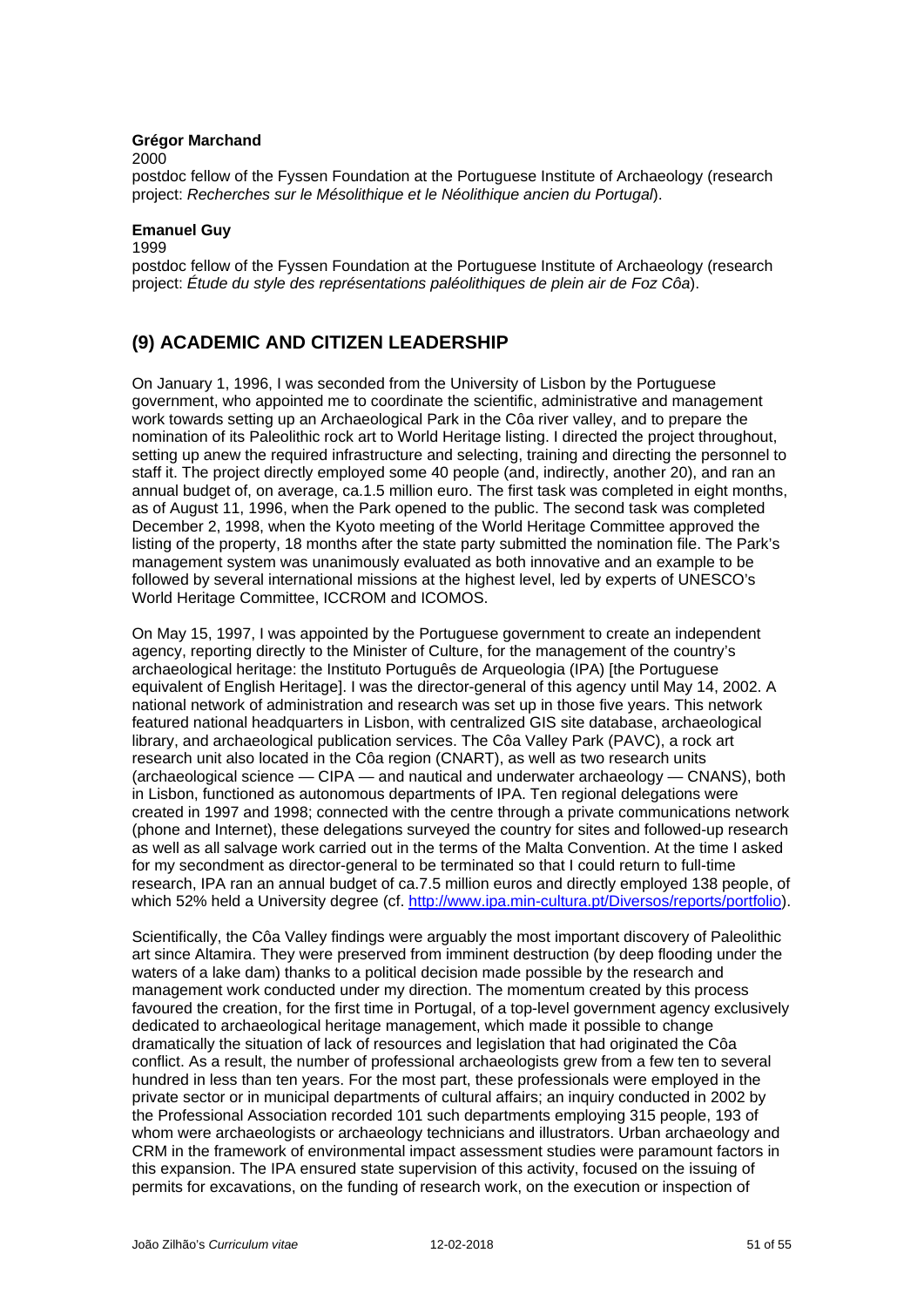salvage work, and on the maintenance of the relevant, publicly available archives and databases.

Under my direction, IPA also created and maintained a journal [\(http://www.ipa.min](http://www.ipa.min-cultura.pt/pubs/RPA)[cultura.pt/pubs/RPA\)](http://www.ipa.min-cultura.pt/pubs/RPA) and a monographic series [\(http://www.ipa.min-cultura.pt/pubs/TA\)](http://www.ipa.min-cultura.pt/pubs/TA) for the scientific publication of research carried out in the country. IPA's publications were made freely available as \*.pdf files in its web site, and access to them represented a significant portion of the traffic it generated. At the time of my resignation, this website had more visitors in a single day (an estimated 300 different individuals, based on the average daily figures of 40,000 hits, 1000 pages served, and 120 MB of traffic, all figures exclusive of internally generated accesses) than most on-line versions of Portuguese daily newspapers had in a month; one third of this traffic was initiated from non-Portuguese domains. These efforts represented a major contribution to the international recognition since gained by Portuguese archaeologists and the country's archaeological record.

### External examining or assessment

Reviewer of grant/rating proposals and assessment of academic institutions/research groups with:

- Abilitazione Scientifica Nazionale (ASN, Italy)
- Agence Nationale de la Recherche (ANR, France)
- Agencia Nacional de Evaluación y Prospectiva (ANEP, Spain)
- British Academy (UK)
- Deutsche Forschungsgemeinschaft (Germany)
- Direcção-Geral do Património Cultural (Portugal)
- European Research Council (EU)
- Fundação para a Ciência e Tecnologia (Portugal)
- Grantová agentura České republiky (Czech Republic)
- Haut Conseil de l'évaluation de la recherche et de l'enseignement supérieur (France)
- John Templeton Foundation (USA)
- Leakey Foundation (USA)
- Natural Environment Research Council (UK)
- National Geographic Society (USA)
- National Research Foundation (South Africa)
- National Science Foundation (USA)
- Nederlandse Organisatie voor Wetenschappelijk Onderzoek (NWO) (Holland)
- Royal Society (UK)
- Schweizerische Nationalfonds zur Förderung der wissenschaftlichen Forschung (Switzerland)
- Social Sciences and Humanities Research Council (Canada)

### Advising on senior academic appointments elsewhere

Member of the 2005 Selection Committee for the Ramon y Cajal and Juan de la Cierva postdoctoral fellowships of Spain's Ministry of Science and Technology

Member of the 2003 Selection Committee for the Ramon y Cajal postdoctoral fellowships of Spain's Ministry of Science and Technology

### Offices held in learned/professional societies

NESPOS [Neandertal Studies Professional Online Service] Society Executive Board member, nominated December 2005

European Association of Archaeologists (Member of the Executive Board, 2003-2006)

Sociedade Portuguesa de Espeleologia [Speleological Society of Portugal] (President, Congress, 1989-2009)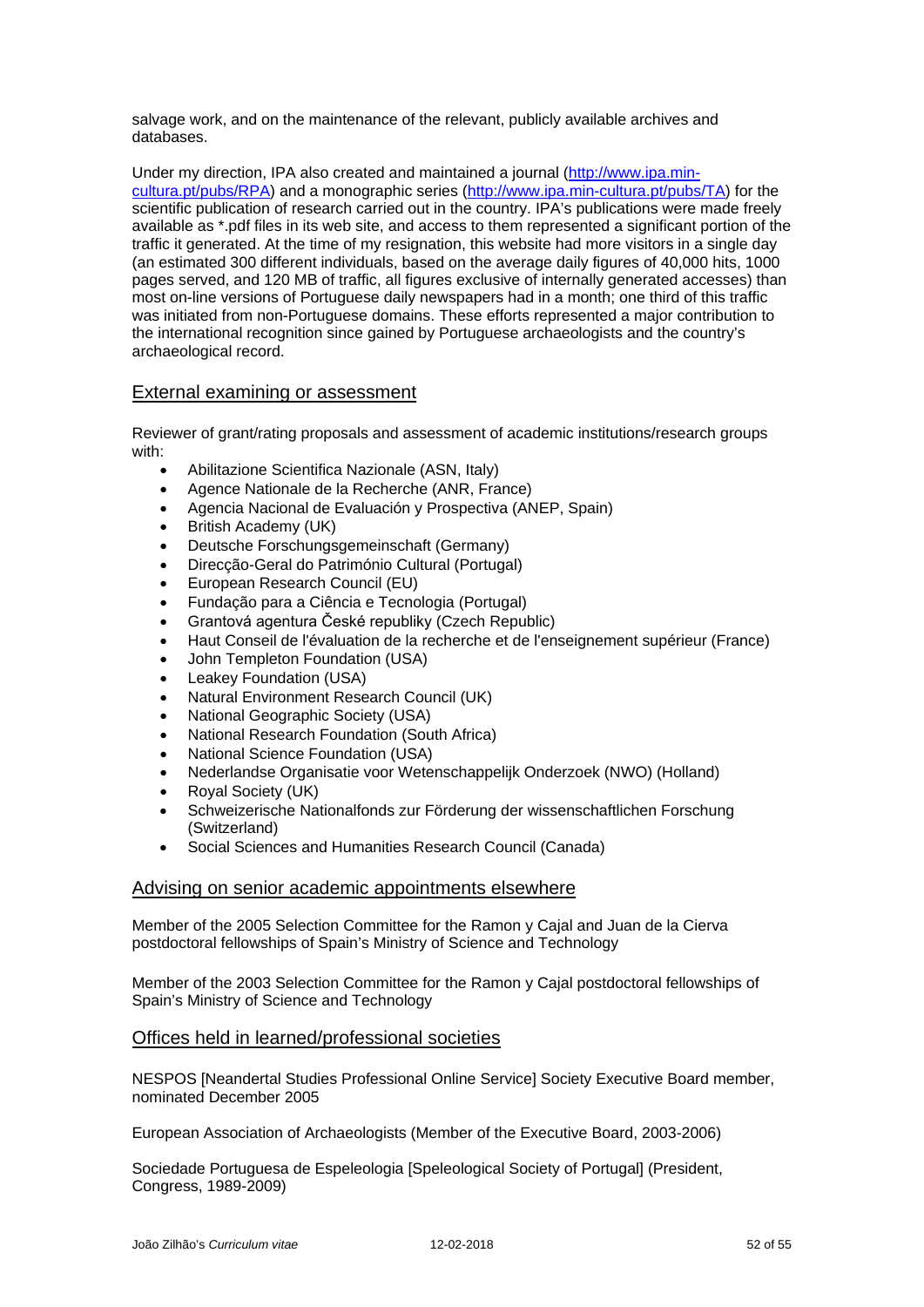# Membership of prestigious/professional societies

Member of the following societies:

- European Association of Archaeologists
- European Society for the Study of Human Evolution
- Paleoanthropology Society
- *Associação dos Arqueólogos Portugueses* (Portugal)
- *Associação Portuguesa para o Estudo do Quaternário* (Portugal)
- *Deutsches Archäologisches Institut* (Germany)
- *Gesellschaft für Urgeschichte* (Germany)
- *Reial Acadèmia de Bones Lletres*, Barcelona (Spain)
- *Sociedade Portuguesa de Espeleologia* (Portugal)

## Membership of editorial boards of academic journals

Past or current member of the Editorial Boards of:

- *ArchéoLogiques* (publisher: Musée National d'Histoire et d'Art, Luxembourg)
- *Archivo de Prehistoria Levantina* (publisher: Museo de Prehistoria de la Diputación de Valencia, Spain)
- *Bulletin de la Société Préhistorique Française* (publisher: Société Préhistorique Française, Paris, France)
- *Estudos Arqueológicos de Oeiras* (publisher: Câmara Municipal de Oeiras, Oeiras, Portugal)
- *Estudos do Quaternário* (publisher: Associação Portuguesa para o Estudo do Quaternário, Lisboa, Portugal)
- *Eurasian Prehistory* (publishers: Peabody Museum, Harvard University, USA; Institute of Archaeology, Jagellonian University, Krakow, Poland)
- *Gallaecia* (publisher: University of Santiago de Compostela, Spain)
- *Heliyon* (publisher: Elsevier, London, UK)
- *Journal of Archaeological Research* (publisher: Kluwer Publishing Company, New York, USA)
- *Menga* (publisher: Consejería de Cultura de la Junta de Andalucía, Spain)
- *O Arqueólogo Português* (publisher : Museu Nacional de Arqueologia, Lisboa, Portugal)
- *Paléo* (publisher: Musée National de Préhistoire, Les Eyzies, France)
- *Pyrenae* (publisher: Dept. de Prehistòria, Història Antiga i Arqueologia, Universitat de Barcelona, Barcelona, Spain)
- *Sagvntvm* (publisher: Dept. de Prehistòria i d'Arqueologia, Universitat de València, Valencia, Spain)
- *Trabajos de Prehistoria* (publisher: Consejo Superior de Investigaciones Científicas, Madrid, Spain)
- *World Archaeology* (publisher: Taylor & Francis, London, UK)

### Organisation of major conferences

### **June 26-28, 2002**

Symposium *Towards a Definition of the Aurignacian*, Lisbon, Portugal [with Ofer Bar-Yosef]

### **September 3-4, 2001**

Symposium *6.1, The Chronology of the Aurignacian and of the Transitional Technocomplexes Dating, Stratigraphies, Cultural Implications,* XIV Congress of the Union Internationale des Sciences Pré et Proto-Historiques (Liège, Belgium) [with F. d'Errico]

### **September 10-17, 2000**

6th Annual Meeting of the European Association of Archaeologists, Lisbon, Portugal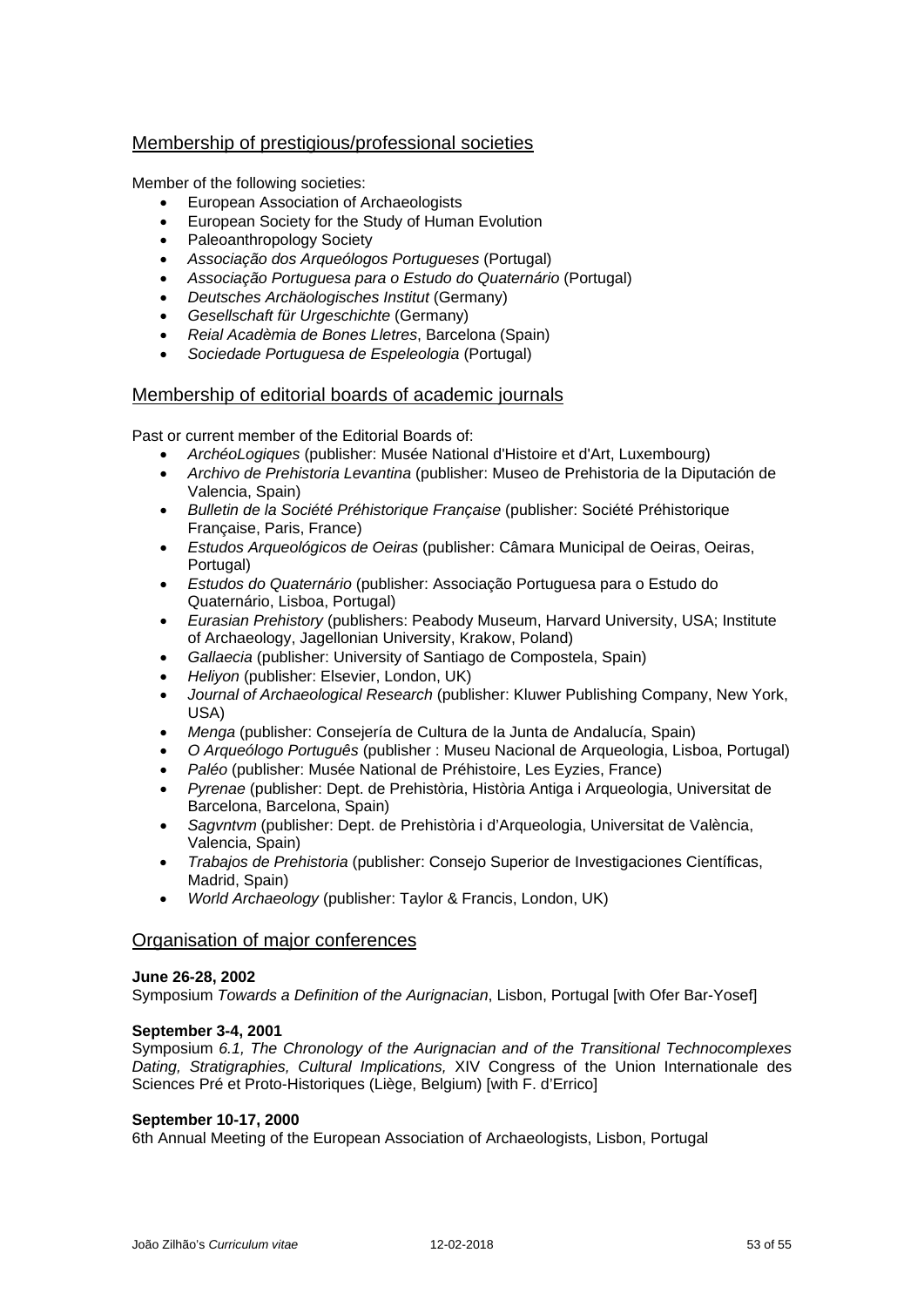### **May 10-14, 1999**

International Symposium *Conservation and Management of Prehistoric Rock Art Sites in the World Heritage List*, Vila Nova de Foz Côa, Portugal

### **October 22-24, 1998**

Colloquium *Les premiers hommes modernes de la Péninsule Ibérique (Commission VIII of the Union Internationale des Sciences Pré et Proto-Historiques)*, Vila Nova de Foz Côa, Portugal

### Memebership of the Scientific Committe of major conferences

Cronometrías Para la Historia de la Península Ibérica conference (Barcelona, October 2016)

International Conference "*Le Solutréen… 40 ans après Smith'66*" (Preuilly-sur-Claise, France, October 2007)

Mesolithic 2005 conference (Belfast, UK)

Neolithic of the Iberian Peninsula Conference series (Valencia, 1999; Santander, 2003; Alicante, 2006; Lisboa, 2011; Granada 2016)

### Peer-reviewing for journals and publishers

- American Journal of Physical Anthropology (USA)
- American Antiquity (USA)
- Antiquity (UK)
- Archaeological Dialogues (Holland)
- Cambridge Archaeological Journal (UK)
- Comptes-Rendus Palevol (France)
- Conservation and Management of Archaeological Sites (UK)
- Current Anthropology (USA)
- Earth and Planetary Science Letters
- European Journal of Archaeology
- Evolutionary Anthropology (USA)
- Garland Science (UK)
- Homo Journal of Comparative Human Biology (Australia)
- Human Biology (USA)
- John Wiley and Sons, Life and Medical Sciences (UK)
- Journal of Archaeological Research
- Journal of Archaeological Science
- Journal of Archaeological Method and Theory
- Journal of Human Evolution
- Journal of Mediterranean Archaeology
- Journal of World Prehistory
- Nature
- Nature Ecology & Evolution
- Paléo (France)
- PLoS One
- Proceedings of the National Academy of Sciences (USA)
- Proceedings of the Royal Society B (UK)
- Proceedings of the University of Bristol Spelaeological Society (UK)
- Pyrenae (Spain)
- Quartär (Germany)
- Quaternary Research
- Quaternary Science Reviews
- Radiocarbon
- Science Reports
- The Holocene